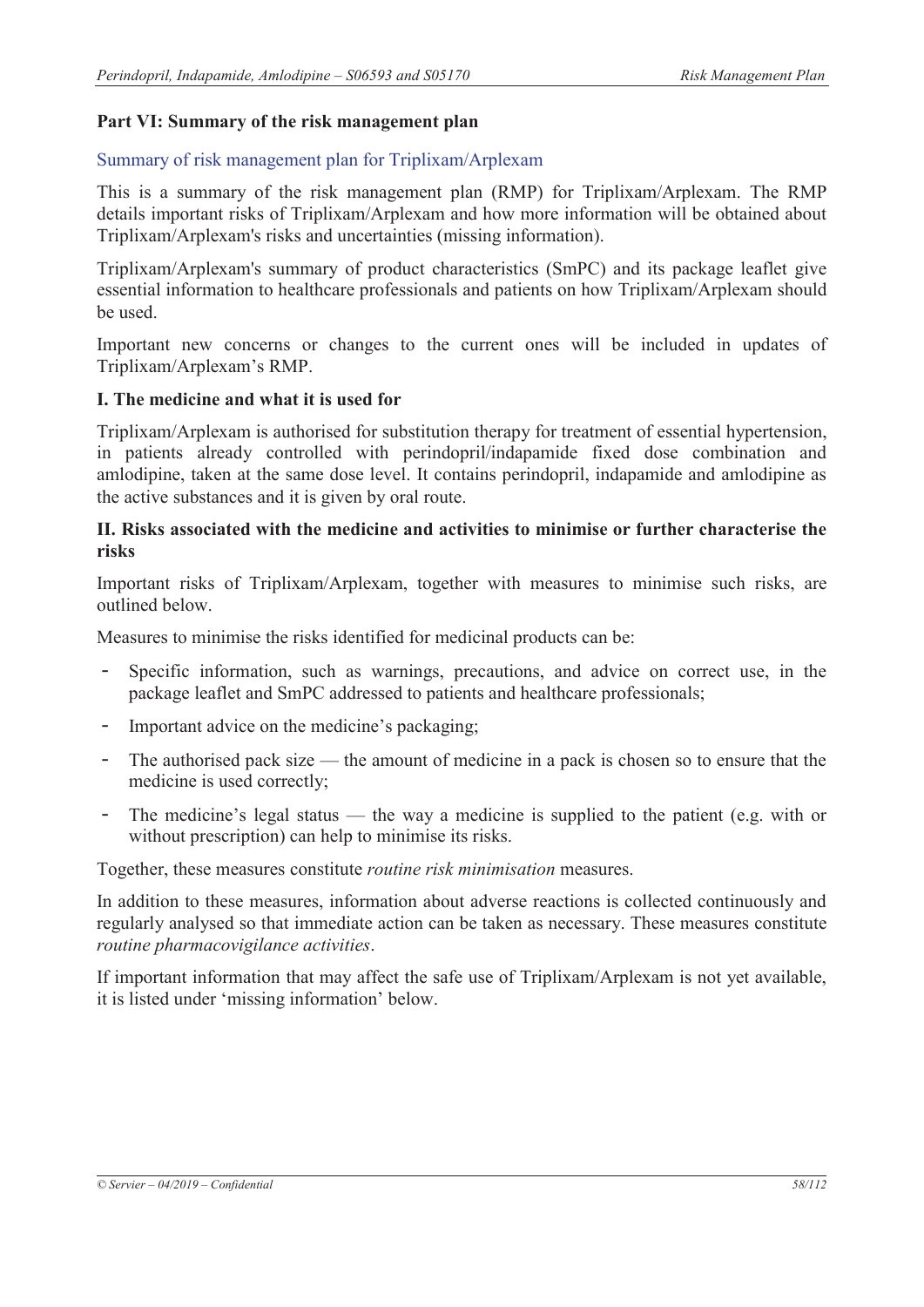# *II.A List of important risks and missing information*

Important risks of Triplixam/Arplexam are risks that need special risk management activities to further investigate or minimise the risk, so that the medicinal product can be safely taken. Important risks can be regarded as identified or potential. Identified risks are concerns for which there is sufficient proof of a link with the use of Triplixam/Arplexam. Potential risks are concerns for which an association with the use of this medicine is possible based on available data, but this association has not been established yet and needs further evaluation. Missing information refers to information on the safety of the medicinal product that is currently missing and needs to be collected (e.g. on the long-term use of the medicine);

| List of important risks and missing information |                                                                                        |
|-------------------------------------------------|----------------------------------------------------------------------------------------|
| Important identified risks                      | Hypotension (including increased risk of hypotension when<br>combining RAS agents)     |
|                                                 | Renal failure (including increased risk of renal failure when<br>combining RAS agents) |
|                                                 | Hypokalaemia                                                                           |
|                                                 | Hyperkalaemia (including increased risk of hyperkalaemia when<br>combining RAS agents) |
|                                                 | Neutropenia/agranulocytosis/thrombocytopenia                                           |
|                                                 | Foetotoxicity/use during 2nd and 3rd trimesters of pregnancy                           |
|                                                 | Angioedema                                                                             |
|                                                 | Anaphylactoid reactions                                                                |
|                                                 | Photosensitivity                                                                       |
|                                                 | Hepatitis (including hepatic encephalopathy fulminant hepatitis)                       |
|                                                 | Myocardial infarction                                                                  |
|                                                 | Arrhythmia                                                                             |
|                                                 | Pancreatitis                                                                           |
| Important potential risks                       | Use during first trimester of pregnancy                                                |
|                                                 | Pulmonary oedema in patients with heart failure                                        |
| Missing information                             | Children and adolescent                                                                |

## *II.B Summary of important risks*

| combining RAS agents)                            | Important identified risk: Hypotension (including increased risk of hypotension when                                                                                                                                                                                                                                                                                                                  |
|--------------------------------------------------|-------------------------------------------------------------------------------------------------------------------------------------------------------------------------------------------------------------------------------------------------------------------------------------------------------------------------------------------------------------------------------------------------------|
| Evidence for linking the risk to the<br>medicine | Hypotension and effects related to hypotension are<br>listed for each of the mono-components of perindopril/<br>indapamide/ amlodipine FDC (common for perindopril,<br>uncommon for amlodipine, and very rare for<br>indapamide); hypotension is thus more likely to occur<br>with the fixed dose combination combining products<br>having complementary mode of action on blood<br>pressure control. |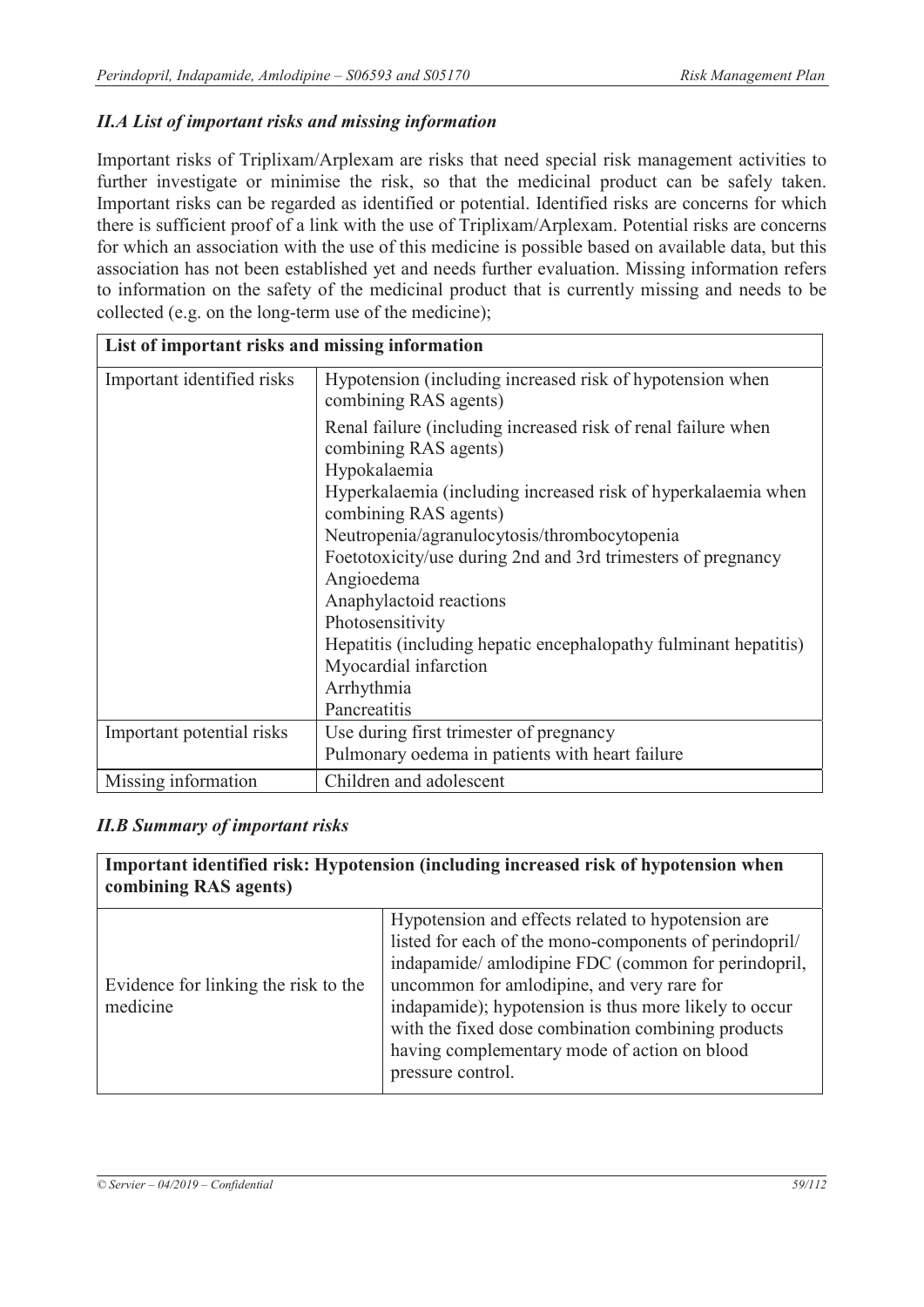|                              | Known risk groups/risk factors include:                                                                                                                                                                                                                                                                                                                                                                                                                                                                                                                                                                                                                                                                                                                                                                                                                                                                                                                                                                                                        |
|------------------------------|------------------------------------------------------------------------------------------------------------------------------------------------------------------------------------------------------------------------------------------------------------------------------------------------------------------------------------------------------------------------------------------------------------------------------------------------------------------------------------------------------------------------------------------------------------------------------------------------------------------------------------------------------------------------------------------------------------------------------------------------------------------------------------------------------------------------------------------------------------------------------------------------------------------------------------------------------------------------------------------------------------------------------------------------|
| Risk factors and risk groups | patients with bilateral renal artery stenosis or<br>stenosis of the artery to a single functioning kidney;<br>treatment with diuretics may be a contributory<br>factor,<br>patients who have been volume- and sodium<br>depleted (by prolonged diuretic therapy, dietary salt<br>restriction, diarrhoea or vomiting), in particular<br>individuals with renal artery stenosis,<br>patients with congestive heart failure or cirrhosis<br>٠<br>with oedema and ascites,<br>dual blockade of the renin-angiotensin-aldosterone-<br>$\overline{a}$<br>system (RAAS) through the combined use of ACE-<br>inhibitors, angiotensin II receptor blockers or<br>aliskiren,<br>concomitant therapy with baclofen, non-potassium<br>sparing diuretics, strong or moderate CYP3A4<br>inhibitors (clarithromycin), imipramine-like<br>antidepressants (tricyclic), neuroleptics, other<br>antihypertensive agents and vasodilators;<br>concomitant use of certain anaesthetic drugs, gold,<br>and concomitant intake of grapefruit or grapefruit<br>juice. |
| Risk minimisation measures   | Routine risk communication:                                                                                                                                                                                                                                                                                                                                                                                                                                                                                                                                                                                                                                                                                                                                                                                                                                                                                                                                                                                                                    |
|                              | SmPC section 4.8.                                                                                                                                                                                                                                                                                                                                                                                                                                                                                                                                                                                                                                                                                                                                                                                                                                                                                                                                                                                                                              |
|                              | PIL section 4.                                                                                                                                                                                                                                                                                                                                                                                                                                                                                                                                                                                                                                                                                                                                                                                                                                                                                                                                                                                                                                 |
|                              | Routine risk minimisation activities recommending<br>specific clinical measures to address the risk:                                                                                                                                                                                                                                                                                                                                                                                                                                                                                                                                                                                                                                                                                                                                                                                                                                                                                                                                           |
|                              | A contraindication in patients with severe<br>hypotension is stated in section 4.3 of the SmPC.                                                                                                                                                                                                                                                                                                                                                                                                                                                                                                                                                                                                                                                                                                                                                                                                                                                                                                                                                |
|                              | A contraindication in patients with significant<br>bilateral renal artery stenosis or stenosis of the artery<br>to a single functioning kidney is stated in section 4.3<br>of the SmPC.                                                                                                                                                                                                                                                                                                                                                                                                                                                                                                                                                                                                                                                                                                                                                                                                                                                        |
|                              | A warning in section 4.4 of the SmPC states that the<br>$\overline{\phantom{a}}$<br>concomitant use of ACE-inhibitors, angiotensin II<br>receptor blockers or aliskiren increases the risk of<br>hypotension.                                                                                                                                                                                                                                                                                                                                                                                                                                                                                                                                                                                                                                                                                                                                                                                                                                  |
|                              | A precaution for use in section 4.4 of the SmPC<br>concerns hypotension and water and sodium<br>depletion and recommendation for plasma                                                                                                                                                                                                                                                                                                                                                                                                                                                                                                                                                                                                                                                                                                                                                                                                                                                                                                        |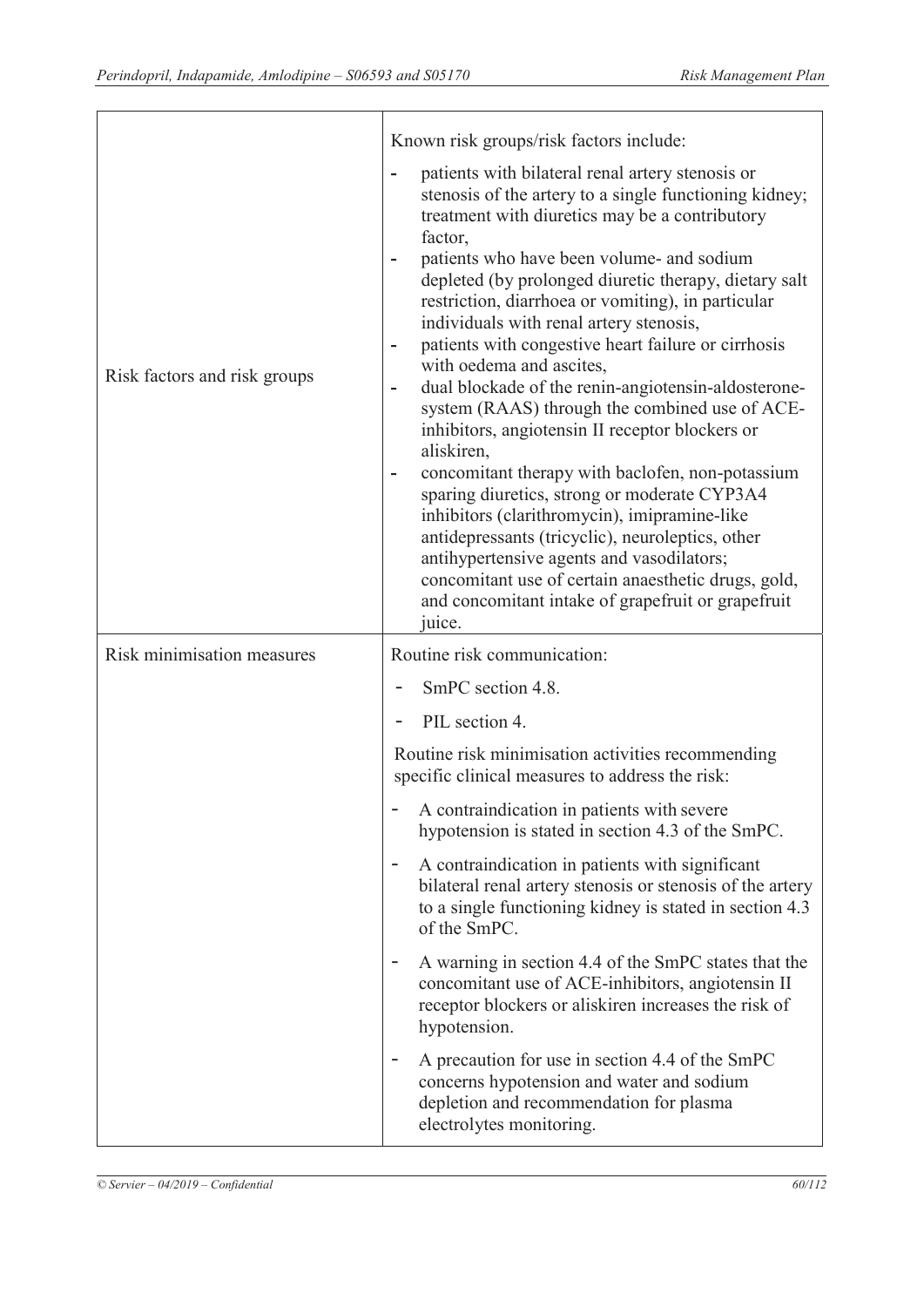| A warning in section 4.4 of the SmPC states that the<br>$\equiv$<br>risk of hypotension increases in patients with<br>bilateral renal artery stenosis or stenosis of the artery<br>to a single functioning kidney. |
|--------------------------------------------------------------------------------------------------------------------------------------------------------------------------------------------------------------------|
| A precaution for use in section 4.4 of the SmPC<br>concerns the use of Triplixam in case of<br>Atherosclerosis.                                                                                                    |
| There is a precaution for use in section 4.4 of the<br>SmPC concerning Surgery / anaesthesia.                                                                                                                      |
| Concomitant uses which could increase the risk of<br>hypotension are detailed in section 4.5 of the SmPC.                                                                                                          |
| According to section 2 of the PIL, product must not<br>be used in patients with severe low blood pressure.<br>The blood pressure may be checked by the doctor.                                                     |
| Other routine risk minimisation measures beyond the<br>Product Information:                                                                                                                                        |
| Legal status: Restricted medical prescription medicine.                                                                                                                                                            |

| Important identified risk: Renal failure (including increased risk of renal failure when<br>combining RAS agents) |                                                                                                                                                                                                                                                                                                                                                                                                                               |  |
|-------------------------------------------------------------------------------------------------------------------|-------------------------------------------------------------------------------------------------------------------------------------------------------------------------------------------------------------------------------------------------------------------------------------------------------------------------------------------------------------------------------------------------------------------------------|--|
| Evidence for linking the risk to the<br>medicine                                                                  | Renal failure is listed for two of the mono-components<br>perindopril/ indapamide/<br>amlodipine<br><b>FDC</b><br>of<br>(uncommon for perindopril, very rare for indapamide);<br>acute renal failure is listed for perindopril with a<br>frequency very rare. Perindopril and indapamide mono-<br>components can decrease glomerular filtration rate by<br>different mechanisms, thus their effects can add on in<br>the FDC. |  |
| Risk factors and risk groups                                                                                      | Known risk groups/risk factors include:<br>patients with underlying renal failure including renal<br>artery stenosis,                                                                                                                                                                                                                                                                                                         |  |
|                                                                                                                   | patients with water and electrolyte depletions (strict<br>sodium restricted diet or prolonged diuretic<br>treatment), patients with initially low blood pressure,<br>patients with renal artery stenosis, congestive heart<br>failure or cirrhosis with oedema and ascites,                                                                                                                                                   |  |
|                                                                                                                   | dual blockade of the renin-angiotensin-aldosterone-<br>system (RAAS) through the combined use of ACE-<br>inhibitors, angiotensin II receptor blockers or<br>aliskiren, concomitant treatment with non-potassium-<br>sparing and potassium-sparing diuretics, non-<br>steroidal anti-inflammatory medicinal products                                                                                                           |  |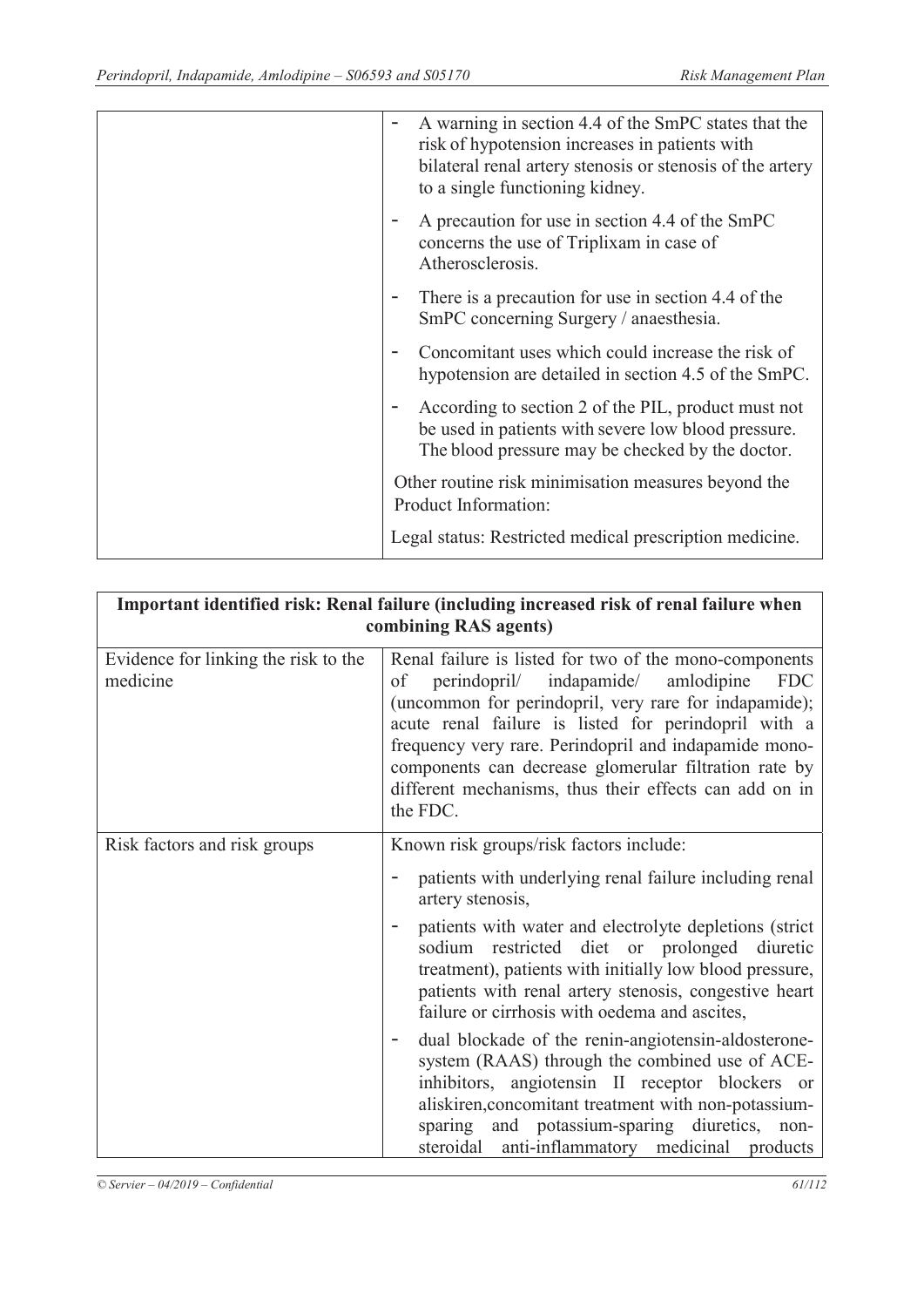|                            | (included acetylsalicylic acid at high doses),                                                                                                                                                                                                 |
|----------------------------|------------------------------------------------------------------------------------------------------------------------------------------------------------------------------------------------------------------------------------------------|
|                            | concomitant use of iodinated contrast<br>media,<br>ciclosporine.                                                                                                                                                                               |
| Risk minimisation measures | Routine risk communication:                                                                                                                                                                                                                    |
|                            | SmPC section 4.8.<br>PIL section 4.<br>Routine risk minimisation activities recommending<br>specific clinical measures to address the risk:                                                                                                    |
|                            | A contraindication in patients with severe renal<br>impairment (creatinine clearance below 30 mL/min)<br>is stated in section 4.3 of the SmPC.                                                                                                 |
|                            | A contraindication in patients with moderate renal<br>۰<br>impairment (creatinine clearance below 60 mL/min)<br>is stated in section 4.3 of the SmPC of Triplixam for<br>doses containing 10mg/2.5mg of<br>perindopril/indapamide combination. |
|                            | A contraindication concerning the concomitant use<br>with aliskiren-containing products in patients with<br>renal impairment (GFR $\leq 60$ mL/min/1.73m2) is<br>stated in section 4.3 of the SmPC.                                            |
|                            | A contraindication in patients with significant<br>bilateral renal artery stenosis or stenosis of the artery<br>to a single functioning kidney is stated in section 4.3<br>of the SmPC.                                                        |
|                            | A warning in section 4.4 of the SmPC states that the<br>concomitant use of ACE-inhibitors, angiotensin II<br>receptor blockers or aliskiren increases the risk of<br>decreased renal function.                                                 |
|                            | A warning in section 4.4 of the SmPC states that the<br>risk of renal insufficiency increases in patients with<br>bilateral renal artery stenosis or stenosis of the artery<br>to a single functioning kidney.                                 |
|                            | Precautions for use in case of renal impairment are<br>stated in section 4.4 of the SmPC.                                                                                                                                                      |
|                            | Recommendations for Renal function testing in the<br>elderly are detailed in section 4.4 and 5.2 of the<br>SmPC.                                                                                                                               |
|                            | Concomitant uses which could increase the risk of<br>renal failure and recommendations concerning renal<br>function monitoring are detailed in section 4.5 of the<br>SmPC.                                                                     |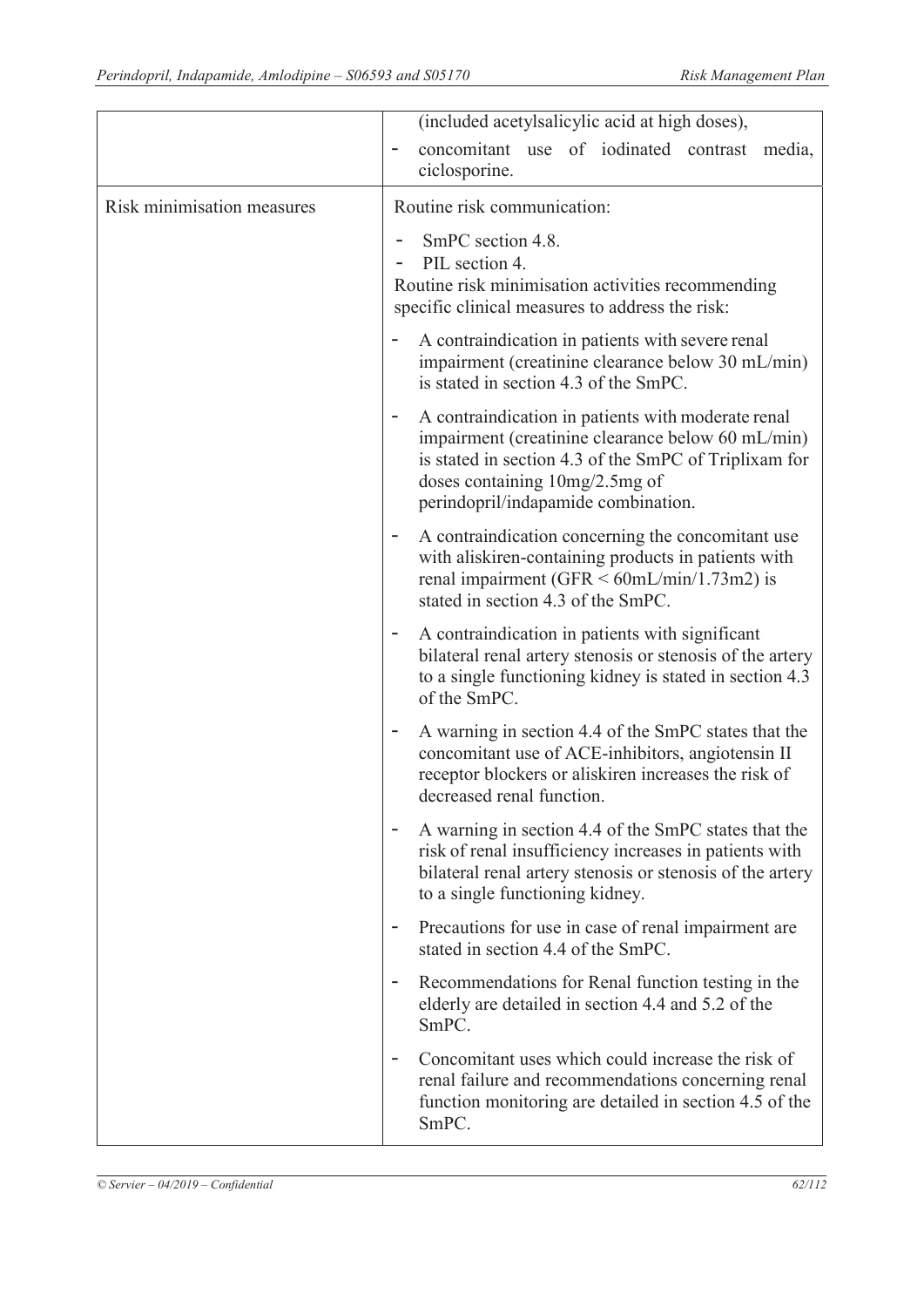|  | the doctor. |                      | According to section 2 of the PIL, product must not<br>artery stenosis and in case of concomitant use with<br>aliskiren-containing products in patients with renal | be used in patients with severe kidney disease, renal<br>impairment. The kidney function may be checked by |
|--|-------------|----------------------|--------------------------------------------------------------------------------------------------------------------------------------------------------------------|------------------------------------------------------------------------------------------------------------|
|  |             | Product Information: |                                                                                                                                                                    | Other routine risk minimisation measures beyond the                                                        |
|  | medicine.   |                      | Legal status: Restricted medical                                                                                                                                   | prescription                                                                                               |

| Important identified risk: Hypokalaemia          |                                                                                                                                                                                                                                                                                                            |
|--------------------------------------------------|------------------------------------------------------------------------------------------------------------------------------------------------------------------------------------------------------------------------------------------------------------------------------------------------------------|
| Evidence for linking the risk to the<br>medicine | Potassium depletion with hypokalaemia is a major risk<br>with thiazide diuretics and thiazide-related diuretics.<br>The combination of indapamide with perindopril and<br>amlodipine does not prevent the onset of hypokalaemia<br>particularly in diabetic patients or in patients with renal<br>failure. |
| Risk factors and risk groups                     | Known risk groups/risk factors include:                                                                                                                                                                                                                                                                    |
|                                                  | elderly (>65yrs) and/or malnourished subjects,<br>whether or not they are taking multiple medications,<br>cirrhotic patients with oedema and ascites, coronary<br>patients and patients with heart failure,                                                                                                |
|                                                  | increased potassium excretion due to vomiting or<br>diarrhoea,                                                                                                                                                                                                                                             |
|                                                  | concomitant treatment with drugs that increase the<br>risk of hypokalaemia such as loop diuretics,<br>thiazides or thiazide-like diuretics, amphotericin B,<br>systemic glucocorticoids and mineralocorticoids<br>(systemic route), tetracosactide, stimulant laxatives.                                   |
| Risk minimisation measures                       | Routine risk communication:                                                                                                                                                                                                                                                                                |
|                                                  | SmPC section 4.8.<br>PIL section 4.                                                                                                                                                                                                                                                                        |
|                                                  | Routine risk minimisation activities recommending<br>specific clinical measures to address the risk:                                                                                                                                                                                                       |
|                                                  | A contraindication in patients with hypokalaemia is<br>stated in section 4.3 of the SmPC.<br>A precaution for use concerning the risk of<br>recommendations<br>hypokalaemia<br>and<br>for<br>the<br>monitoring of plasma potassium are detailed in<br>section 4.4 of the SmPC.                             |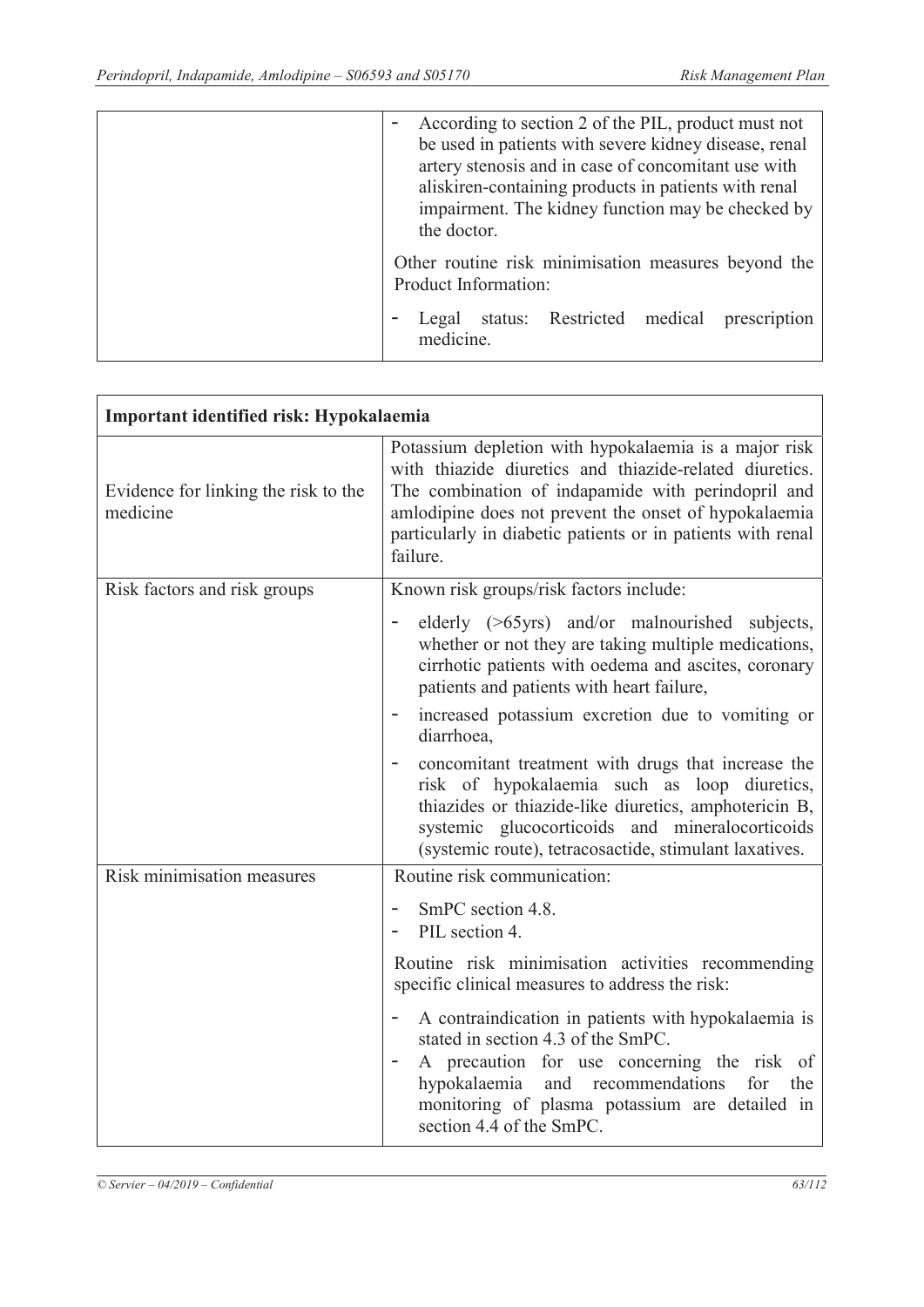| Concomitant uses which could increase the risk of<br>hypokalaemia and recommendations concerning<br>plasma potassium monitoring are detailed in section<br>4.5 of the SmPC.          |
|--------------------------------------------------------------------------------------------------------------------------------------------------------------------------------------|
| According to section 2 of the PIL, product must not<br>be used in patients with low plasma potassium levels<br>and the amount of potassium in blood may be<br>checked by the doctor. |
| Other routine risk minimisation measures beyond the<br>Product Information:                                                                                                          |
| Legal status: Restricted medical prescription<br>medicine.                                                                                                                           |

| when combining RAS agents)                       | Important identified risk: Hyperkalaemia (including increased risk of hyperkalaemia                                                                                                                                                                                                                                                                |
|--------------------------------------------------|----------------------------------------------------------------------------------------------------------------------------------------------------------------------------------------------------------------------------------------------------------------------------------------------------------------------------------------------------|
| Evidence for linking the risk to the<br>medicine | Elevations in serum potassium have been observed in<br>some patients treated with ACE inhibitors, including<br>perindopril.<br>Hyperkalaemia<br>reversible<br>on<br>discontinuation is listed with a frequency uncommon for<br>perindopril<br>of<br>perindopril/<br>mono-component<br>indapamide/ amlodipine FDC.                                  |
| Risk factors and risk groups                     | Risk groups/factors for the development of<br>hyperkalaemia include:                                                                                                                                                                                                                                                                               |
|                                                  | patients with renal insufficiency, worsening of renal<br>function,                                                                                                                                                                                                                                                                                 |
|                                                  | age $($ > 70 years),                                                                                                                                                                                                                                                                                                                               |
|                                                  | diabetes mellitus,                                                                                                                                                                                                                                                                                                                                 |
|                                                  | intercurrent events, in particular dehydration, acute<br>cardiac decompensation, metabolic acidosis,                                                                                                                                                                                                                                               |
|                                                  | concomitant use of potassium-sparing diuretics (e.g.,<br>$\qquad \qquad -$<br>spironolactone,<br>eplerenone, triamterene,<br><sub>or</sub><br>amiloride), potassium supplements or potassium-<br>containing salt substitutes; particularly in patients<br>with impaired renal function (may lead to a<br>significant increase in serum potassium), |
|                                                  | patients taking other drugs associated with increases<br>in serum potassium (e.g. heparin, co-trimoxazole<br>known as trimethoprim/sulfamethoxazole,<br>also<br>aliskiren, other ACE inhibitors, angiotensin-II                                                                                                                                    |
|                                                  | antagonists, acetylsalicylic acid $\geq$ 3 g/day, COX-2<br>inhibitors<br>non-selective<br>and<br>NSAID <sub>s</sub> ,                                                                                                                                                                                                                              |
|                                                  | immunosuppressant agents such as ciclosporin or<br>tacrolimus),                                                                                                                                                                                                                                                                                    |
|                                                  |                                                                                                                                                                                                                                                                                                                                                    |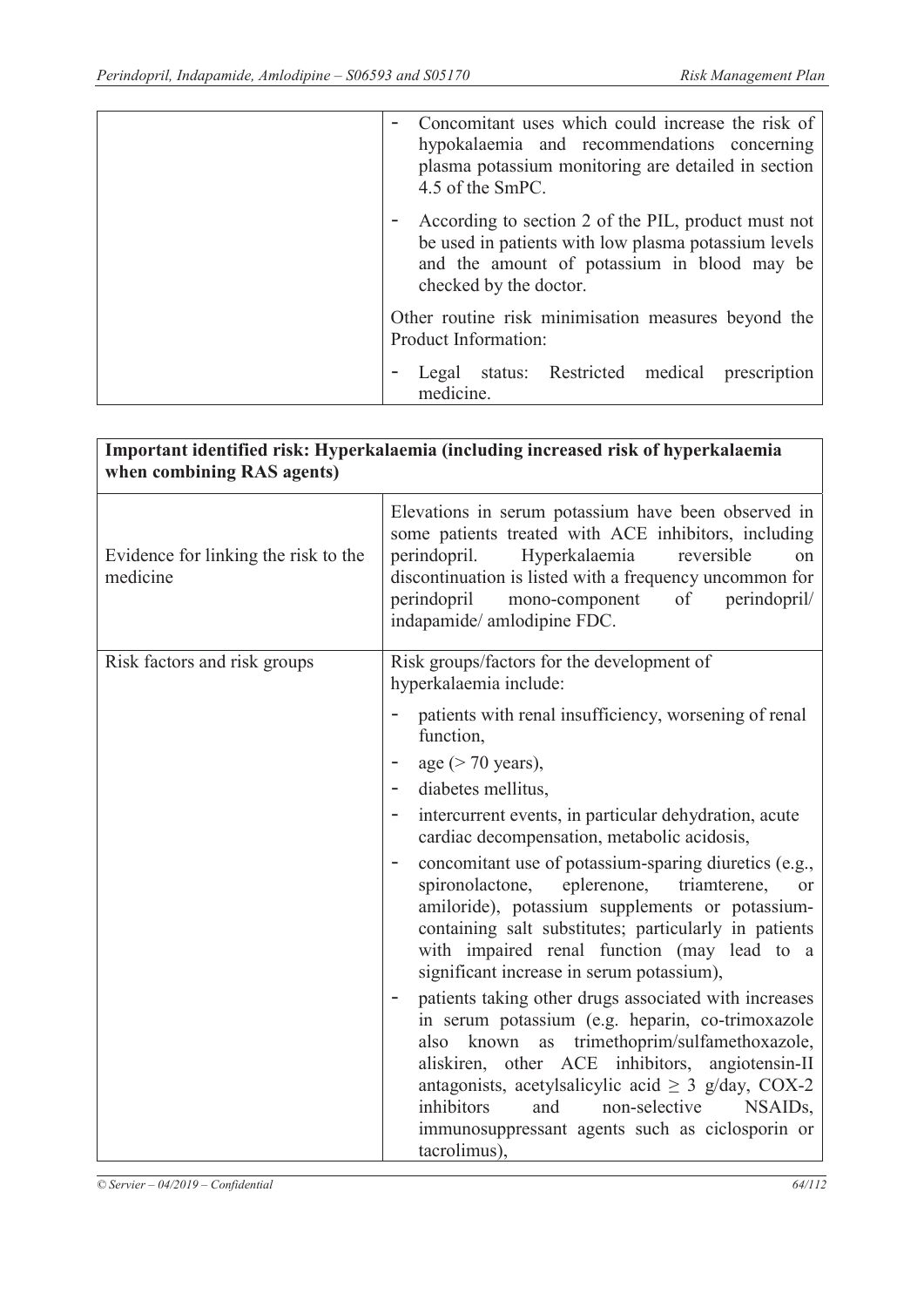|                            | concomitant use of ACE-inhibitors, angiotensin II<br>receptor blockers or aliskiren (dual blockade of the<br>renin-angiotensin-aldosterone system (RAAS).                                                                                |
|----------------------------|------------------------------------------------------------------------------------------------------------------------------------------------------------------------------------------------------------------------------------------|
| Risk minimisation measures | Routine risk communication:                                                                                                                                                                                                              |
|                            | SmPC section 4.8.                                                                                                                                                                                                                        |
|                            | PIL section 4.                                                                                                                                                                                                                           |
|                            | Routine risk minimisation activities recommending<br>specific clinical measures to address the risk:                                                                                                                                     |
|                            | A warning in section 4.4 of the SmPC states that the<br>concomitant use of ACE-inhibitors, angiotensin II<br>receptor blockers or aliskiren increases the risk of<br>hyperkalaemia.                                                      |
|                            | Concomitant uses which could increase the risk of<br>hyperkalaemia and recommendations concerning the<br>monitoring of serum potassium are detailed in<br>section 4.5 of the SmPC.                                                       |
|                            | There is a warning concerning the use of salt<br>substitutes which contain potassium and medicines<br>which should be avoided are detailed in section 2 of<br>the PIL. The amount of potassium in blood may be<br>checked by the doctor. |
|                            | Other routine risk minimisation measures beyond the<br>Product Information:                                                                                                                                                              |
|                            | Restricted medical prescription<br>Legal status:<br>medicine.                                                                                                                                                                            |

|                                                  | Important identified risk: Neutropenia/agranulocytosis/thrombocytopenia                                                                                                                                                                                                                                                                                                                                                                                                               |
|--------------------------------------------------|---------------------------------------------------------------------------------------------------------------------------------------------------------------------------------------------------------------------------------------------------------------------------------------------------------------------------------------------------------------------------------------------------------------------------------------------------------------------------------------|
| Evidence for linking the risk to the<br>medicine | Neutropenia/agranulocytosis, thrombocytopenia<br>and<br>anaemia have been reported in patients receiving ACE<br>inhibitors. Neutropenia has been observed during<br>treatment with perindopril (very rare). Agranulocytosis<br>has been observed during treatment with perindopril and<br>indapamide (very rare). Thrombocytopenia has been<br>observed during treatment with perindopril, amlodipine<br>and indapamide with a frequency of very rare (SmPCs)<br>of mono-components). |
| Risk factors and risk groups                     | Patients with collagen vascular<br>disease,<br>immunosuppressant therapy, treatment with allopurinol<br>or procainamide, or a combination of these complicating<br>factors, especially if there is pre-existing impaired renal<br>function.                                                                                                                                                                                                                                           |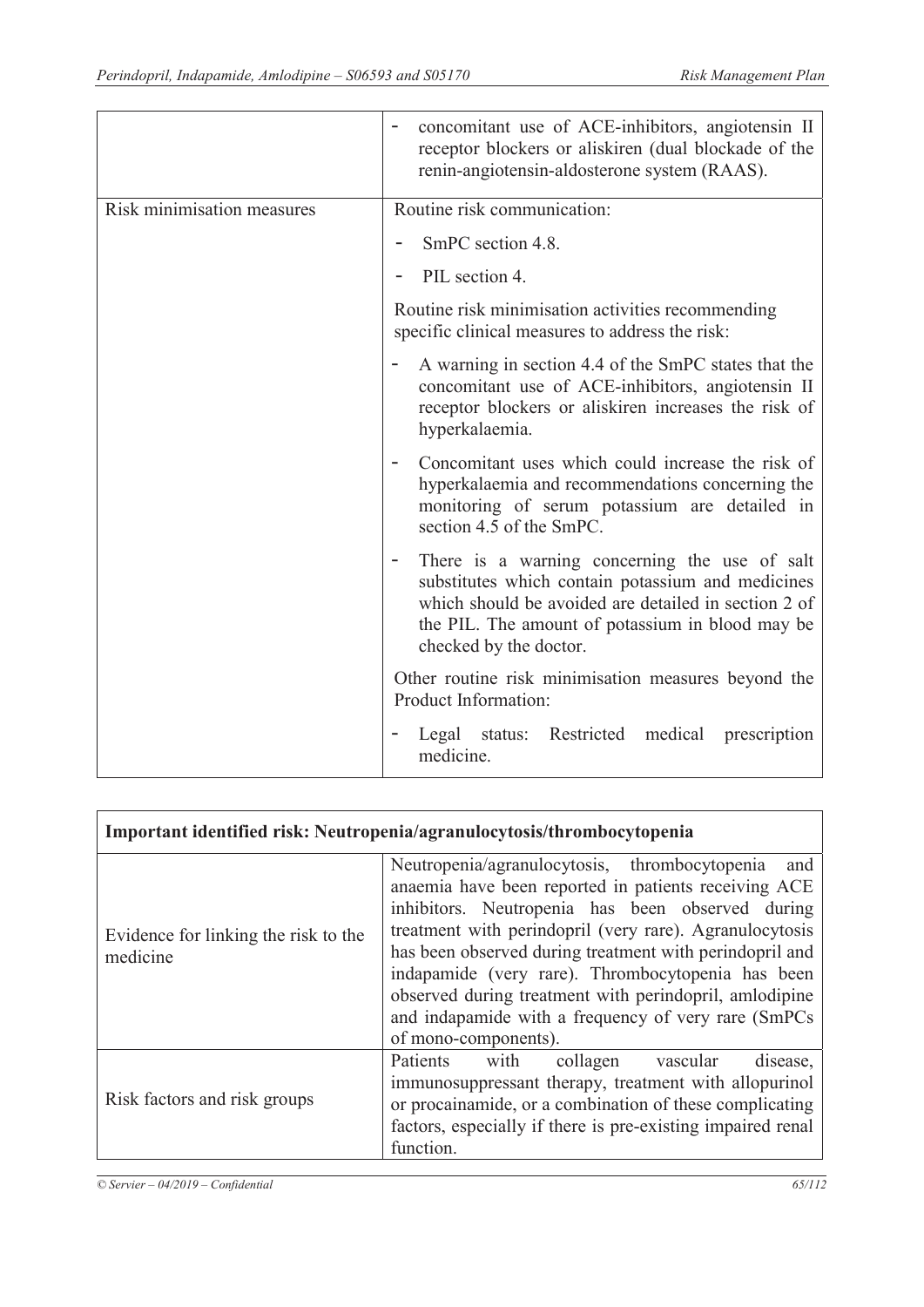| Risk minimisation measures | Routine risk communication:                                                                                                                                                                |
|----------------------------|--------------------------------------------------------------------------------------------------------------------------------------------------------------------------------------------|
|                            | SmPC section 4.8.                                                                                                                                                                          |
|                            | PIL section 4.                                                                                                                                                                             |
|                            | Routine risk minimisation activities recommending<br>specific clinical measures to address the risk:                                                                                       |
|                            | - There is a warning in section 4.4 of the SmPC<br>stating that neutropenia / agranulocytosis,<br>thrombocytopenia and anaemia have been reported<br>in patients receiving ACE inhibitors. |
|                            | Other routine risk minimisation measures beyond the<br>Product Information:                                                                                                                |
|                            | Legal status: Restricted medical<br>prescription<br>medicine.                                                                                                                              |

| Important identified risk: Foetotoxicity/use during 2nd and 3rd trimesters of pregnancy |                                                                                                                                                                                                                                                                                                                |  |
|-----------------------------------------------------------------------------------------|----------------------------------------------------------------------------------------------------------------------------------------------------------------------------------------------------------------------------------------------------------------------------------------------------------------|--|
| Evidence for linking the risk to the<br>medicine                                        | Exposure to ACE inhibitor therapy during the second<br>and third trimesters is known to induce human<br>foetotoxicity (decreased<br>renal<br>function,<br>oligohydramnios, skull ossification retardation) and<br>toxicity (renal<br>failure,<br>neonatal<br>hypotension,<br>hyperkalaemia) (Perindopril SmPC) |  |
|                                                                                         | The prolonged exposure to thiazide during the third<br>trimester of pregnancy can reduce maternal plasma<br>volume as well as uteroplacental blood flow, which may<br>foeto-placental ischaemia and<br>growth<br>a<br>cause<br>retardation (Indapamide SmPC).                                                  |  |
| Risk factors and risk groups                                                            | Women of childbearing potential. Pregnant women<br>during the second or third trimester.                                                                                                                                                                                                                       |  |
| Risk minimisation measures                                                              | Routine risk communication:                                                                                                                                                                                                                                                                                    |  |
|                                                                                         | None                                                                                                                                                                                                                                                                                                           |  |
|                                                                                         | Routine risk minimisation activities recommending<br>specific clinical measures to address the risk:                                                                                                                                                                                                           |  |
|                                                                                         | A contraindication during the second and third<br>trimester of pregnancy, is stated in sections 4.3 and<br>4.6 of the SmPC.                                                                                                                                                                                    |  |
|                                                                                         | A warning concerning pregnancy is stated in section<br>4.4 of the SmPC.                                                                                                                                                                                                                                        |  |
|                                                                                         |                                                                                                                                                                                                                                                                                                                |  |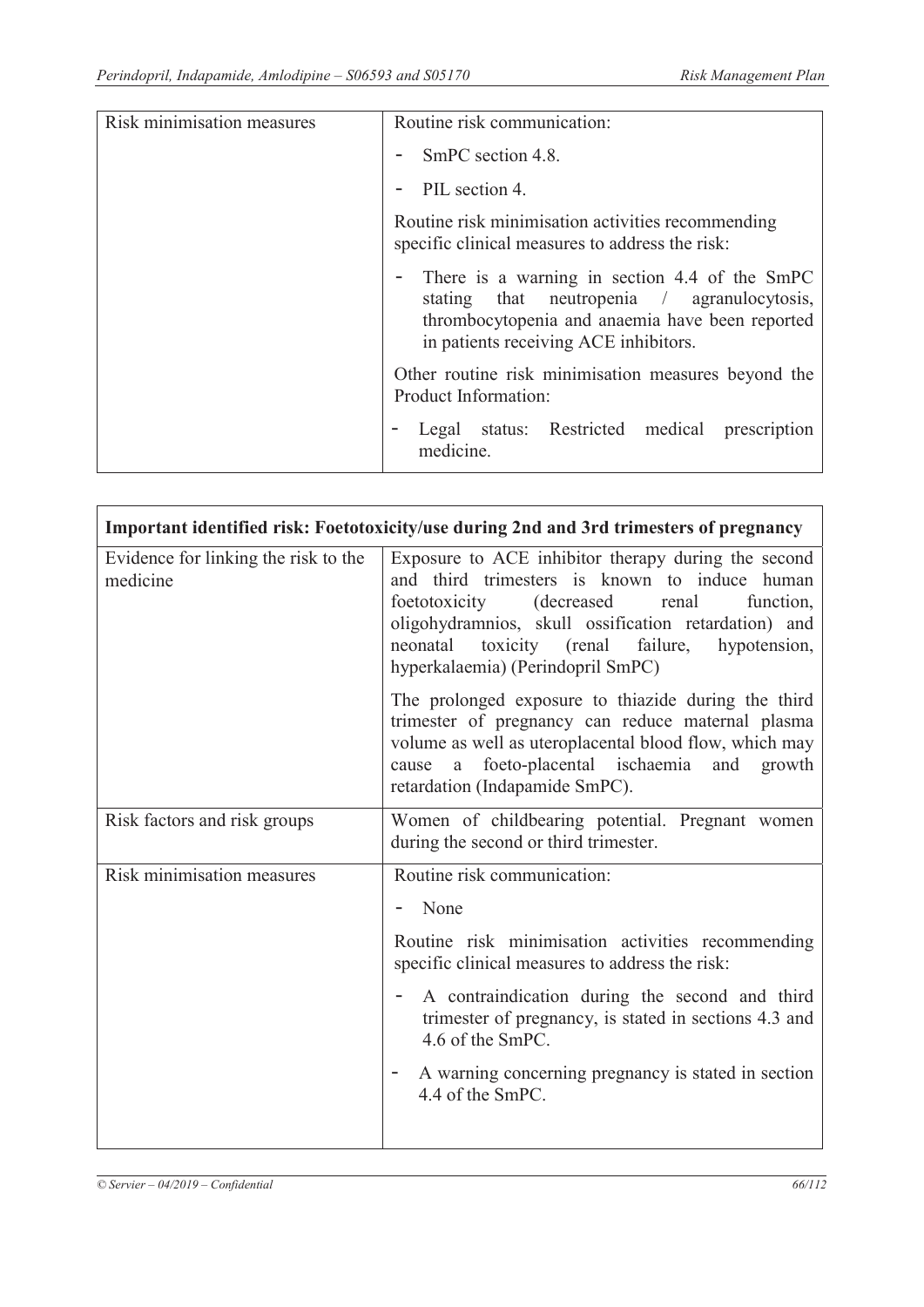| In addition in section 4.6 of the SmPC is stated that<br>exposure to ACE inhibitor therapy during the second<br>and third trimesters is known to induce human<br>fetotoxicity (decreased renal function,<br>oligohydramnios, skull ossification retardation) and<br>neonatal toxicity (renal failure, hypotension,<br>hyperkalaemia). It is also stated that prolonged<br>exposure to thiazide may cause a feto-placental<br>ischemia and growth retardation.<br>- According to section 2 of the PIL, product must not<br>be used in patients who are more than 3 months |
|--------------------------------------------------------------------------------------------------------------------------------------------------------------------------------------------------------------------------------------------------------------------------------------------------------------------------------------------------------------------------------------------------------------------------------------------------------------------------------------------------------------------------------------------------------------------------|
| pregnant.                                                                                                                                                                                                                                                                                                                                                                                                                                                                                                                                                                |
| Other routine risk minimisation measures beyond the<br>Product Information:                                                                                                                                                                                                                                                                                                                                                                                                                                                                                              |
| Legal status: Restricted medical prescription<br>medicine.                                                                                                                                                                                                                                                                                                                                                                                                                                                                                                               |

| Important identified risk: Angioedema            |                                                                                                                                                                                                                                                                                                                                                                                                                                                                                                                                                                                             |  |  |  |
|--------------------------------------------------|---------------------------------------------------------------------------------------------------------------------------------------------------------------------------------------------------------------------------------------------------------------------------------------------------------------------------------------------------------------------------------------------------------------------------------------------------------------------------------------------------------------------------------------------------------------------------------------------|--|--|--|
| Evidence for linking the risk to the<br>medicine | Angioedema of the face, extremities, lips, mucous<br>membranes, tongue, glottis and / or larynx has been<br>reported rarely in patients treated with ACE inhibitors,<br>including perindopril. This may occur at any time<br>during therapy. Angioedema associated with laryngeal<br>oedema may be fatal. Intestinal angioedema has been<br>reported rarely in patients treated with ACE inhibitors.<br>These patients presented with abdominal pain (with or<br>without nausea or vomiting); in some cases there was no<br>prior facial angioedema and C-1 esterase levels were<br>normal. |  |  |  |
| Risk factors and risk groups                     | Known risk groups/risk factors include:<br>patients with a history of angioedema unrelated to<br>ACE inhibitor therapy,<br>black patients (black patients receiving ACE<br>inhibitors have been reported to have a higher<br>incidence of angioedema compared to non-blacks),<br>concomitant use with estramustine, gliptins<br>sitagliptine,<br>saxagliptine,<br>$($ linagliptine,<br>vildagliptine), mTOR inhibitors (e.g. sirolimus,<br>everolimus, temsirolimus), racecadotril, sacubitril/<br>valsartan.                                                                               |  |  |  |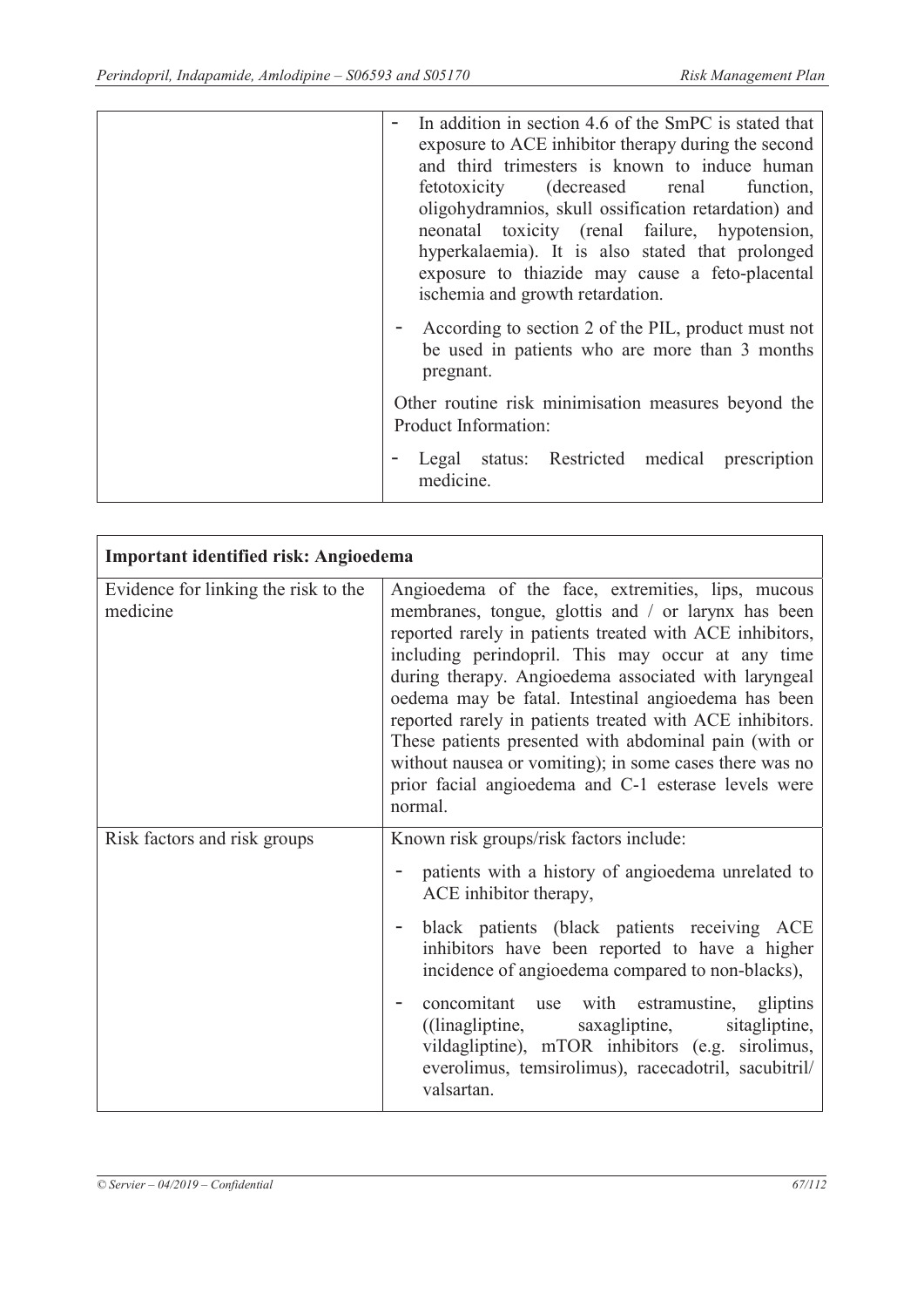| Risk minimisation measures | Routine risk communication:                                                                                                                                                                                                                                                                                                                                                                                                                                                                                                                                                                        |
|----------------------------|----------------------------------------------------------------------------------------------------------------------------------------------------------------------------------------------------------------------------------------------------------------------------------------------------------------------------------------------------------------------------------------------------------------------------------------------------------------------------------------------------------------------------------------------------------------------------------------------------|
|                            | SmPC section 4.8.                                                                                                                                                                                                                                                                                                                                                                                                                                                                                                                                                                                  |
|                            | PL section 4.                                                                                                                                                                                                                                                                                                                                                                                                                                                                                                                                                                                      |
|                            | Routine risk minimisation activities recommending<br>specific clinical measures to address the risk:                                                                                                                                                                                                                                                                                                                                                                                                                                                                                               |
|                            | A contraindication in patients with hypersensitivity<br>to the active substances, to ACE inhibitors, to<br>dihydropyridines derivatives, to other sulfonamides<br>or to any of the excipients is stated in section 4.3 of<br>the SmPC.                                                                                                                                                                                                                                                                                                                                                             |
|                            | A contraindication in patients with history of<br>angioedema associated with previous ACE inhibitor<br>therapy is stated in section 4.3 of the SmPC.                                                                                                                                                                                                                                                                                                                                                                                                                                               |
|                            | contraindication<br>in<br>patients<br>with<br>$\mathsf{A}$<br>hereditary/idiopathic angioedema is stated in section<br>4.3 of the SmPC.                                                                                                                                                                                                                                                                                                                                                                                                                                                            |
|                            | A contraindication in case of concomitant use with<br>$\qquad \qquad \blacksquare$<br>sacubitril/valsartan is stated in section 4.3 of the<br>SmPC.                                                                                                                                                                                                                                                                                                                                                                                                                                                |
|                            | In addition there is a warning in section 4.4 of the<br>SmPC stating that ACE inhibitors may cause<br>angioedema of the face, extremities, lips, mucous<br>membranes, tongue, glottis and / or larynx as well<br>as intestinal angioedema.                                                                                                                                                                                                                                                                                                                                                         |
|                            | Concomitant uses which could increase the risk of<br>angioedema are detailed in section 4.5 of the SmPC.                                                                                                                                                                                                                                                                                                                                                                                                                                                                                           |
|                            | According to section 2 of the PIL, product must not<br>be used in patients who have experienced symptoms<br>such as wheezing, swelling of the face, tongue or<br>throat, intense itching or severe skin rashes with<br>previous ACE inhibitor treatment or if you or a<br>member of your family have had these symptoms in<br>any other circumstances (a condition called<br>angioedema). In this section is also stated that in<br>case of swelling of the face, lips, mouth, tongue or<br>throat which may cause difficulty in swallowing or<br>breathing treatment must be stopped immediately. |
|                            | Other routine risk minimisation measures beyond the<br>Product Information:                                                                                                                                                                                                                                                                                                                                                                                                                                                                                                                        |
|                            | Restricted<br>medical<br>prescription<br>Legal status:<br>medicine.                                                                                                                                                                                                                                                                                                                                                                                                                                                                                                                                |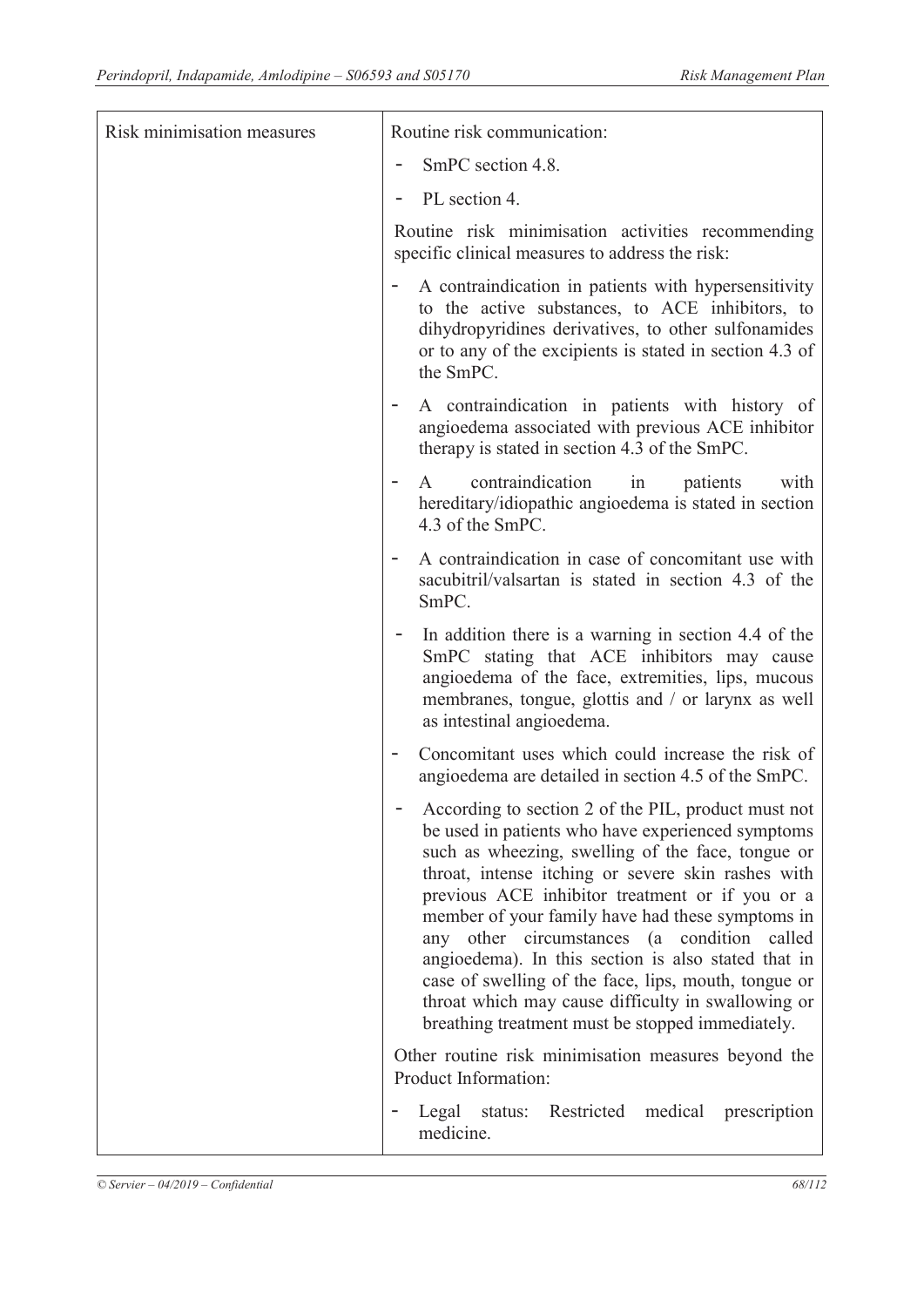| <b>Important identified risk: Anaphylactoid reactions</b> |                                                                                                                                                                                                                                                                                                       |  |
|-----------------------------------------------------------|-------------------------------------------------------------------------------------------------------------------------------------------------------------------------------------------------------------------------------------------------------------------------------------------------------|--|
| Evidence for linking the risk to the<br>medicine          | There have been isolated reports of patients<br>experiencing sustained, life-threatening anaphylactoid<br>reactions while receiving ACE inhibitors during<br>desensitisation treatment with hymenoptera (bees,<br>wasps) venom.                                                                       |  |
|                                                           | Rarely, patients receiving ACE inhibitors during low<br>density lipoprotein (LDL)-apheresis with dextran<br>experienced life-threatening<br>sulphate<br>have<br>anaphylactoid reactions. These reactions were avoided<br>by temporarily withholding ACE-inhibitor therapy prior<br>to each apheresis. |  |
|                                                           | Anaphylactoid reactions have been reported in patients<br>dialysed with high-flux membranes (e.g., AN 69®) and<br>concomitantly with an ACE inhibitor<br>treated<br>(Perindopril SmPC).                                                                                                               |  |
| Risk factors and risk groups                              | Allergic patients treated with desensitisation, patients<br>undergoing venom immunotherapy, patients undergoing<br>low density lipoprotein (LDL)-apheresis, haemodialysis<br>patients dialysed with high-flux membranes (e.g., AN<br>$69$ <sup>(8)</sup> .                                            |  |
| Risk minimisation measures                                | Routine risk communication:                                                                                                                                                                                                                                                                           |  |
|                                                           | SmPC section 4.8.                                                                                                                                                                                                                                                                                     |  |
|                                                           | PL section 4.                                                                                                                                                                                                                                                                                         |  |
|                                                           | Routine risk minimisation activities recommending<br>specific clinical measures to address the risk:                                                                                                                                                                                                  |  |
|                                                           | A contraindication in patients with hypersensitivity<br>to the active substances, to ACE inhibitors, to<br>dihydropyridines derivatives, to other sulfonamides<br>or to any of the excipients is stated in section 4.3 of<br>the SmPC.                                                                |  |
|                                                           | A contraindication in case of extracorporeal<br>treatments leading to contact of blood with<br>negatively charged surfaces is stated in section 4.3<br>of the SmPC.                                                                                                                                   |  |
|                                                           | There is a warning in section 4.4 of the SmPC<br>$\overline{\phantom{a}}$<br>anaphylactoid<br>concerning<br>reactions<br>during<br>desensitization.                                                                                                                                                   |  |
|                                                           |                                                                                                                                                                                                                                                                                                       |  |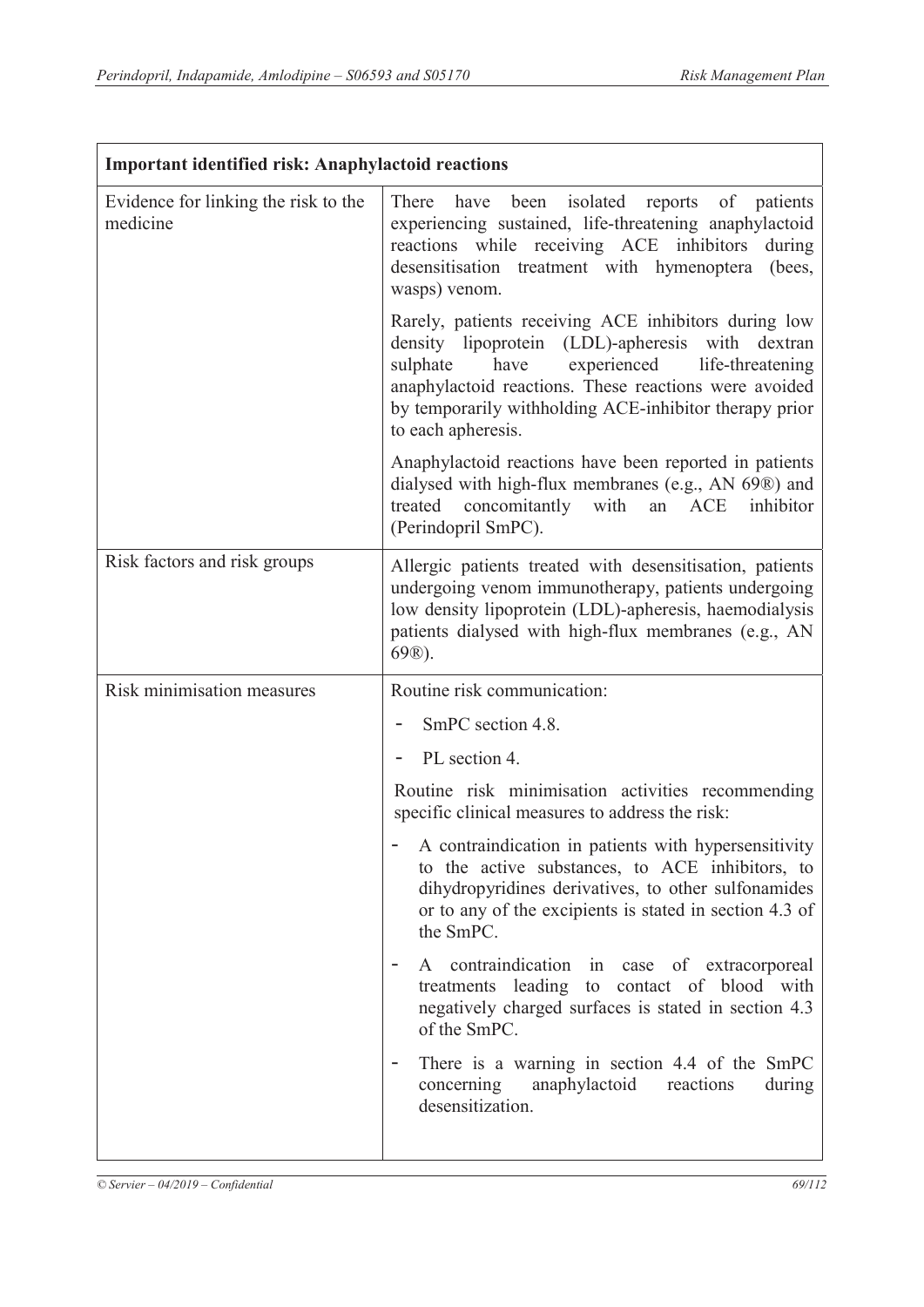| In addition, there are warnings in section 4.4 of the<br>SmPC of Triplixam concerning anaphylactoid<br>reactions during LDL apheresis and anaphylactoid<br>reactions in haemodialysis patients. |
|-------------------------------------------------------------------------------------------------------------------------------------------------------------------------------------------------|
| Concomitant uses which could increase the risk of<br>anaphylactoid reactions are detailed in section 4.5 of<br>the SmPC.                                                                        |
| According to section 2 of the PIL, product must not<br>be used in patients who are receiving dialysis or any<br>other type of blood filtration.                                                 |
| Other routine risk minimisation measures beyond the<br>Product Information:                                                                                                                     |
| Legal status: Restricted medical<br>prescription<br>medicine.                                                                                                                                   |

| <b>Important identified risk: Photosensitivity</b> |                                                                                                                                                                                                                                                                                        |  |
|----------------------------------------------------|----------------------------------------------------------------------------------------------------------------------------------------------------------------------------------------------------------------------------------------------------------------------------------------|--|
| Evidence for linking the risk to the<br>medicine   | Cases of photosensitivity reactions have been reported<br>thiazides<br>thiazide-related<br>and<br>diuretics.<br>with<br>Photosensitivity reaction has been observed with the<br>treatment of perindopril (uncommon), amlodipine (very<br>rare) and indapamide (not known) (SmPC §4.8). |  |
| Risk factors and risk groups                       | Risk factor is exposure to the sun or to artificial UVA.<br>In vivo and in vitro studies have indicated that UV-B<br>and UV-A radiation could have additive or even<br>synergistic effects (Gómez-Bernal; 2014).                                                                       |  |
| Risk minimisation measures                         | Routine risk communication:                                                                                                                                                                                                                                                            |  |
|                                                    | SmPC section 4.8.                                                                                                                                                                                                                                                                      |  |
|                                                    | PL section 4.                                                                                                                                                                                                                                                                          |  |
|                                                    | Routine risk minimisation activities recommending<br>specific clinical measures to address the risk:                                                                                                                                                                                   |  |
|                                                    | There is a warning in section 4.4 of the SmPC<br>concerning photosensitivity reactions which have<br>been reported with thiazides and thiazide-related<br>diuretics.                                                                                                                   |  |
|                                                    | There is a warning in section 2 of the PIL, stating<br>that patients have to talk to their doctor if they have<br>had photosensitivity reactions.                                                                                                                                      |  |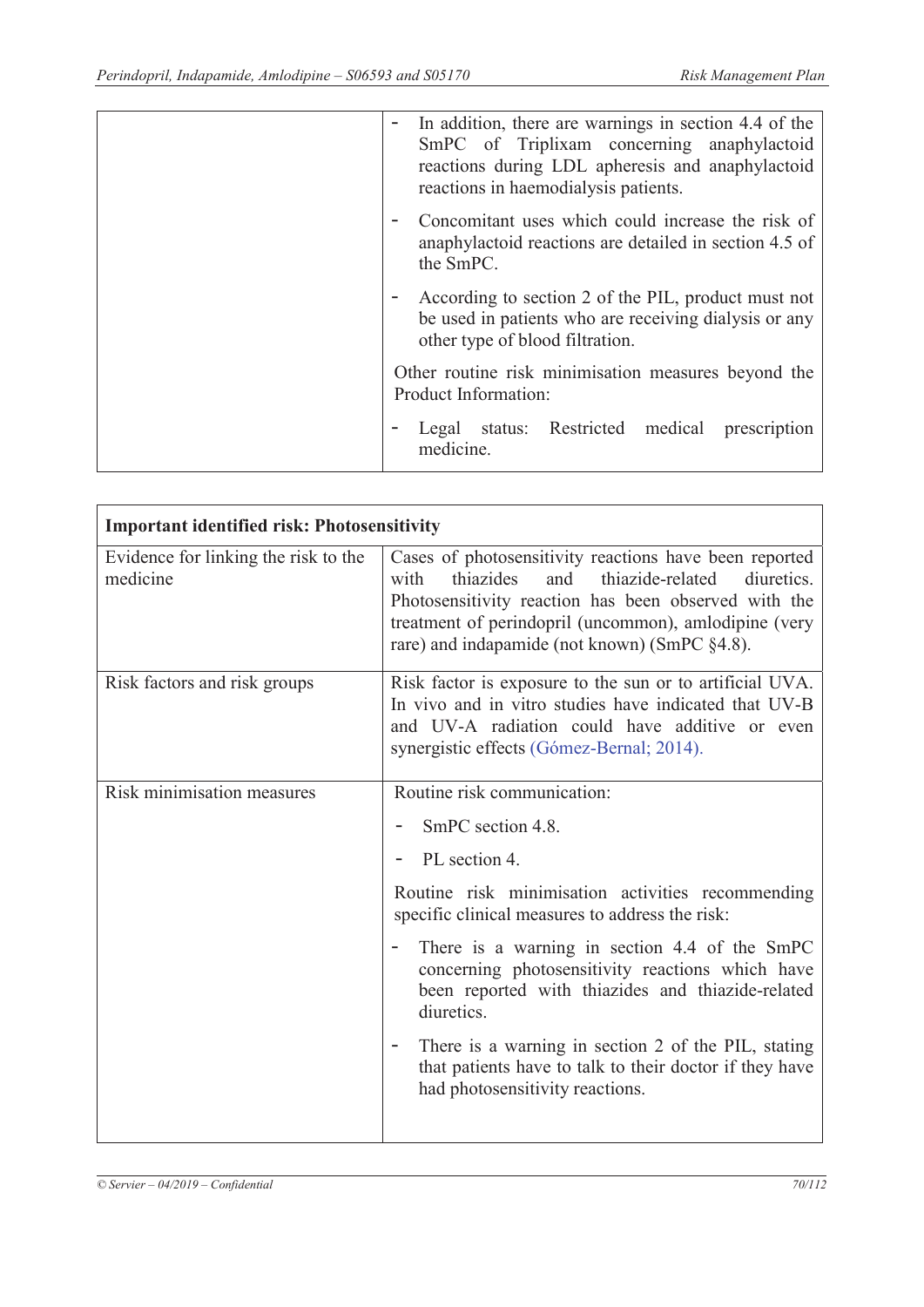|  | Product Information: | Other routine risk minimisation measures beyond the |  |
|--|----------------------|-----------------------------------------------------|--|
|  | medicine.            | Legal status: Restricted medical prescription       |  |

# **Important identified risk: Hepatitis (including hepatic encephalopathy fulminant hepatitis)**

| Evidence for linking the risk to the | Hepatitis and possibility of onset of hepatic                                                                                                                                                                                                                                                                                                                                                                                                                                                                                                                                                                                                                                                                                                                                                                                              |
|--------------------------------------|--------------------------------------------------------------------------------------------------------------------------------------------------------------------------------------------------------------------------------------------------------------------------------------------------------------------------------------------------------------------------------------------------------------------------------------------------------------------------------------------------------------------------------------------------------------------------------------------------------------------------------------------------------------------------------------------------------------------------------------------------------------------------------------------------------------------------------------------|
| medicine                             | encephalopathy in case of hepatic insufficiency are<br>listed with a frequency 'not known' (Indapamide<br>SmPC). Rarely, ACE inhibitors have been associated<br>with a syndrome that starts with cholestatic jaundice and<br>progresses to fulminant hepatic necrosis<br>and<br>(sometimes) death. The mechanism of this syndrome is<br>not understood. Patients receiving ACE inhibitors who<br>develop jaundice or marked elevations of hepatic<br>enzymes should discontinue the ACE inhibitor and<br>receive appropriate medical follow-up. Hepatitis either<br>cytolitic or cholestatic is listed with a frequenc 'very<br>rare' (Perindopril SmPC). Hepatitis, jaundice, hepatic<br>enzyme increased mostly consistent with cholestasis<br>have been observed during the treatment with<br>amlodipine (very rare) (Amlodipine SmPC). |
| Risk factors and risk groups         | Risk factors according to the Guidelines of American<br>College of Gastroenterology (ACG) - Variables that<br>may predispose individuals to idiosyncratic DILI<br>(3 categories) (Chalasani; 2014):<br>Host factors:<br>- Age (probably because the elderly receive multiple<br>drugs and have low tolerability),<br>- Gender female,<br>- Pregnancy,<br>- Malnutrition,<br>- Obesity,<br>- Diabetes mellitus,<br>- Co-morbidities including underlying liver disease,<br>- Indications for therapy.<br><b>Environmental factors:</b><br>- Smoking,<br>- Alcohol consumption,<br>- Infection and inflammatory episodes.                                                                                                                                                                                                                    |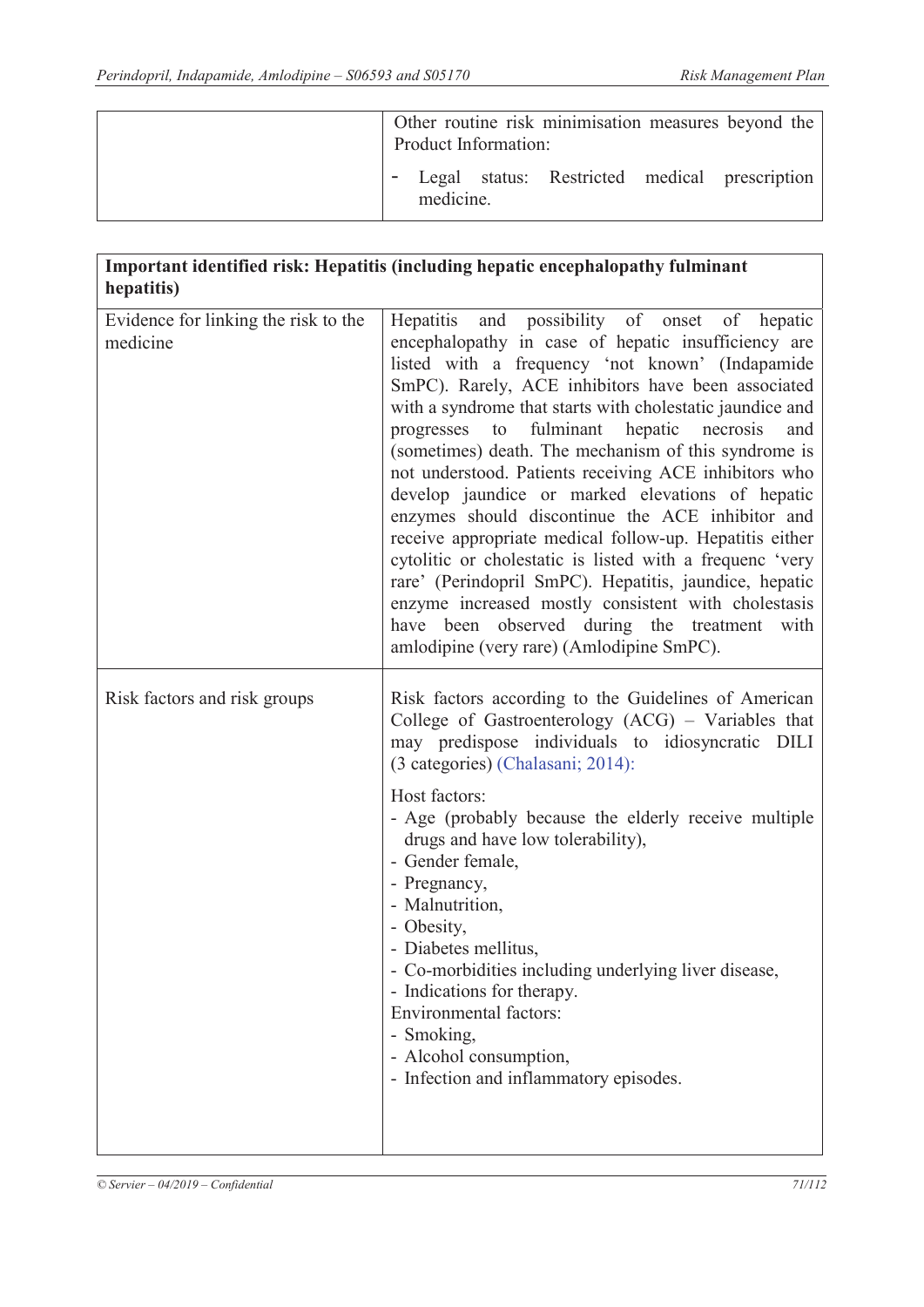|                            | Drug-related factors:<br>- Daily dose,<br>- Metabolic profile,<br>- Class effect and cross-sensitization,<br>- Drug interaction and polypharmacy.<br>Predisposing factors for the development of hepatic<br>encephalopathy are alcohol consumption, high levels of<br>ammonia, zinc and branched chain amino acids, the<br>presence of esophageal varices, and minimal hepatic<br>encephalopathy. Electrolyte abnormalities, bleeding into<br>the gastrointestinal tract, infections, high protein diet,<br>diuretics, and sedatives may stimulate the development<br>of hepatic encephalopathy (Ciećko-Michalska; 2012). |
|----------------------------|---------------------------------------------------------------------------------------------------------------------------------------------------------------------------------------------------------------------------------------------------------------------------------------------------------------------------------------------------------------------------------------------------------------------------------------------------------------------------------------------------------------------------------------------------------------------------------------------------------------------------|
| Risk minimisation measures | Routine risk communication:<br>SmPC section 4.8.                                                                                                                                                                                                                                                                                                                                                                                                                                                                                                                                                                          |
|                            | PL section 4.                                                                                                                                                                                                                                                                                                                                                                                                                                                                                                                                                                                                             |
|                            | Routine risk minimisation activities recommending<br>specific clinical measures to address the risk:                                                                                                                                                                                                                                                                                                                                                                                                                                                                                                                      |
|                            | contraindication in patients with<br>hepatic<br>A<br>encephalopathy and severe hepatic impairment is<br>stated in section 4.3 of the SmPC.                                                                                                                                                                                                                                                                                                                                                                                                                                                                                |
|                            | There is a warning in section 4.4 of the SmPC<br>$\overline{\phantom{a}}$<br>concerning hepatic impairment.                                                                                                                                                                                                                                                                                                                                                                                                                                                                                                               |
|                            | According to section 2 of the PIL, product must not<br>$\overline{\phantom{a}}$<br>be used in patients who have severe liver disease or<br>suffer<br>from<br>condition<br>called<br>hepatic<br>a<br>encephalopathy.                                                                                                                                                                                                                                                                                                                                                                                                       |
|                            | Other routine risk minimisation measures beyond the<br>Product Information:                                                                                                                                                                                                                                                                                                                                                                                                                                                                                                                                               |
|                            | Restricted medical prescription<br>Legal status:<br>medicine.                                                                                                                                                                                                                                                                                                                                                                                                                                                                                                                                                             |

| <b>Important identified risk: Myocardial infarction</b> |                                                                                                                                                                                                                               |  |
|---------------------------------------------------------|-------------------------------------------------------------------------------------------------------------------------------------------------------------------------------------------------------------------------------|--|
| Evidence for linking the risk to the<br>medicine        | Myocardial infarction (possibly secondary to excessive<br>hypotension in high risk patients) has been observed<br>during the treatment with perindopril (very rare) and<br>amlodipine (very rare) (SmPCs of mono-components). |  |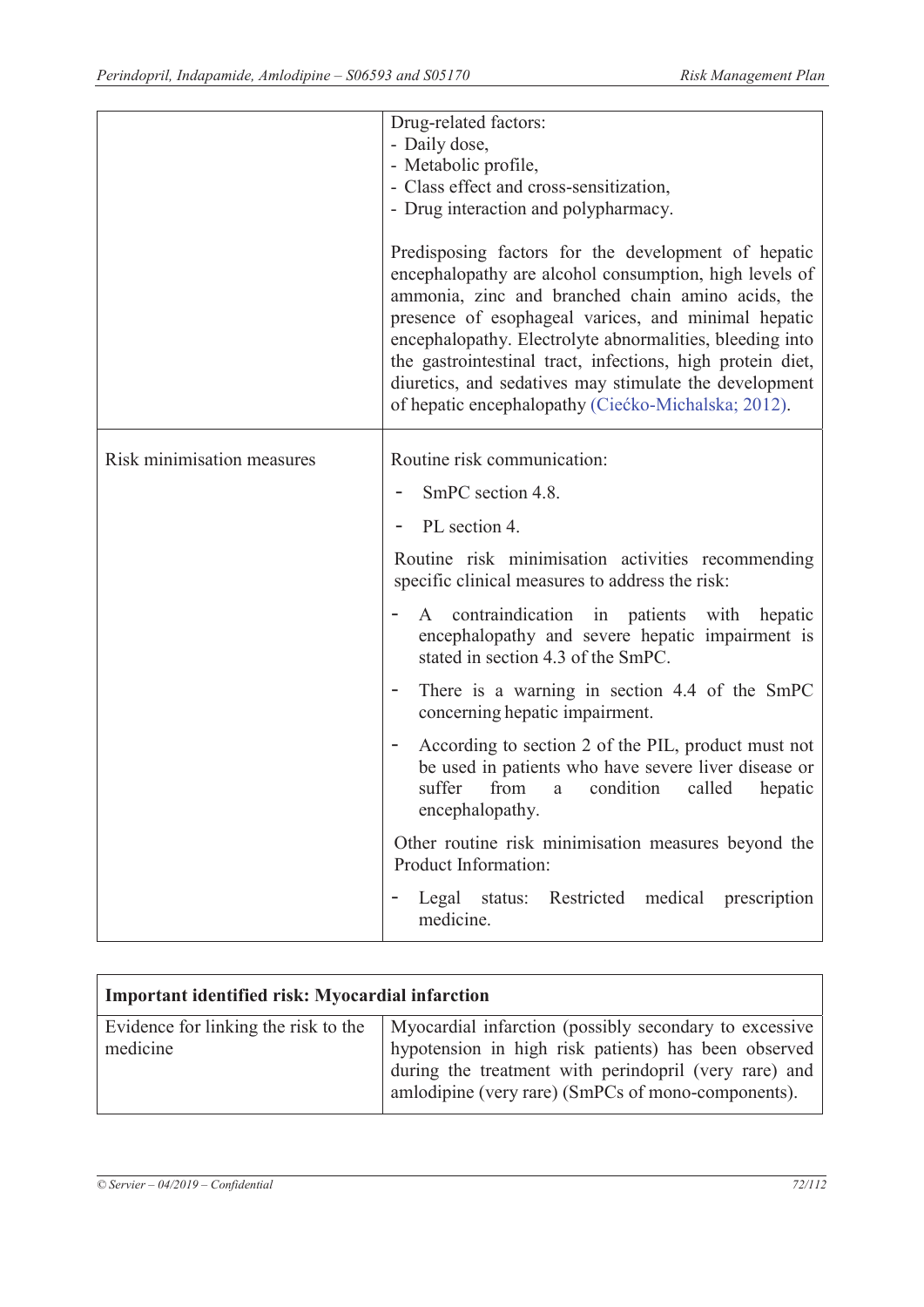| Risk factors and risk groups | Known cardiovascular risk factors and risk modifiers<br>advanced age, gender, physical activity,<br>include<br>smoking (current and former), high risk diet, overweight<br>(abdominal)<br>obesity),<br>diabetes,<br>hypertension,<br>hyperlipidaemia, socio-economic status, family history<br>disease.<br>of premature<br>cardio-vascular<br>Clinical<br>conditions affecting cardiovascular disease risk include<br>kidney disease, autoimmune<br>chronic<br>diseases,<br>obstructive sleep apnoea syndrome (Piepoli; 2016). |
|------------------------------|--------------------------------------------------------------------------------------------------------------------------------------------------------------------------------------------------------------------------------------------------------------------------------------------------------------------------------------------------------------------------------------------------------------------------------------------------------------------------------------------------------------------------------|
|                              | Risk groups include patients with ischaemic heart or<br>cerebrovascular disease presenting risk factors for<br>hypotension (see section SVII.3.1), patients with<br>congestive heart failure, severe hypertension (including<br>forms of hypertrophic obstructive cardiomyopathy), and<br>severe aortic valve stenosis, patients with other cardiac<br>valvular pathologies and low cardiac output states<br>associated with a decreased mean aortic pressure, which<br>is the prime component of coronary perfusion pressure. |
| Risk minimisation measures   | Routine risk communication:                                                                                                                                                                                                                                                                                                                                                                                                                                                                                                    |
|                              | SmPC section 4.8.                                                                                                                                                                                                                                                                                                                                                                                                                                                                                                              |
|                              | PL section 4.                                                                                                                                                                                                                                                                                                                                                                                                                                                                                                                  |
|                              | Routine risk minimisation activities recommending<br>specific clinical measures to address the risk:                                                                                                                                                                                                                                                                                                                                                                                                                           |
|                              | contraindication in<br>patients<br>with<br>$\mathsf{A}$<br>haemodynamically unstable heart failure after acute<br>myocardial infarction is stated in section 4.3 of the<br>SmPC.                                                                                                                                                                                                                                                                                                                                               |
|                              | There is a warning in section 4.4 of the SmPC<br>concerning the risk of myocardial infarction which<br>be leaded by an excessive fall in blood pressure.                                                                                                                                                                                                                                                                                                                                                                       |
|                              | According to section 2 of the PIL, product must not<br>$\overline{\phantom{a}}$<br>be used in patients who are suspected of having<br>untreated decompensated heart failure and suffer<br>from heart failure after a heart attack.                                                                                                                                                                                                                                                                                             |
|                              | Other routine risk minimisation measures beyond the<br>Product Information:                                                                                                                                                                                                                                                                                                                                                                                                                                                    |
|                              | Restricted<br>medical<br>prescription<br>Legal status:<br>-<br>medicine.                                                                                                                                                                                                                                                                                                                                                                                                                                                       |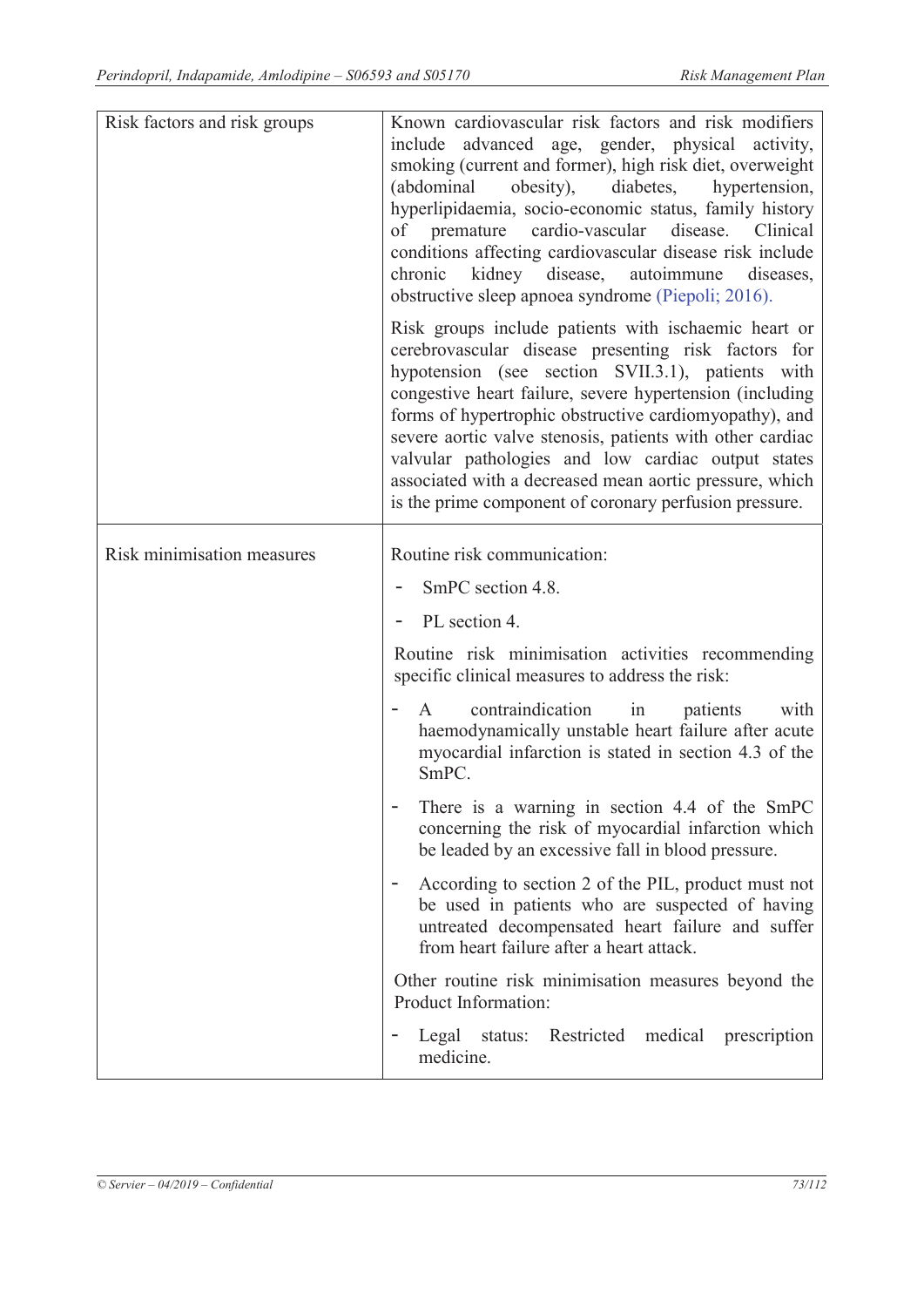| Important identified risk: Arrhythmia            |                                                                                                                                                                                                                                                                                                                                                                                                                                                                                                                                                                                                                                                                                                   |  |  |
|--------------------------------------------------|---------------------------------------------------------------------------------------------------------------------------------------------------------------------------------------------------------------------------------------------------------------------------------------------------------------------------------------------------------------------------------------------------------------------------------------------------------------------------------------------------------------------------------------------------------------------------------------------------------------------------------------------------------------------------------------------------|--|--|
| Evidence for linking the risk to the<br>medicine | Arrhythmia has been observed during the treatment with<br>perindopril and indapamide (very rare); arrhythmia<br>(including bradycardia, ventricular tachycardia and<br>atrial fibrillation) has been observed during the<br>with<br>amlodipine<br>treatment<br>(uncommon).<br>Electrocardiogram QT prolonged and torsade de pointes<br>has been observed with indapamide (not known)<br>(SmPCs of mono-components).                                                                                                                                                                                                                                                                               |  |  |
| Risk factors and risk groups                     | Known risk factors of arrhythmia include structural<br>heart disease: coronary heart disease, valvular disease,<br>cardiomyopathy, heart failure, prior heart surgery,<br>congenital heart disease, hypertension, left ventricular<br>hypertrophy, thyroid hyper- or hypofunction, diabetes,<br>obstructive sleep apnoea, electrolyte disorders, use of<br>caffeine or other stimulants.                                                                                                                                                                                                                                                                                                          |  |  |
|                                                  | Risk factors for ECG QT prolonged (Barnay; 2006);<br>(Letsas; 2009) include:<br>Advanced age $($ > 60 years),<br>- Female gender,<br>Bradycardia with sinus node dysfunction<br>or<br>atrioventricular block,<br>Electrolytes<br>abnormalities<br>(hypokalaemia,<br>hypocalcaemia, hypomagnesaemia),<br>Cardiac diseases such as ischemia, myocarditis,<br>dilated or hypertrophiccardiomyopathy,<br>Severe nutritional disorders (anorexia nervosa,<br>cachexia, celiac disease),<br>Metabolic processing of pharmacological agents by<br>cytochrome P450,<br>Other treatment known to induce QT prolonged.<br>Risk factors for Torsade de pointes include (Gupta;<br>$2007$ :<br>Female gender, |  |  |
|                                                  | Structural heart disease: myocardial infarction, heart<br>failure, valvular disease or cardiomyopathy,<br>Hypokalaemia,<br>$\overline{\phantom{a}}$<br>Multiple QT prolonging drugs or agents interfering<br>with their metabolism,<br>Prolonged baseline QT (drugs or agenFamily history<br>$\overline{\phantom{a}}$<br>of congenital long QT syndrome,<br>Prior drug-induced torsade de pointes,                                                                                                                                                                                                                                                                                                |  |  |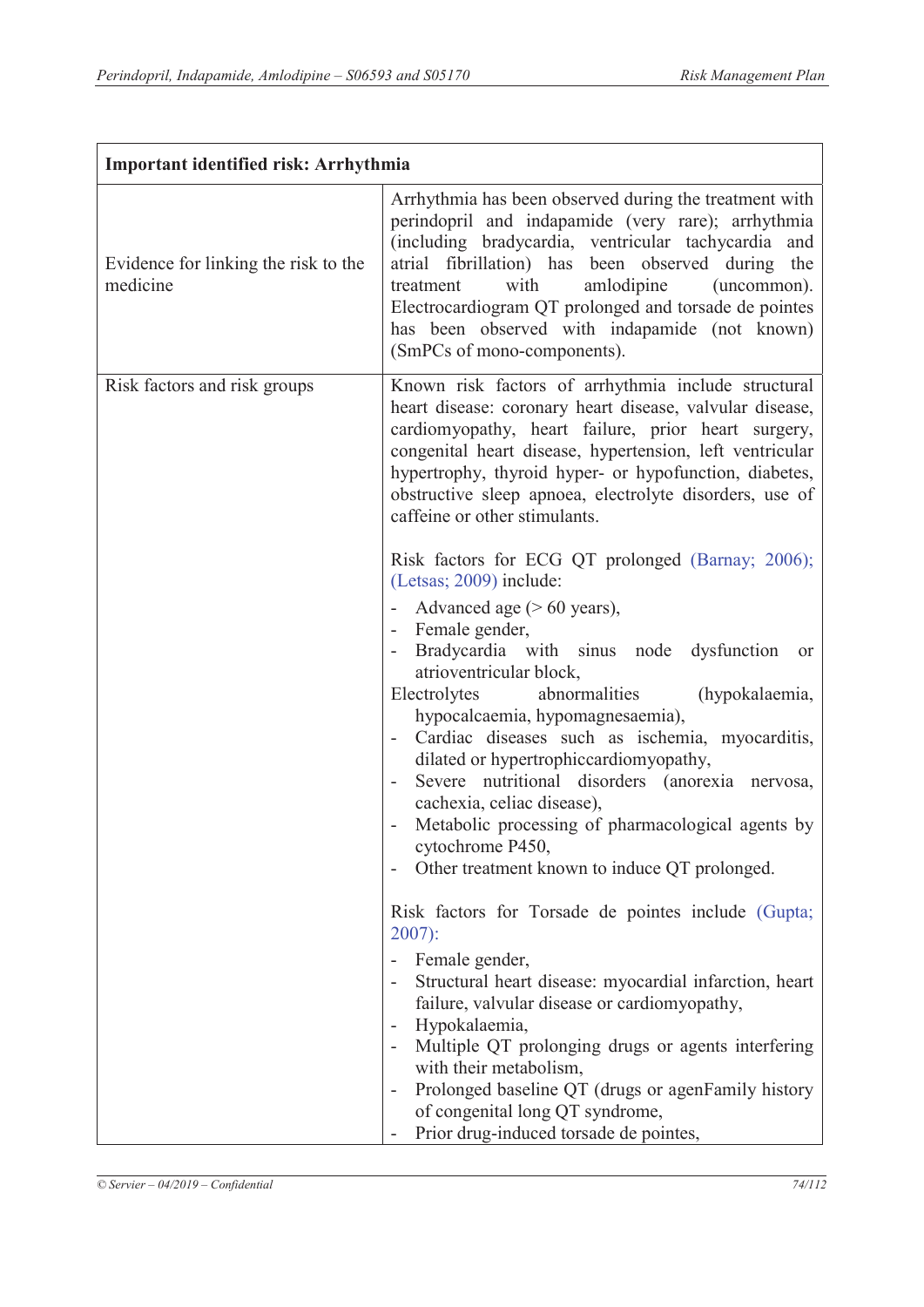|                            | Bradycardia,                                                                                                                                                                                                                                                                                                                                                                                        |
|----------------------------|-----------------------------------------------------------------------------------------------------------------------------------------------------------------------------------------------------------------------------------------------------------------------------------------------------------------------------------------------------------------------------------------------------|
|                            | Atrioventricular block.                                                                                                                                                                                                                                                                                                                                                                             |
| Risk minimisation measures | Routine risk communication:                                                                                                                                                                                                                                                                                                                                                                         |
|                            | SmPC section 4.8.                                                                                                                                                                                                                                                                                                                                                                                   |
|                            | PIL section 4.                                                                                                                                                                                                                                                                                                                                                                                      |
|                            | Routine risk minimisation activities recommending<br>specific clinical measures to address the risk:                                                                                                                                                                                                                                                                                                |
|                            | A contraindication in patients with hypokalaemia is<br>stated in section 4.3 of the SmPC.                                                                                                                                                                                                                                                                                                           |
|                            | Precautions for use concerning the risks of<br>and recommendations<br>arrhythmias<br>for<br>serum<br>potassium monitoring are detailed in section 4.4 of<br>the SmPC.                                                                                                                                                                                                                               |
|                            | Concomitant uses which could increase the risk of<br>arrhythmias and recommendations concerning the<br>monitoring of serum potassium are detailed in<br>section 4.5 of the SmPC.                                                                                                                                                                                                                    |
|                            | According to section 2 of the PIL, product must not<br>be used in patients with low plasma potassium levels<br>and the amount of potassium in blood may be<br>checked by the doctor. Product must not be used in<br>patients taking non<br>antiarrhythmic medicines<br>causing life-threatening irregular beat. Patients have<br>to talk to their doctor if they have any heart rhythm<br>problems. |
|                            | Other routine risk minimisation measures beyond the<br>Product Information:                                                                                                                                                                                                                                                                                                                         |
|                            | Legal status: Restricted medical prescription<br>medicine.                                                                                                                                                                                                                                                                                                                                          |

| <b>Important identified risk: Pancreatitis</b>   |                                                                                                                                                |  |  |
|--------------------------------------------------|------------------------------------------------------------------------------------------------------------------------------------------------|--|--|
| Evidence for linking the risk to the<br>medicine | Pancreatitis has been observed during the treatment with<br>perindopril, indapamide, amolodipine (very<br>rare)<br>(SmPCs of mono-components). |  |  |
| Risk factors and risk groups                     | Risk groups/risk factors include:                                                                                                              |  |  |
|                                                  | Biliary tract disease,<br>Alcohol use,                                                                                                         |  |  |
|                                                  | Endoscopic retrograde cholangiopancreatography,                                                                                                |  |  |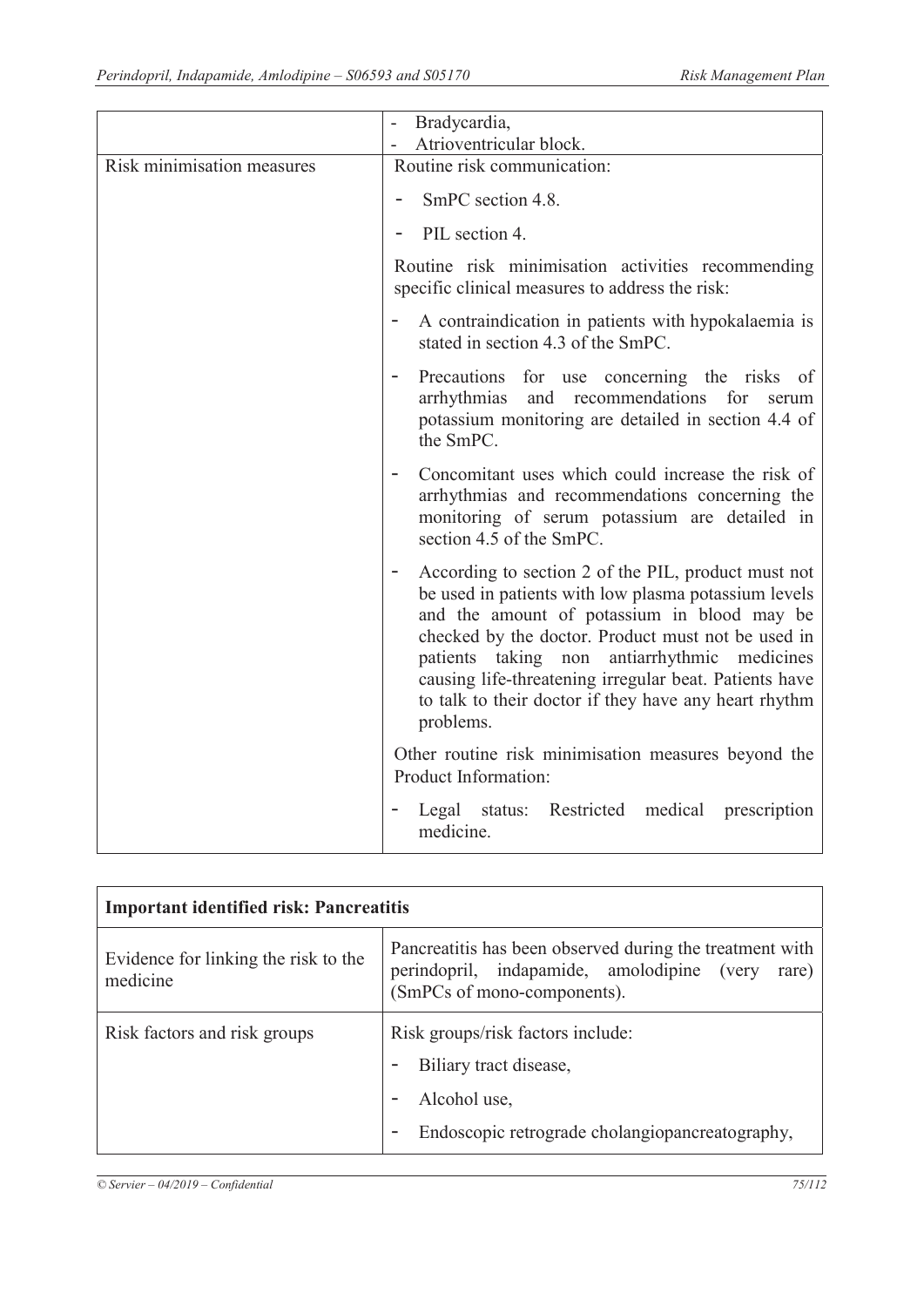|                            | Abdominal trauma,                                                                                                                                                                                |
|----------------------------|--------------------------------------------------------------------------------------------------------------------------------------------------------------------------------------------------|
|                            | Developmental abnormalities of the pancreas<br>(annular pancreas, pancreas divisum, sphincter of<br>Oddi dysfunction),                                                                           |
|                            | Hypercalcemia (excessive vitamin D therapy,<br>hyperparathyroidism, total parenteral nutrition),                                                                                                 |
|                            | Hypertriglyceridemia,<br>$\overline{\phantom{0}}$                                                                                                                                                |
|                            | Tumors of pancreas,<br>$\overline{\phantom{0}}$                                                                                                                                                  |
|                            | Autoimmune disorders,                                                                                                                                                                            |
|                            | Type 2 diabetes,<br>$\overline{\phantom{0}}$                                                                                                                                                     |
|                            | Obesity (abdominal adiposity): the association is<br>$\qquad \qquad -$<br>important in patients with a<br>more<br>waist<br>circumference $> 105$ cm than in patients with a BMI<br>$>$ 30 kg.m2, |
|                            | Smocking (Frossard; 2008); (Sadr-Azodi; 2012);<br>۰<br>(Sadr-Azodi; 2013); (Noel; 2009); (Girman; 2010).                                                                                         |
| Risk minimisation measures | Routine risk communication:                                                                                                                                                                      |
|                            | SmPC section 4.8.                                                                                                                                                                                |
|                            | PIL section 4.                                                                                                                                                                                   |
|                            | Other routine risk minimisation measures beyond the<br>Product Information:                                                                                                                      |
|                            | Legal status: Restricted medical prescription<br>medicine.                                                                                                                                       |

| <b>Important potential risk: Use during first trimester of pregnancy</b> |                                                                                                                                                                                                                                                                                                                |  |  |  |
|--------------------------------------------------------------------------|----------------------------------------------------------------------------------------------------------------------------------------------------------------------------------------------------------------------------------------------------------------------------------------------------------------|--|--|--|
| Evidence for linking the risk to the<br>medicine                         | This risk is related to perindopril mono-component of<br>the combination. Epidemiological evidence regarding<br>the risk of teratogenicity following exposure to ACE<br>inhibitors during the first trimester of pregnancy has not<br>been conclusive; however a small increase in risk cannot<br>be excluded. |  |  |  |
| Risk factors and risk groups                                             | Women of childbearing potential, pregnant women<br>during the first trimester.                                                                                                                                                                                                                                 |  |  |  |
| Risk minimisation measures                                               | Routine risk communication:<br>None                                                                                                                                                                                                                                                                            |  |  |  |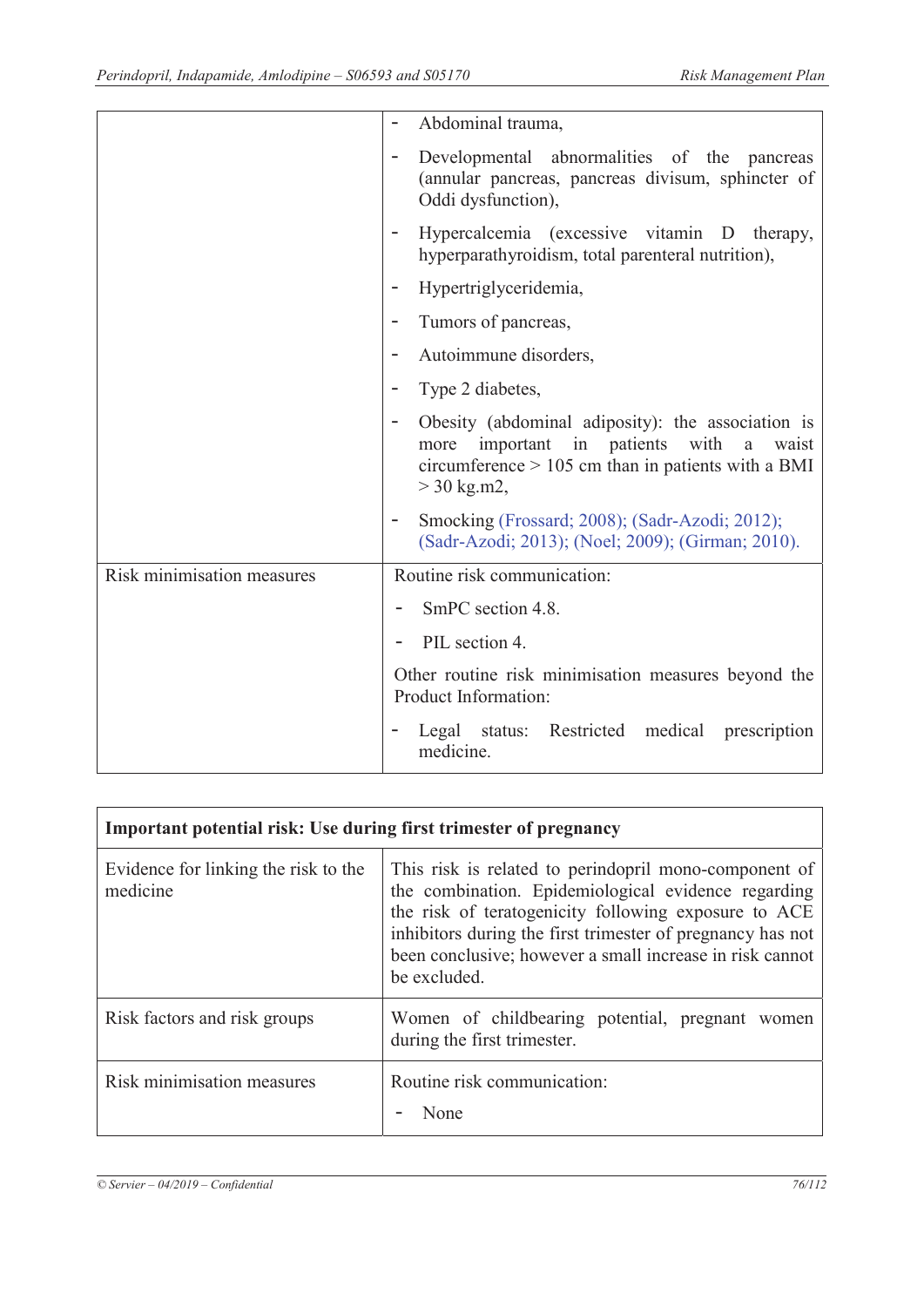| Routine risk minimisation activities recommending<br>specific clinical measures to address the risk:                                                                                                                                                                                                                                                                                                                                  |
|---------------------------------------------------------------------------------------------------------------------------------------------------------------------------------------------------------------------------------------------------------------------------------------------------------------------------------------------------------------------------------------------------------------------------------------|
| There is a warning in section 4.4 of the SmPC<br>stating that when pregnancy is diagnosed, treatment<br>with ACE<br>inhibitors should be<br>stopped<br>immediately. In addition, in section 4.6 it is stated<br>that given the effects of the individual components<br>in this combination product on pregnancy and<br>lactation, bisoprolol/perindopril/amlodipine is not<br>recommended during the first trimester of<br>pregnancy. |
| According to section 2 of the PIL, patients should<br>inform their doctors if they think they are (or might<br>become) pregnant as product is not recommended in<br>the early pregnancy.                                                                                                                                                                                                                                              |
| Other routine risk minimisation measures beyond the<br>Product Information:                                                                                                                                                                                                                                                                                                                                                           |
| Legal status: Restricted medical prescription<br>medicine.                                                                                                                                                                                                                                                                                                                                                                            |

| Important potential risk: Pulmonary oedema in patients with heart failure |                                                                                                                                                                                                                                                                                                                                                                                                                     |  |
|---------------------------------------------------------------------------|---------------------------------------------------------------------------------------------------------------------------------------------------------------------------------------------------------------------------------------------------------------------------------------------------------------------------------------------------------------------------------------------------------------------|--|
| Evidence for linking the risk to the<br>medicine                          | In a long-term, placebo controlled study in patients with<br>severe heart failure (NYHA class III and IV) the<br>reported incidence of pulmonary oedema was higher in<br>the amlodipine treated group than in the placebo group.                                                                                                                                                                                    |  |
| Risk factors and risk groups                                              | Patients with heart failure, especially severe heart failure<br>(NYHA III and IV).                                                                                                                                                                                                                                                                                                                                  |  |
| Risk minimisation measures                                                | Routine risk communication:<br>None<br>Routine risk minimisation activities recommending<br>specific clinical measures to address the risk:<br>A precaution for use in section 4.4 of the SmPC of<br>Triplixam states that the incidence of pulmonary<br>oedema could increase in patients with severe heart<br>failure when they are treated by amlodipine.<br>According to section 2 of the PIL, product must not |  |
|                                                                           | be used in patients who are suspected of having<br>untreated decompensated heart failure and suffer<br>from heart failure after a heart attack.                                                                                                                                                                                                                                                                     |  |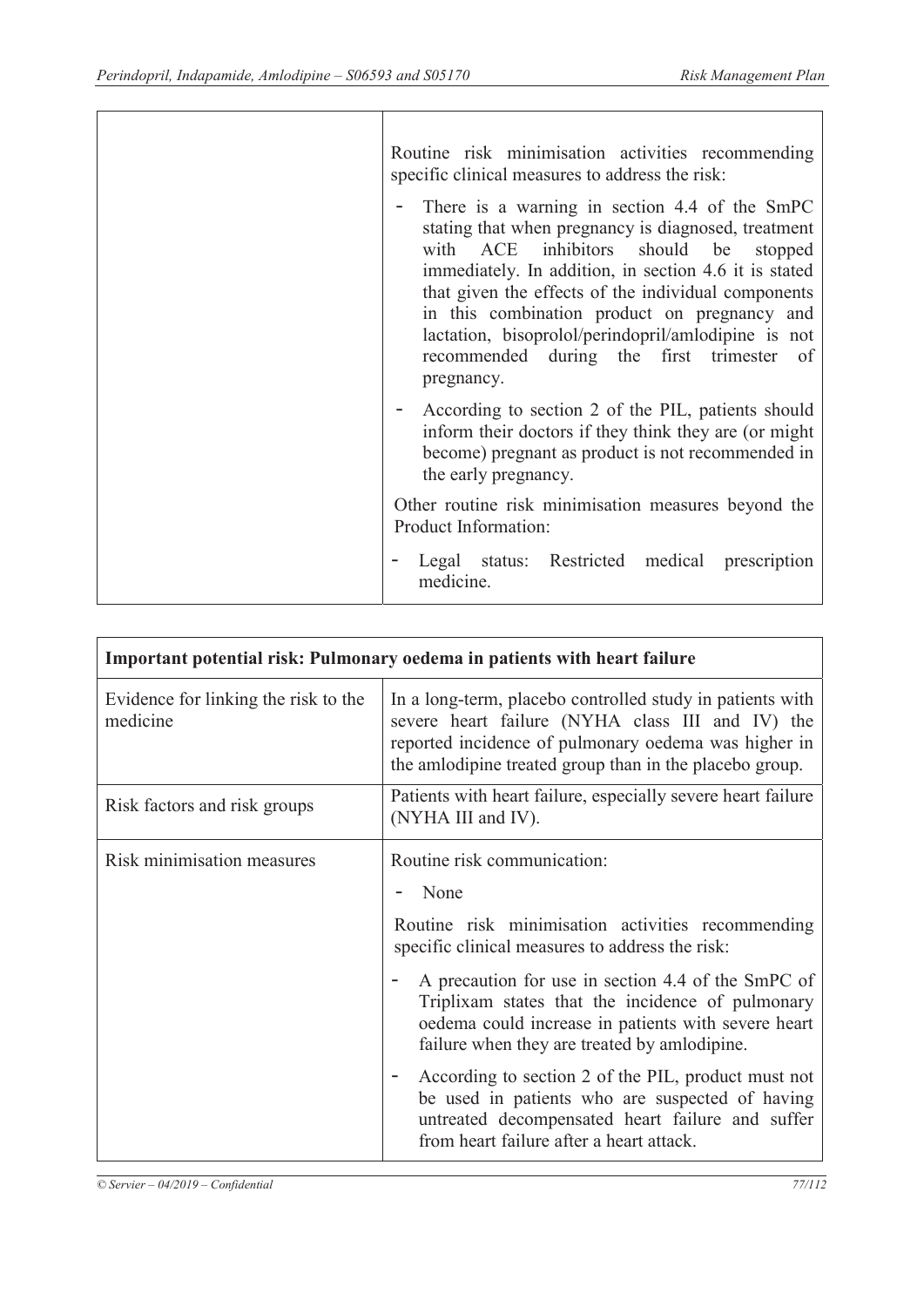|  |           | Product Information: |  | Other routine risk minimisation measures beyond the |
|--|-----------|----------------------|--|-----------------------------------------------------|
|  | medicine. |                      |  | Legal status: Restricted medical prescription       |

| <b>Missing information: Children and adolescent</b> |                                                                                                                                                            |  |  |
|-----------------------------------------------------|------------------------------------------------------------------------------------------------------------------------------------------------------------|--|--|
| Risk minimisation measures                          | Routine risk communication:                                                                                                                                |  |  |
|                                                     | None                                                                                                                                                       |  |  |
|                                                     | Routine risk minimisation activities recommending<br>specific clinical measures to address the risk:                                                       |  |  |
|                                                     | There is a mention in section 4.2 of the SmPC<br>stating that the safety and efficacy of product in<br>children and adolescents have not been established. |  |  |
|                                                     | In addition, there is a mention in section 5.1 of the<br>SmPC stating that no data are available in children.                                              |  |  |
|                                                     | According to section 2 of the PIL, the use of<br>product is not recommended in children and<br>adolescents.                                                |  |  |
|                                                     | According to section 5 of the PIL, this medicine has<br>to be kept out of the sight and reach of children.                                                 |  |  |
|                                                     | Other routine risk minimisation measures beyond the<br>Product Information:                                                                                |  |  |
|                                                     | Legal status: Restricted medical prescription<br>medicine.                                                                                                 |  |  |

#### *II.C Post-authorisation development plan*

#### **II.C.1 Studies which are conditions of the marketing authorisation**

There are no studies which are conditions of the marketing authorisation or specific obligation of Triplixam/Arplexam.

#### **II.C.2 Other studies in post-authorisation development plan**

There are no studies required for Triplixam/Arplexam.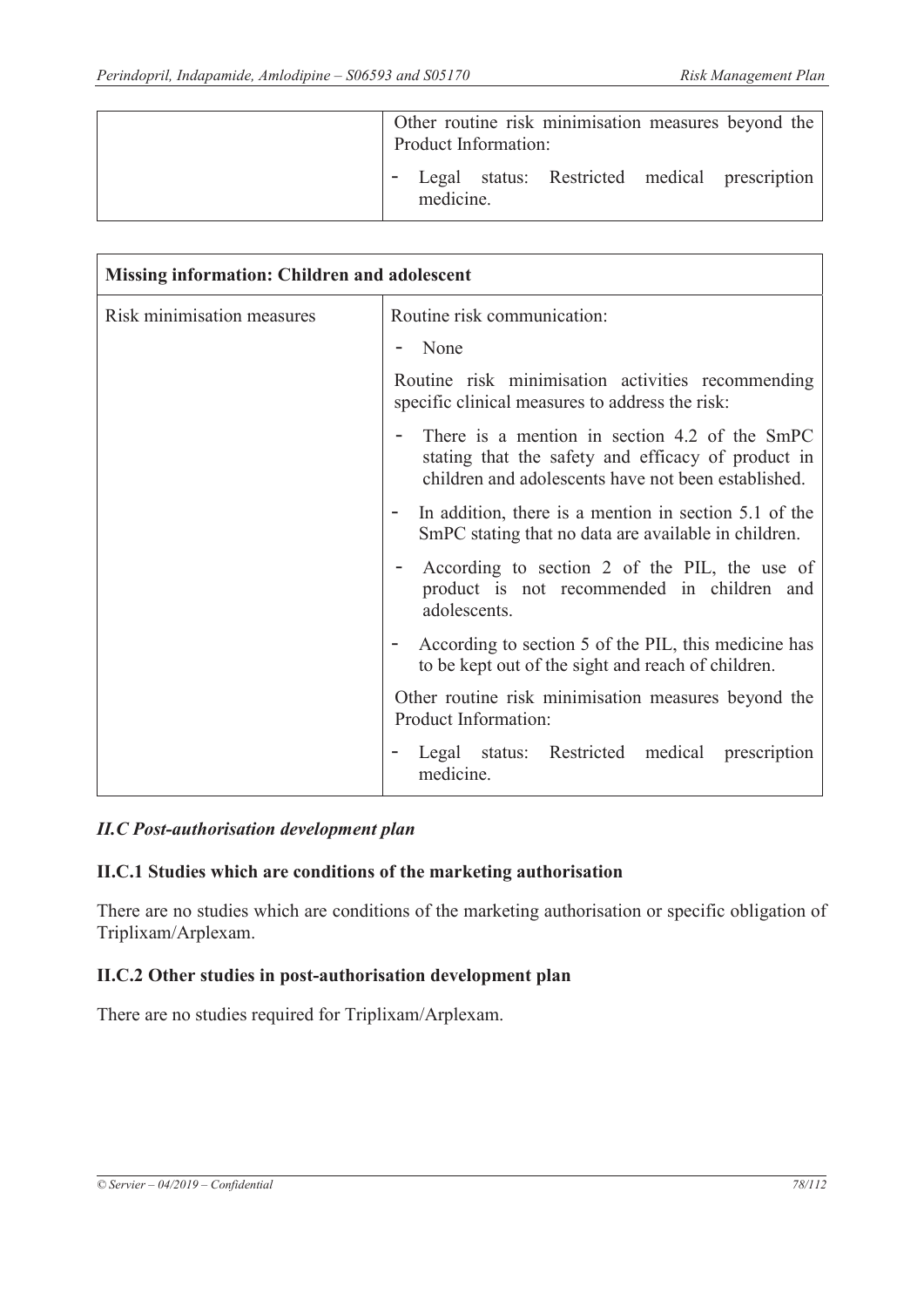## Summary of risk management plan for Viacorlix

This is a summary of the risk management plan (RMP) for Viacorlix. The RMP details important risks of Viacorlix and how more information will be obtained about Viacorlix's risks and uncertainties (missing information).

Viacorlix's summary of product characteristics (SmPC) and its package leaflet give essential information to healthcare professionals and patients on how Viacorlix should be used.

Important new concerns or changes to the current ones will be included in updates of Viacorlix's RMP.

## **I. The medicine and what it is used for**

Viacorlix is authorised for substitution therapy for treatment of essential hypertension, in adult patients already controlled with perindopril/amlodipine fixed dose combination and indapamide, taken at the same dose level. It contains perindopril, amlodipine and indapamide as the active substances and it is given by oral route.

#### **II. Risks associated with the medicine and activities to minimise or further characterise the risks**

Important risks of Viacorlix, together with measures to minimise such risks, are outlined below.

Measures to minimise the risks identified for medicinal products can be:

- Specific information, such as warnings, precautions, and advice on correct use, in the package leaflet and SmPC addressed to patients and healthcare professionals;
- Important advice on the medicine's packaging;
- The authorised pack size the amount of medicine in a pack is chosen so to ensure that the medicine is used correctly;
- The medicine's legal status the way a medicine is supplied to the patient (e.g. with or without prescription) can help to minimise its risks.

Together, these measures constitute *routine risk minimisation* measures.

In addition to these measures, information about adverse reactions is collected continuously and regularly analysed so that immediate action can be taken as necessary. These measures constitute *routine pharmacovigilance activities*.

If important information that may affect the safe use of Viacorlix is not yet available, it is listed under 'missing information' below.

## *II.A List of important risks and missing information*

Important risks of Viacorlix are risks that need special risk management activities to further investigate or minimise the risk, so that the medicinal product can be safely taken. Important risks can be regarded as identified or potential. Identified risks are concerns for which there is sufficient proof of a link with the use of Viacorlix. Potential risks are concerns for which an association with the use of this medicine is possible based on available data, but this association has not been established yet and needs further evaluation. Missing information refers to information on the safety of the medicinal product that is currently missing and needs to be collected (e.g. on the long-term use of the medicine);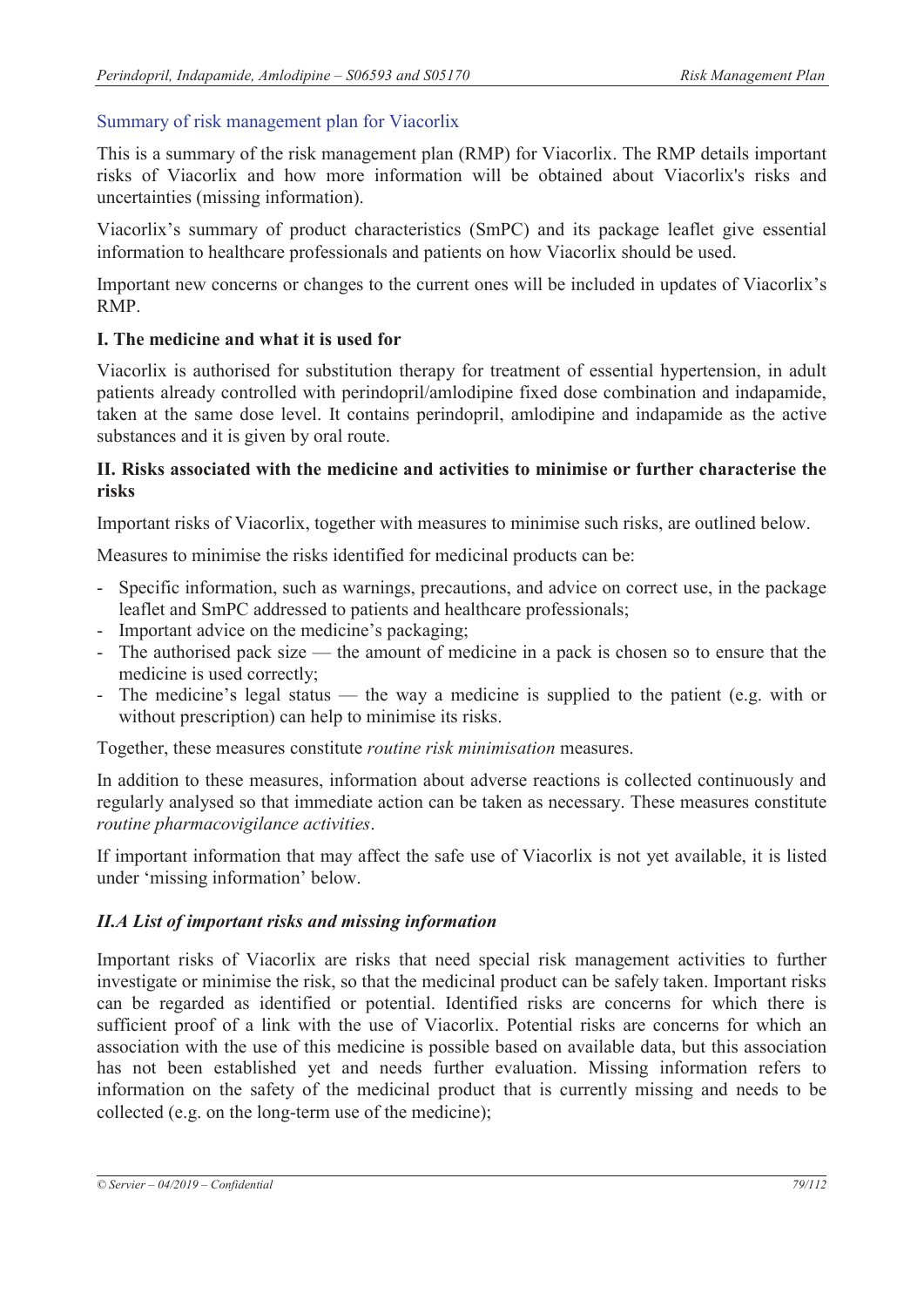| List of important risks and missing information |                                                                                                        |
|-------------------------------------------------|--------------------------------------------------------------------------------------------------------|
| Important identified risks                      | Hypotension (including increased risk of hypotension when<br>combining RAS agents)                     |
|                                                 | Renal failure (including increased risk of renal failure when<br>combining RAS agents)<br>Hypokalaemia |
|                                                 | Hyperkalaemia (including increased risk of hyperkalaemia when<br>combining RAS agents)                 |
|                                                 | Neutropenia/agranulocytosis/thrombocytopenia                                                           |
|                                                 | Foetotoxicity/use during 2nd and 3rd trimesters of pregnancy                                           |
|                                                 | Angioedema                                                                                             |
|                                                 | Anaphylactoid reactions                                                                                |
|                                                 | Photosensitivity                                                                                       |
|                                                 | Hepatitis (including hepatic encephalopathy fulminant hepatitis)                                       |
|                                                 | Myocardial infarction                                                                                  |
|                                                 | Arrhythmia                                                                                             |
|                                                 | Pancreatitis                                                                                           |
| Important potential risks                       | Use during first trimester of pregnancy                                                                |
|                                                 | Pulmonary oedema in patients with heart failure                                                        |
| Missing information                             | Children and adolescent                                                                                |

# *II.B Summary of important risks*

| combining RAS agents)                            | Important identified risk: Hypotension (including increased risk of hypotension when                                                                                                                                                                                                                                                                                                                  |
|--------------------------------------------------|-------------------------------------------------------------------------------------------------------------------------------------------------------------------------------------------------------------------------------------------------------------------------------------------------------------------------------------------------------------------------------------------------------|
| Evidence for linking the risk to the<br>medicine | Hypotension and effects related to hypotension are<br>listed for each of the mono-components of perindopril/<br>indapamide/ amlodipine FDC (common for perindopril,<br>uncommon for amlodipine, and very rare for<br>indapamide); hypotension is thus more likely to occur<br>with the fixed dose combination combining products<br>having complementary mode of action on blood<br>pressure control. |

 $\overline{\phantom{a}}$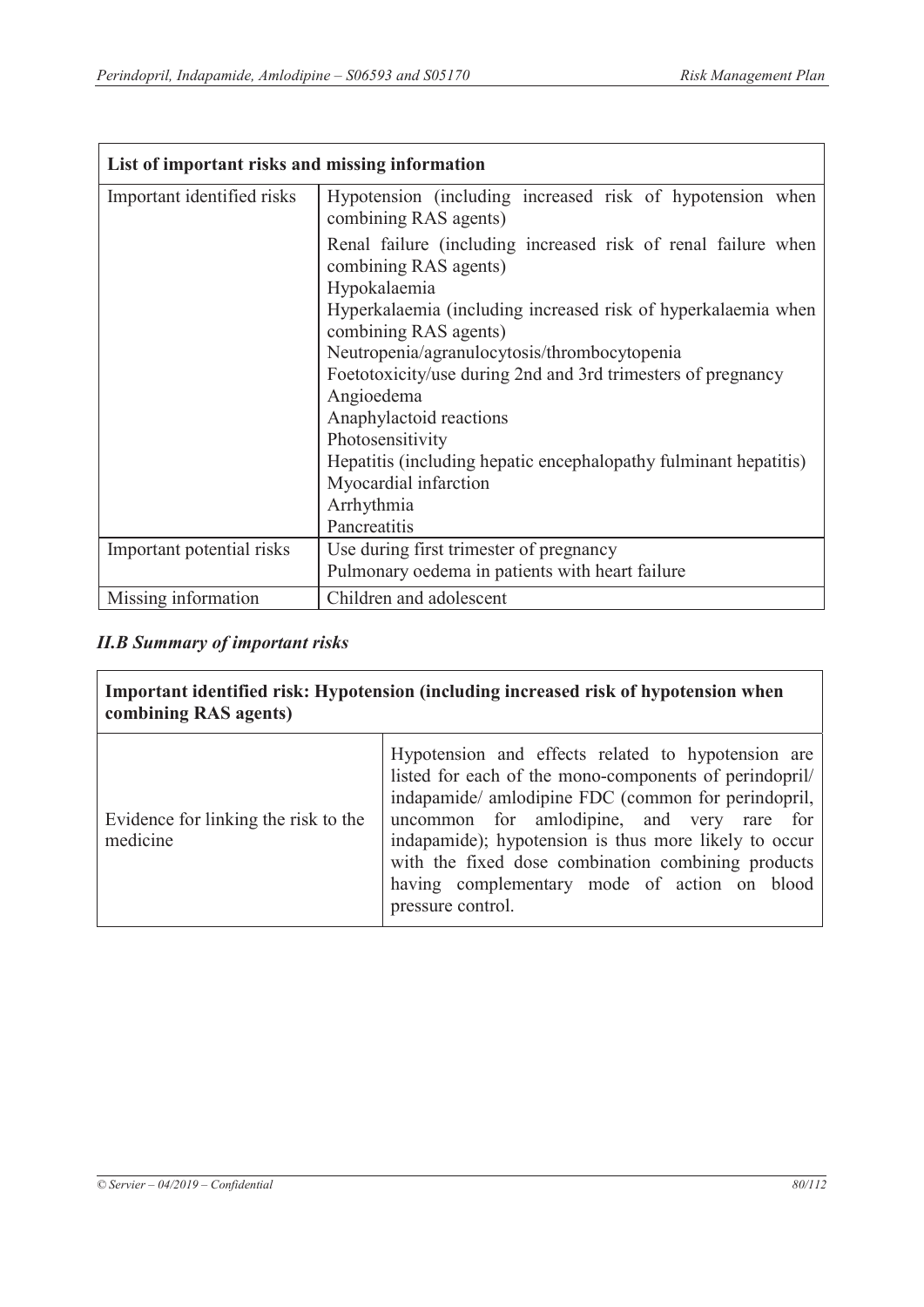| Risk factors and risk groups | Known risk groups/risk factors include:                                                                                                                                                                                                                                                                                                                                                                                                                                                                                                                                                                                                                   |
|------------------------------|-----------------------------------------------------------------------------------------------------------------------------------------------------------------------------------------------------------------------------------------------------------------------------------------------------------------------------------------------------------------------------------------------------------------------------------------------------------------------------------------------------------------------------------------------------------------------------------------------------------------------------------------------------------|
|                              | patients with bilateral renal artery stenosis or<br>stenosis of the artery to a single functioning kidney;<br>treatment with diuretics may be a contributory<br>factor,<br>patients who have been volume- and sodium<br>depleted (by prolonged diuretic therapy, dietary salt<br>restriction, diarrhoea or vomiting), in particular<br>individuals with renal artery stenosis,                                                                                                                                                                                                                                                                            |
|                              | patients with congestive heart failure or cirrhosis<br>-<br>with oedema and ascites,<br>dual blockade of the renin-angiotensin-aldosterone-<br>system (RAAS) through the combined use of ACE-<br>inhibitors, angiotensin II receptor blockers or<br>aliskiren,<br>concomitant therapy with baclofen, non-potassium<br>sparing diuretics, strong or moderate CYP3A4<br>(clarithromycin),<br>imipramine-like<br>inhibitors<br>antidepressants (tricyclic), neuroleptics, other<br>antihypertensive<br>and<br>agents<br>vasodilators;<br>concomitant use of certain anaesthetic drugs, gold,<br>and concomitant intake of grapefruit or grapefruit<br>juice. |
| Risk minimisation measures   | Routine risk communication:                                                                                                                                                                                                                                                                                                                                                                                                                                                                                                                                                                                                                               |
|                              | SmPC section 4.8.                                                                                                                                                                                                                                                                                                                                                                                                                                                                                                                                                                                                                                         |
|                              | PIL section 4.                                                                                                                                                                                                                                                                                                                                                                                                                                                                                                                                                                                                                                            |
|                              | Routine risk minimisation activities recommending<br>specific clinical measures to address the risk:                                                                                                                                                                                                                                                                                                                                                                                                                                                                                                                                                      |
|                              | contraindication in patients with<br>severe<br>A<br>hypotension is stated in section 4.3 of the SmPC.                                                                                                                                                                                                                                                                                                                                                                                                                                                                                                                                                     |
|                              | A contraindication in patients with significant<br>bilateral renal artery stenosis or stenosis of the artery<br>to a single functioning kidney is stated in section 4.3<br>of the SmPC.                                                                                                                                                                                                                                                                                                                                                                                                                                                                   |
|                              | A warning in section 4.4 of the SmPC states that the<br>concomitant use of ACE-inhibitors, angiotensin II<br>receptor blockers or aliskiren increases the risk of<br>hypotension.                                                                                                                                                                                                                                                                                                                                                                                                                                                                         |
|                              | A precaution for use in section 4.4 of the SmPC<br>hypotension and water<br>sodium<br>and<br>concerns<br>depletion<br>and<br>for<br>recommendation<br>plasma<br>electrolytes monitoring.                                                                                                                                                                                                                                                                                                                                                                                                                                                                  |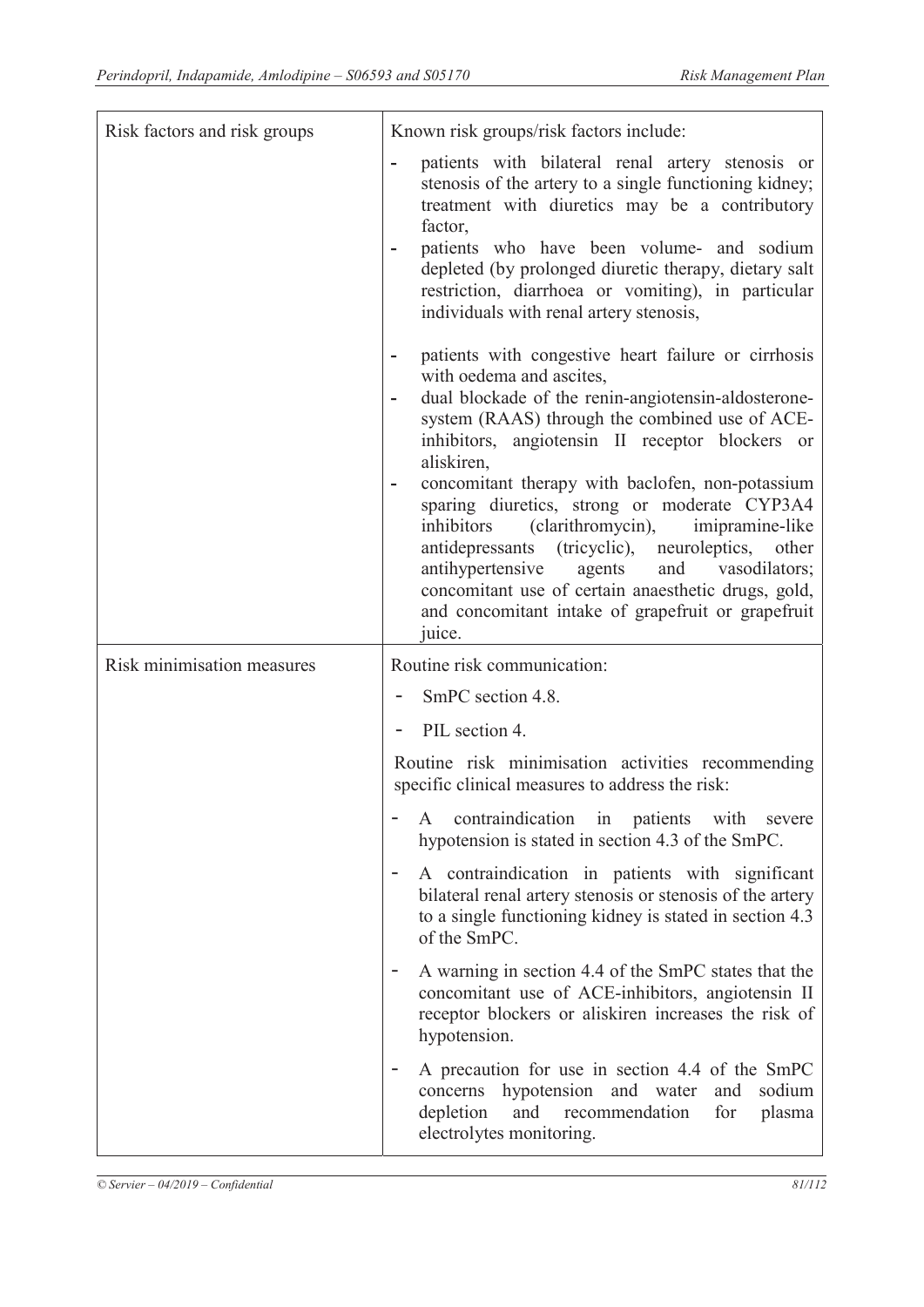| A warning in section 4.4 of the SmPC states that the<br>risk of hypotension increases in patients with<br>bilateral renal artery stenosis or stenosis of the artery<br>to a single functioning kidney. |
|--------------------------------------------------------------------------------------------------------------------------------------------------------------------------------------------------------|
| There is a precaution for use in section 4.4 of the<br>SmPC concerning Surgery / anaesthesia.                                                                                                          |
| Concomitant uses which could increase the risk of<br>hypotension are detailed in section 4.5 of the SmPC.                                                                                              |
| According to section 2 of the PIL, product must not<br>be used in patients with severe low blood pressure.<br>The blood pressure may be checked by the doctor.                                         |
| Other routine risk minimisation measures beyond the<br>Product Information:                                                                                                                            |
| Legal status: Restricted medical prescription medicine.                                                                                                                                                |

| Important identified risk: Renal failure (including increased risk of renal failure when<br>combining RAS agents) |                                                                                                                                                                                                                                                                                                                                                                                                                                                                                                                                                                                                                                                                                                                                                                                |
|-------------------------------------------------------------------------------------------------------------------|--------------------------------------------------------------------------------------------------------------------------------------------------------------------------------------------------------------------------------------------------------------------------------------------------------------------------------------------------------------------------------------------------------------------------------------------------------------------------------------------------------------------------------------------------------------------------------------------------------------------------------------------------------------------------------------------------------------------------------------------------------------------------------|
| Evidence for linking the risk to the<br>medicine                                                                  | Renal failure is listed for two of the mono-components<br>perindopril/ indapamide/<br>amlodipine<br><b>FDC</b><br>of<br>(uncommon for perindopril, very rare for indapamide);<br>acute renal failure is listed for perindopril with a<br>frequency very rare. Perindopril and indapamide mono-<br>components can decrease glomerular filtration rate by<br>different mechanisms, thus their effects can add on in<br>the FDC.                                                                                                                                                                                                                                                                                                                                                  |
| Risk factors and risk groups                                                                                      | Known risk groups/risk factors include:<br>patients with underlying renal failure including renal<br>artery stenosis,<br>patients with water and electrolyte depletions (strict)<br>sodium restricted diet or prolonged diuretic<br>treatment), patients with initially low blood pressure,<br>patients with renal artery stenosis, congestive heart<br>failure or cirrhosis with oedema and ascites,<br>dual blockade of the renin-angiotensin-aldosterone-<br>system (RAAS) through the combined use of ACE-<br>inhibitors, angiotensin II receptor blockers or<br>aliskiren, concomitant treatment with non-potassium-<br>sparing and potassium-sparing diuretics, non-<br>steroidal anti-inflammatory medicinal products<br>(included acetylsalicylic acid at high doses), |

ľ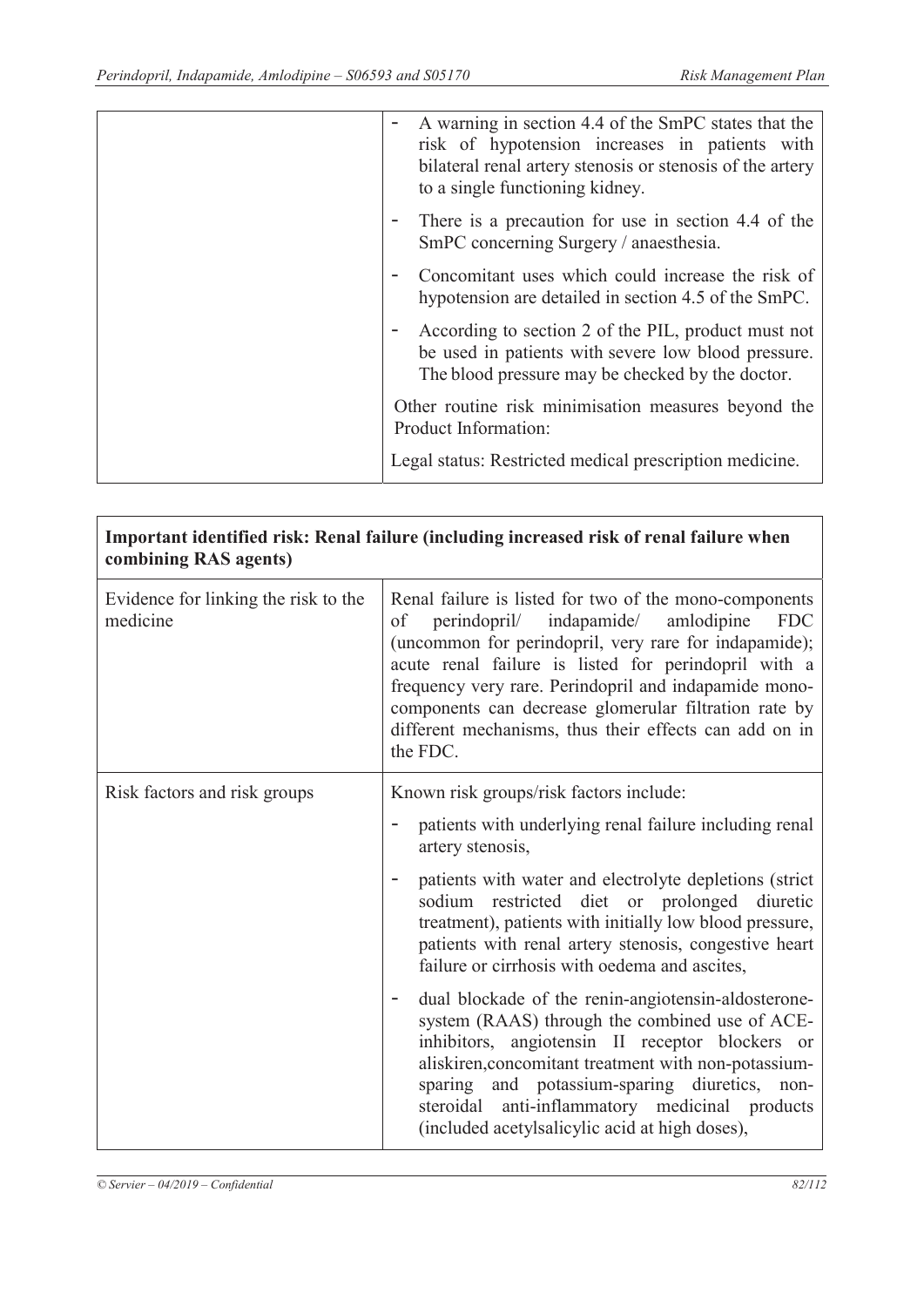|                            | concomitant use of iodinated contrast media,<br>ciclosporine.                                                                                                                                                                                                                                                               |
|----------------------------|-----------------------------------------------------------------------------------------------------------------------------------------------------------------------------------------------------------------------------------------------------------------------------------------------------------------------------|
| Risk minimisation measures | Routine risk communication:                                                                                                                                                                                                                                                                                                 |
|                            | SmPC section 4.8.                                                                                                                                                                                                                                                                                                           |
|                            | PIL section 4.                                                                                                                                                                                                                                                                                                              |
|                            | Routine risk minimisation activities recommending<br>specific clinical measures to address the risk:                                                                                                                                                                                                                        |
|                            | A contraindication in patients with severe renal<br>impairment (creatinine clearance below 30 mL/min)<br>is stated in section 4.3 of the SmPC.                                                                                                                                                                              |
|                            | A contraindication concerning the concomitant use<br>with aliskiren-containing products in patients with<br>renal impairment (GFR $\leq$ 60mL/min/1.73m2) is<br>stated in section 4.3 of the SmPC.                                                                                                                          |
|                            | A contraindication in patients with significant<br>bilateral renal artery stenosis or stenosis of the artery<br>to a single functioning kidney is stated in section 4.3<br>of the SmPC.                                                                                                                                     |
|                            | A warning in section 4.4 of the SmPC states that the<br>concomitant use of ACE-inhibitors, angiotensin II<br>receptor blockers or aliskiren increases the risk of<br>decreased renal function.                                                                                                                              |
|                            | A warning in section 4.4 of the SmPC states that the<br>risk of renal insufficiency increases in patients with<br>bilateral renal artery stenosis or stenosis of the artery<br>to a single functioning kidney.                                                                                                              |
|                            | Precautions for use in case of renal impairment are<br>stated in section 4.4 of the SmPC.                                                                                                                                                                                                                                   |
|                            | Recommendations for Renal function testing in the<br>elderly are detailed in section 4.4 and 5.2 of the<br>SmPC.                                                                                                                                                                                                            |
|                            | Concomitant uses which could increase the risk of<br>۰<br>renal failure and recommendations concerning renal<br>function monitoring are detailed in section 4.5 of the<br>SmPC.                                                                                                                                             |
|                            | According to section 2 of the PIL, product must not<br>$\overline{\phantom{a}}$<br>be used in patients with severe kidney disease, renal<br>artery stenosis and in case of concomitant use with<br>aliskiren-containing products in patients with renal<br>impairment. The kidney function may be checked by<br>the doctor. |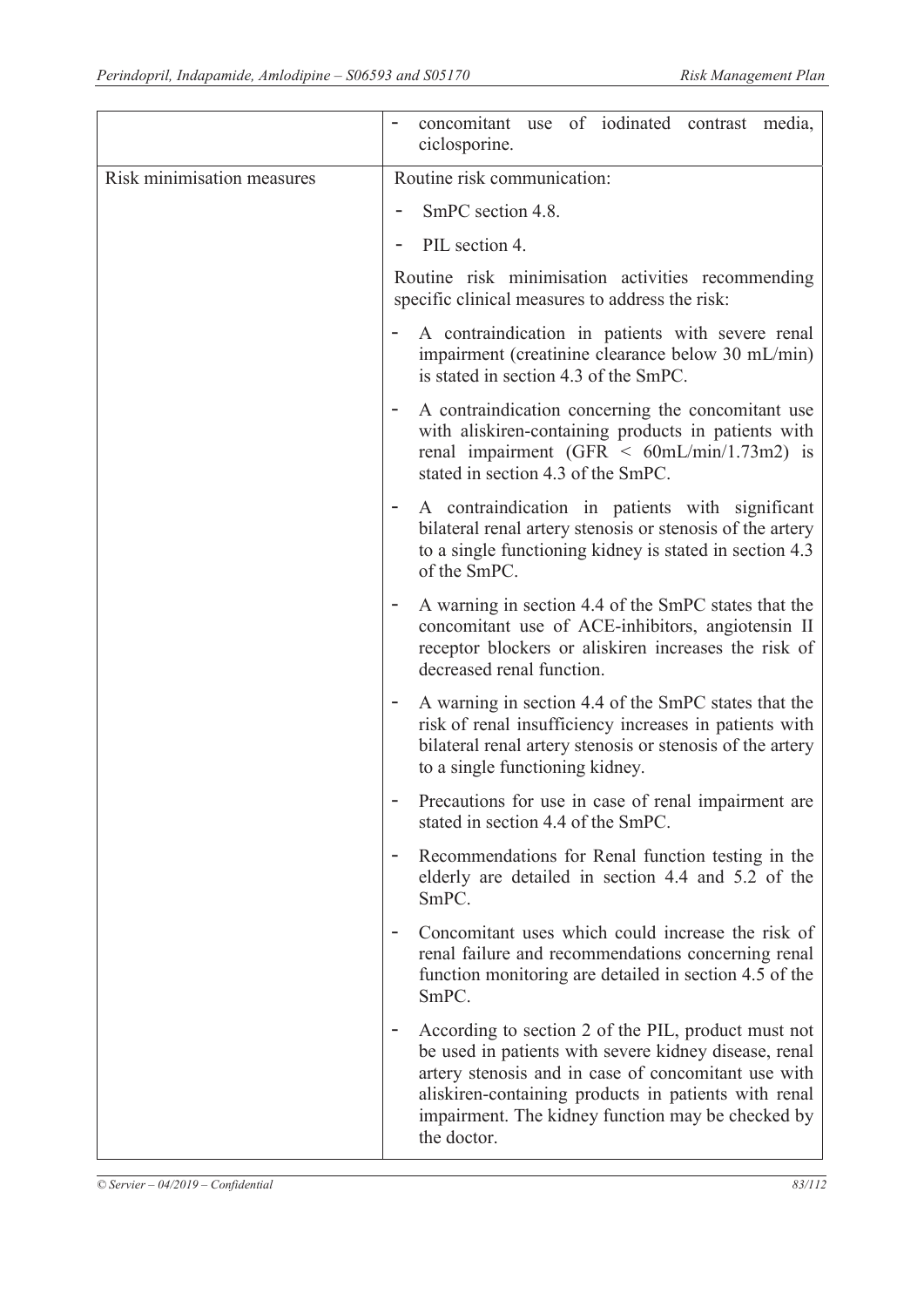| Other routine risk minimisation measures beyond the<br>Product Information: |
|-----------------------------------------------------------------------------|
| Legal status: Restricted medical prescription medicine.                     |

| Important identified risk: Hypokalaemia          |                                                                                                                                                                                                                                                                                                            |
|--------------------------------------------------|------------------------------------------------------------------------------------------------------------------------------------------------------------------------------------------------------------------------------------------------------------------------------------------------------------|
| Evidence for linking the risk to the<br>medicine | Potassium depletion with hypokalaemia is a major risk<br>with thiazide diuretics and thiazide-related diuretics.<br>The combination of indapamide with perindopril and<br>amlodipine does not prevent the onset of hypokalaemia<br>particularly in diabetic patients or in patients with renal<br>failure. |
| Risk factors and risk groups                     | Known risk groups/risk factors include:                                                                                                                                                                                                                                                                    |
|                                                  | elderly (>65yrs) and/or malnourished subjects,<br>whether or not they are taking multiple medications,<br>cirrhotic patients with oedema and ascites, coronary<br>patients and patients with heart failure,                                                                                                |
|                                                  | increased potassium excretion due to vomiting or<br>diarrhoea,                                                                                                                                                                                                                                             |
|                                                  | concomitant treatment with drugs that increase the<br>risk of hypokalaemia such as loop diuretics,<br>thiazides or thiazide-like diuretics, amphotericin B,<br>systemic glucocorticoids and mineralocorticoids<br>(systemic route), tetracosactide, stimulant laxatives.                                   |
| Risk minimisation measures                       | Routine risk communication:                                                                                                                                                                                                                                                                                |
|                                                  | SmPC section 4.8.                                                                                                                                                                                                                                                                                          |
|                                                  | PIL section 4.                                                                                                                                                                                                                                                                                             |
|                                                  | Routine risk minimisation activities recommending<br>specific clinical measures to address the risk:                                                                                                                                                                                                       |
|                                                  | A contraindication in patients with hypokalaemia is<br>stated in section 4.3 of the SmPC.                                                                                                                                                                                                                  |
|                                                  | A precaution for use concerning the risk of<br>hypokalaemia<br>and recommendations<br>for<br>the<br>monitoring of plasma potassium are detailed in<br>section 4.4 of the SmPC.                                                                                                                             |
|                                                  | Concomitant uses which could increase the risk of<br>hypokalaemia and recommendations concerning<br>plasma potassium monitoring are detailed in section<br>4.5 of the SmPC.                                                                                                                                |
|                                                  |                                                                                                                                                                                                                                                                                                            |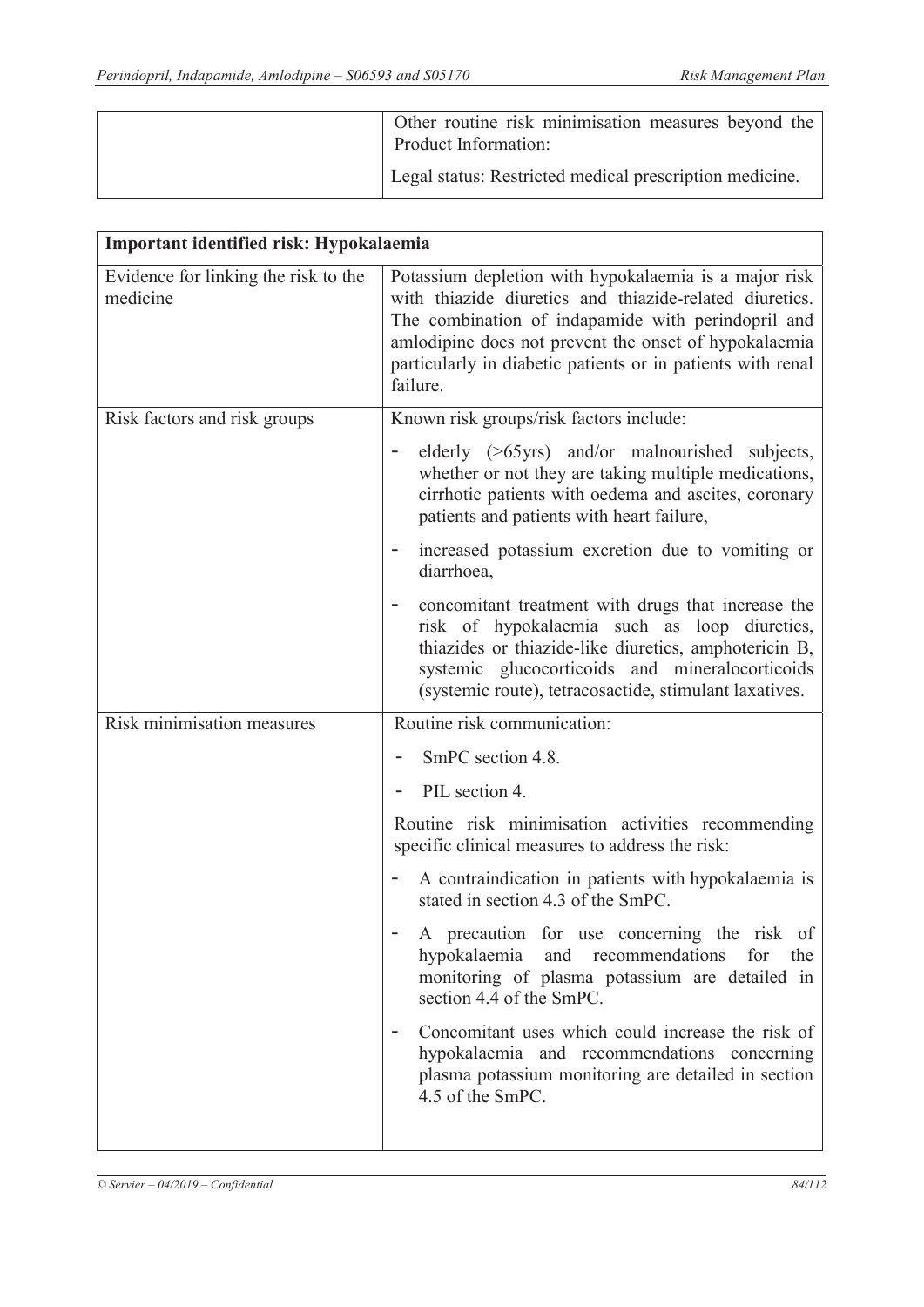$\overline{1}$ 

| According to section 2 of the PIL, product must not<br>be used in patients with low plasma potassium levels<br>and the amount of potassium in blood may be<br>checked by the doctor. |
|--------------------------------------------------------------------------------------------------------------------------------------------------------------------------------------|
| Other routine risk minimisation measures beyond the<br>Product Information:                                                                                                          |
| Legal status: Restricted medical prescription medicine.                                                                                                                              |

| Important identified risk: Hyperkalaemia (including increased risk of hyperkalaemia<br>when combining RAS agents) |                                                                                                                                                                                                                                                                                                                                                                                             |
|-------------------------------------------------------------------------------------------------------------------|---------------------------------------------------------------------------------------------------------------------------------------------------------------------------------------------------------------------------------------------------------------------------------------------------------------------------------------------------------------------------------------------|
| Evidence for linking the risk to the<br>medicine                                                                  | Elevations in serum potassium have been observed in<br>some patients treated with ACE inhibitors, including<br>Hyperkalaemia<br>perindopril.<br>reversible<br>on<br>discontinuation is listed with a frequency uncommon for<br>perindopril<br>mono-component of<br>perindopril/<br>indapamide/ amlodipine FDC.                                                                              |
| Risk factors and risk groups                                                                                      | for the<br>Risk groups/factors<br>development<br>of<br>hyperkalaemia include:                                                                                                                                                                                                                                                                                                               |
|                                                                                                                   | patients with renal insufficiency, worsening of renal<br>function,                                                                                                                                                                                                                                                                                                                          |
|                                                                                                                   | age $($ > 70 years),                                                                                                                                                                                                                                                                                                                                                                        |
|                                                                                                                   | diabetes mellitus,                                                                                                                                                                                                                                                                                                                                                                          |
|                                                                                                                   | intercurrent events, in particular dehydration, acute<br>cardiac decompensation, metabolic acidosis,                                                                                                                                                                                                                                                                                        |
|                                                                                                                   | concomitant use of potassium-sparing diuretics (e.g.,<br>$\overline{\phantom{a}}$<br>spironolactone,<br>eplerenone,<br>triamterene,<br>or<br>amiloride), potassium supplements or potassium-<br>containing salt substitutes; particularly in patients<br>with impaired renal function (may lead to a<br>significant increase in serum potassium),                                           |
|                                                                                                                   | patients taking other drugs associated with increases<br>in serum potassium (e.g. heparin, co-trimoxazole<br>known as trimethoprim/sulfamethoxazole,<br>also<br>aliskiren, other ACE inhibitors, angiotensin-II<br>antagonists, acetylsalicylic acid $\geq$ 3 g/day, COX-2<br>inhibitors<br>and non-selective<br>NSAIDs,<br>immunosuppressant agents such as ciclosporin or<br>tacrolimus), |
|                                                                                                                   | concomitant use of ACE-inhibitors, angiotensin II<br>Ξ<br>receptor blockers or aliskiren (dual blockade of the<br>renin-angiotensin-aldosterone system (RAAS).                                                                                                                                                                                                                              |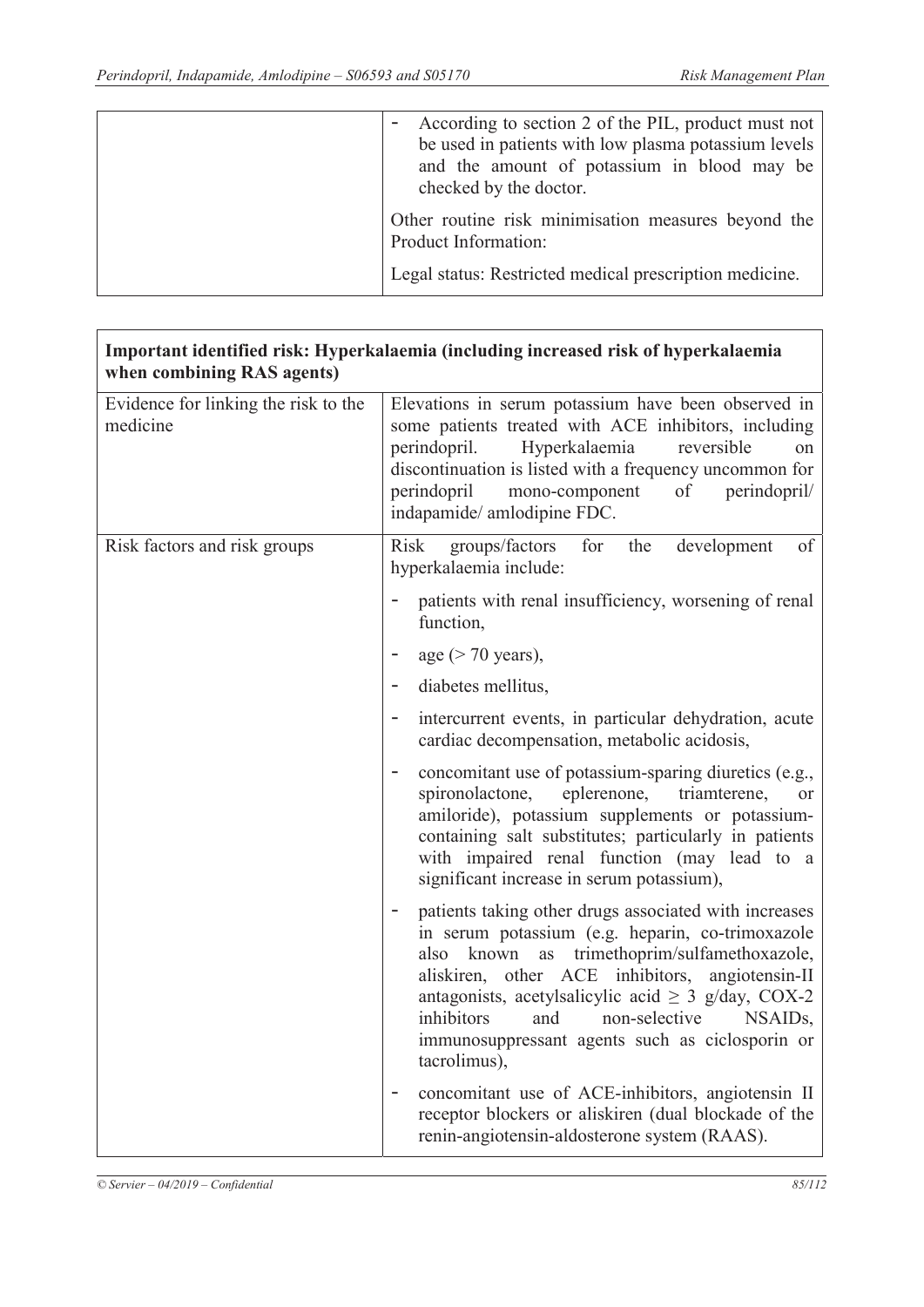| Risk minimisation measures | Routine risk communication:                                                                                                                                                                                                              |
|----------------------------|------------------------------------------------------------------------------------------------------------------------------------------------------------------------------------------------------------------------------------------|
|                            | SmPC section 4.8.                                                                                                                                                                                                                        |
|                            | PIL section 4.                                                                                                                                                                                                                           |
|                            | Routine risk minimisation activities recommending<br>specific clinical measures to address the risk:                                                                                                                                     |
|                            | A warning in section 4.4 of the SmPC states that the<br>concomitant use of ACE-inhibitors, angiotensin II<br>receptor blockers or aliskiren increases the risk of<br>hyperkalaemia.                                                      |
|                            | Concomitant uses which could increase the risk of<br>hyperkalaemia and recommendations concerning the<br>monitoring of serum potassium are detailed in<br>section 4.5 of the SmPC.                                                       |
|                            | There is a warning concerning the use of salt<br>substitutes which contain potassium and medicines<br>which should be avoided are detailed in section 2 of<br>the PIL. The amount of potassium in blood may be<br>checked by the doctor. |
|                            | Other routine risk minimisation measures beyond the<br>Product Information:                                                                                                                                                              |
|                            | Legal status: Restricted medical prescription medicine.                                                                                                                                                                                  |

| Important identified risk: Neutropenia/agranulocytosis/thrombocytopenia |                                                                                                                                                                                                                                                                                                                                                                                                                                                                                      |
|-------------------------------------------------------------------------|--------------------------------------------------------------------------------------------------------------------------------------------------------------------------------------------------------------------------------------------------------------------------------------------------------------------------------------------------------------------------------------------------------------------------------------------------------------------------------------|
| Evidence for linking the risk to the<br>medicine                        | Neutropenia/agranulocytosis, thrombocytopenia<br>and<br>anaemia have been reported in patients receiving ACE<br>inhibitors. Neutropenia has been observed during<br>treatment with perindopril (very rare). Agranulocytosis<br>has been observed during treatment with perindopril and<br>indapamide (very rare). Thrombocytopenia has been<br>observed during treatment with perindopril, amlodipine<br>and indapamide with a frequency of very rare (SmPCs<br>of mono-components). |
| Risk factors and risk groups                                            | with collagen vascular<br>Patients<br>disease,<br>immunosuppressant therapy, treatment with allopurinol<br>or procainamide, or a combination of these complicating<br>factors, especially if there is pre-existing impaired renal<br>function.                                                                                                                                                                                                                                       |
| Risk minimisation measures                                              | Routine risk communication:<br>SmPC section 4.8.                                                                                                                                                                                                                                                                                                                                                                                                                                     |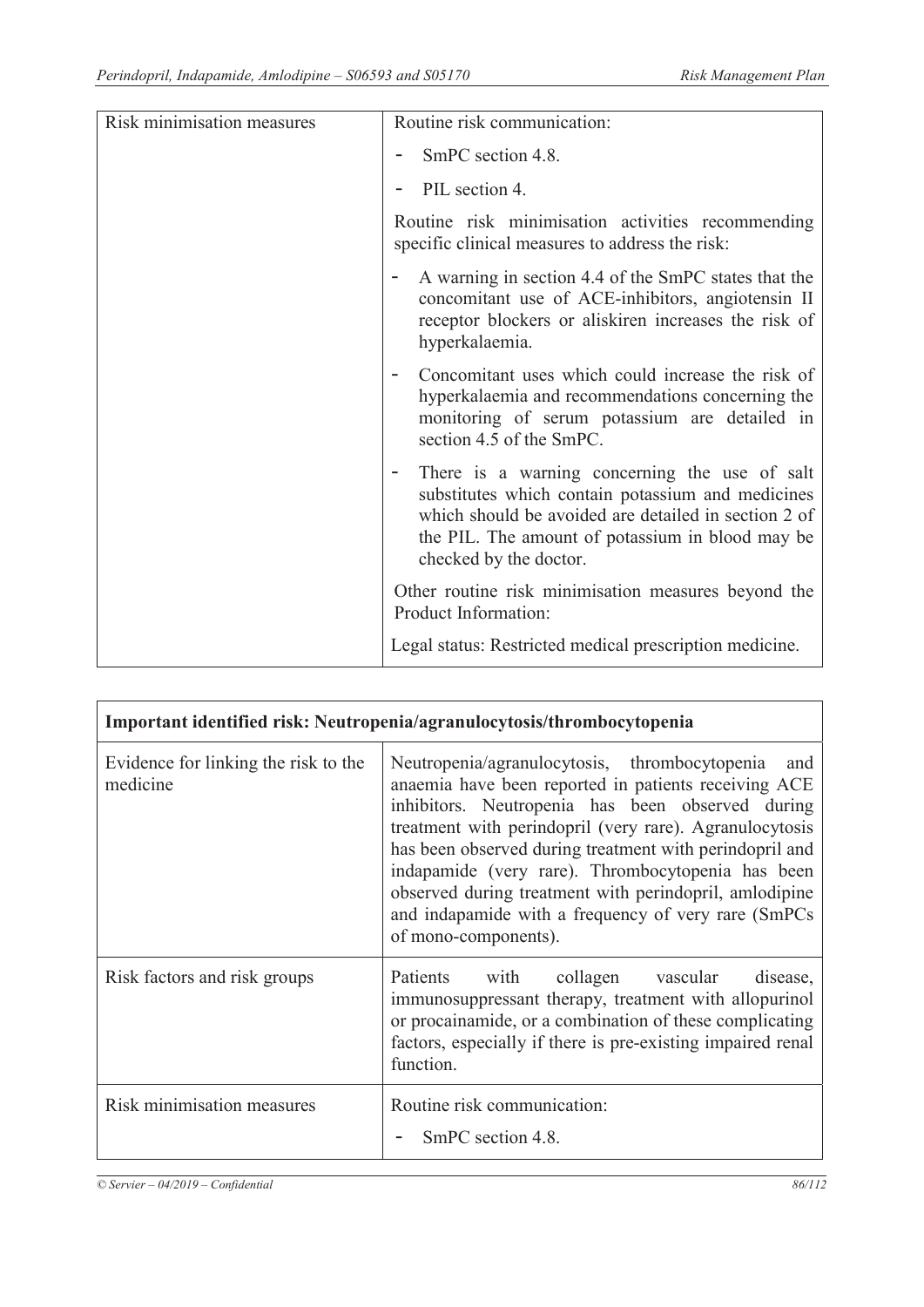| PIL section 4.                                                                                                                                                                           |
|------------------------------------------------------------------------------------------------------------------------------------------------------------------------------------------|
| Routine risk minimisation activities recommending<br>specific clinical measures to address the risk:                                                                                     |
| There is a warning in section 4.4 of the SmPC<br>stating that neutropenia / agranulocytosis,<br>thrombocytopenia and anaemia have been reported<br>in patients receiving ACE inhibitors. |
| Other routine risk minimisation measures beyond the<br>Product Information:                                                                                                              |
| Legal status: Restricted medical prescription medicine.                                                                                                                                  |

|                                                  | Important identified risk: Foetotoxicity/use during 2nd and 3rd trimesters of pregnancy                                                                                                                                                                                                                                                           |  |
|--------------------------------------------------|---------------------------------------------------------------------------------------------------------------------------------------------------------------------------------------------------------------------------------------------------------------------------------------------------------------------------------------------------|--|
| Evidence for linking the risk to the<br>medicine | Exposure to ACE inhibitor therapy during the second<br>and third trimesters is known to induce human<br>(decreased<br>function,<br>foetotoxicity<br>renal<br>oligohydramnios, skull ossification retardation) and<br>toxicity (renal<br>failure,<br>neonatal<br>hypotension,<br>hyperkalaemia) (Perindopril SmPC)                                 |  |
|                                                  | The prolonged exposure to thiazide during the third<br>trimester of pregnancy can reduce maternal plasma<br>volume as well as uteroplacental blood flow, which may<br>foeto-placental ischaemia<br>and<br>growth<br>a<br>cause<br>retardation (Indapamide SmPC).                                                                                  |  |
| Risk factors and risk groups                     | Women of childbearing potential. Pregnant women<br>during the second or third trimester.                                                                                                                                                                                                                                                          |  |
| Risk minimisation measures                       | Routine risk communication:                                                                                                                                                                                                                                                                                                                       |  |
|                                                  | - None                                                                                                                                                                                                                                                                                                                                            |  |
|                                                  | Routine risk minimisation activities recommending<br>specific clinical measures to address the risk:                                                                                                                                                                                                                                              |  |
|                                                  | A contraindication during the second and third<br>trimester of pregnancy, is stated in sections 4.3 and<br>4.6 of the SmPC.                                                                                                                                                                                                                       |  |
|                                                  | A warning concerning pregnancy is stated in section<br>4.4 of the SmPC.                                                                                                                                                                                                                                                                           |  |
|                                                  | In addition in section 4.6 of the SmPC is stated that<br>$\qquad \qquad -$<br>exposure to ACE inhibitor therapy during the second<br>and third trimesters is known to induce human<br>fetotoxicity<br>(decreased)<br>renal<br>function,<br>oligohydramnios, skull ossification retardation) and<br>neonatal toxicity (renal failure, hypotension, |  |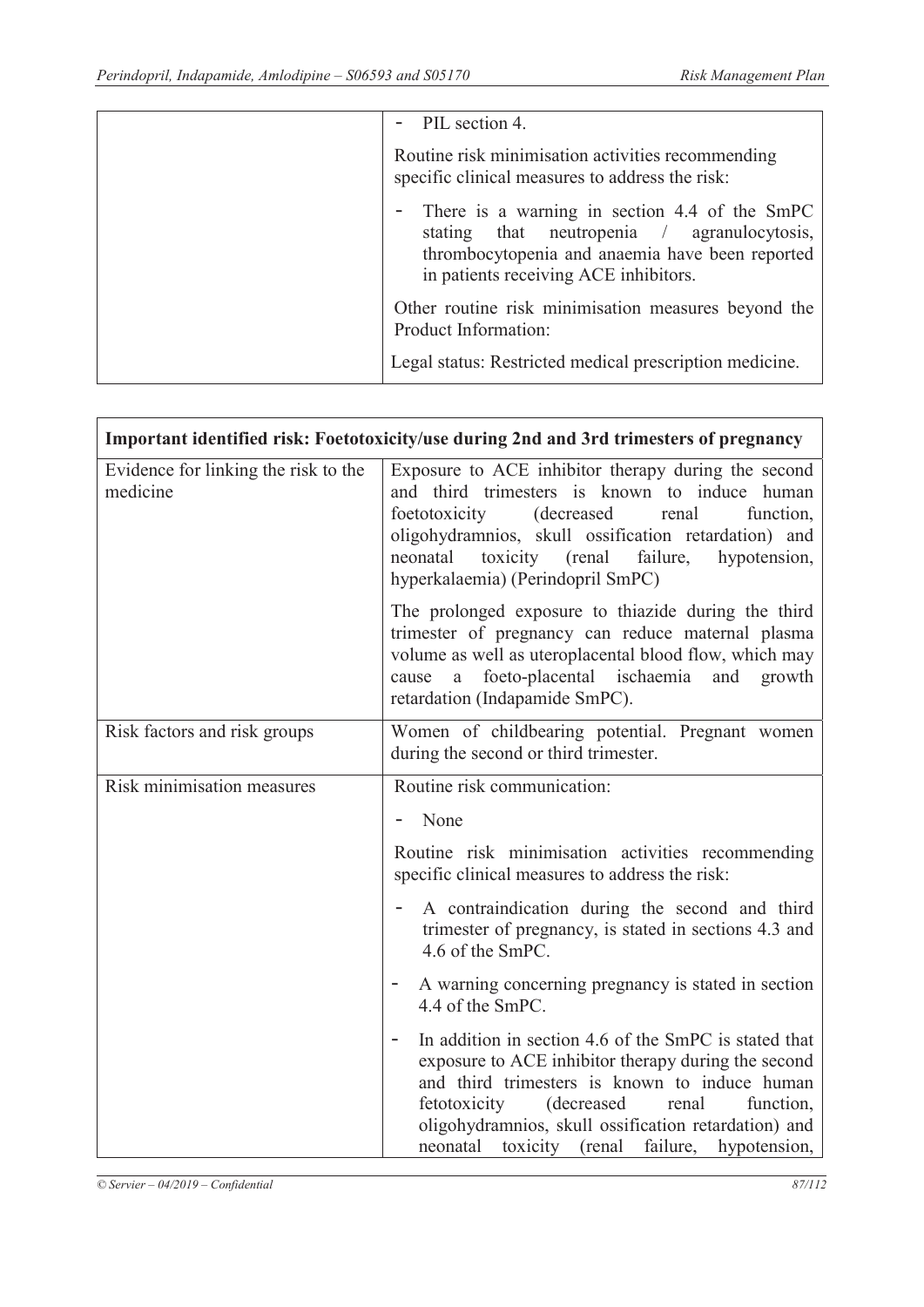$\mathbf{r}$ 

| hyperkalaemia). It is also stated that prolonged<br>exposure to thiazide may cause a feto-placental<br>ischemia and growth retardation. |
|-----------------------------------------------------------------------------------------------------------------------------------------|
| According to section 2 of the PIL, product must not<br>be used in patients who are more than 3 months<br>pregnant.                      |
| Other routine risk minimisation measures beyond the<br>Product Information:                                                             |
| Legal status: Restricted medical prescription medicine.                                                                                 |

| Important identified risk: Angioedema            |                                                                                                                                                                                                                                                                                                                                                                                                                                                                                                                                                                                             |
|--------------------------------------------------|---------------------------------------------------------------------------------------------------------------------------------------------------------------------------------------------------------------------------------------------------------------------------------------------------------------------------------------------------------------------------------------------------------------------------------------------------------------------------------------------------------------------------------------------------------------------------------------------|
| Evidence for linking the risk to the<br>medicine | Angioedema of the face, extremities, lips, mucous<br>membranes, tongue, glottis and / or larynx has been<br>reported rarely in patients treated with ACE inhibitors,<br>including perindopril. This may occur at any time<br>during therapy. Angioedema associated with laryngeal<br>oedema may be fatal. Intestinal angioedema has been<br>reported rarely in patients treated with ACE inhibitors.<br>These patients presented with abdominal pain (with or<br>without nausea or vomiting); in some cases there was no<br>prior facial angioedema and C-1 esterase levels were<br>normal. |
| Risk factors and risk groups                     | Known risk groups/risk factors include:<br>patients with a history of angioedema unrelated to<br>ACE inhibitor therapy,<br>black patients (black patients receiving ACE<br>inhibitors have been reported to have a higher<br>incidence of angioedema compared to non-blacks),<br>concomitant use<br>with estramustine, gliptins<br>((linagliptine,<br>saxagliptine, sitagliptine,<br>vildagliptine), mTOR inhibitors (e.g. sirolimus,<br>everolimus, temsirolimus), racecadotril, sacubitril/<br>valsartan.                                                                                 |
| Risk minimisation measures                       | Routine risk communication:<br>SmPC section 4.8.<br>PL section 4.<br>Routine risk minimisation activities recommending<br>specific clinical measures to address the risk:                                                                                                                                                                                                                                                                                                                                                                                                                   |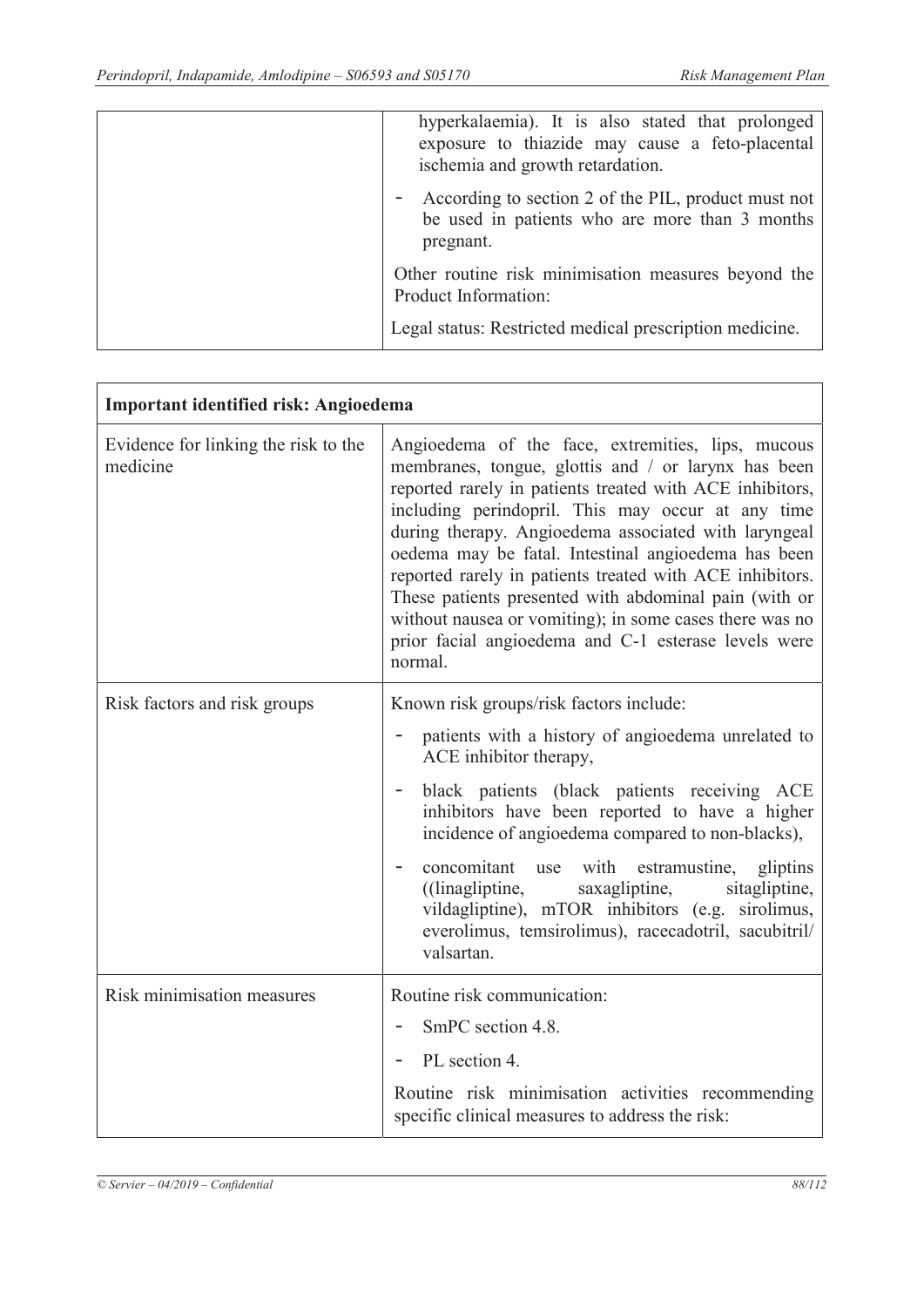| A contraindication in patients with hypersensitivity<br>to the active substances, to ACE inhibitors, to<br>dihydropyridines derivatives, to other sulfonamides<br>or to any of the excipients is stated in section 4.3 of<br>the SmPC.                                                                                                                                                                                                                                                                                                                                                                |
|-------------------------------------------------------------------------------------------------------------------------------------------------------------------------------------------------------------------------------------------------------------------------------------------------------------------------------------------------------------------------------------------------------------------------------------------------------------------------------------------------------------------------------------------------------------------------------------------------------|
| A contraindication in patients with history of<br>angioedema associated with previous ACE inhibitor<br>therapy is stated in section 4.3 of the SmPC.                                                                                                                                                                                                                                                                                                                                                                                                                                                  |
| contraindication<br>patients<br>with<br>in<br>A<br>hereditary/idiopathic angioedema is stated in section<br>4.3 of the SmPC.                                                                                                                                                                                                                                                                                                                                                                                                                                                                          |
| A contraindication in case of concomitant use with<br>sacubitril/valsartan is stated in section 4.3 of the<br>SmPC.                                                                                                                                                                                                                                                                                                                                                                                                                                                                                   |
| In addition there is a warning in section 4.4 of the<br>SmPC stating that ACE inhibitors may cause<br>angioedema of the face, extremities, lips, mucous<br>membranes, tongue, glottis and / or larynx as well<br>as intestinal angioedema.                                                                                                                                                                                                                                                                                                                                                            |
| Concomitant uses which could increase the risk of<br>angioedema are detailed in section 4.5 of the SmPC.                                                                                                                                                                                                                                                                                                                                                                                                                                                                                              |
| According to section 2 of the PIL, product must not<br>be used in patients who have experienced symptoms<br>such as wheezing, swelling of the face, tongue or<br>throat, intense itching or severe skin rashes with<br>previous ACE inhibitor treatment or if you or a<br>member of your family have had these symptoms in<br>called<br>any other circumstances (a condition<br>angioedema). In this section is also stated that in<br>case of swelling of the face, lips, mouth, tongue or<br>throat which may cause difficulty in swallowing or<br>breathing treatment must be stopped immediately. |
| Other routine risk minimisation measures beyond the<br>Product Information:                                                                                                                                                                                                                                                                                                                                                                                                                                                                                                                           |
| Legal status: Restricted medical prescription medicine.                                                                                                                                                                                                                                                                                                                                                                                                                                                                                                                                               |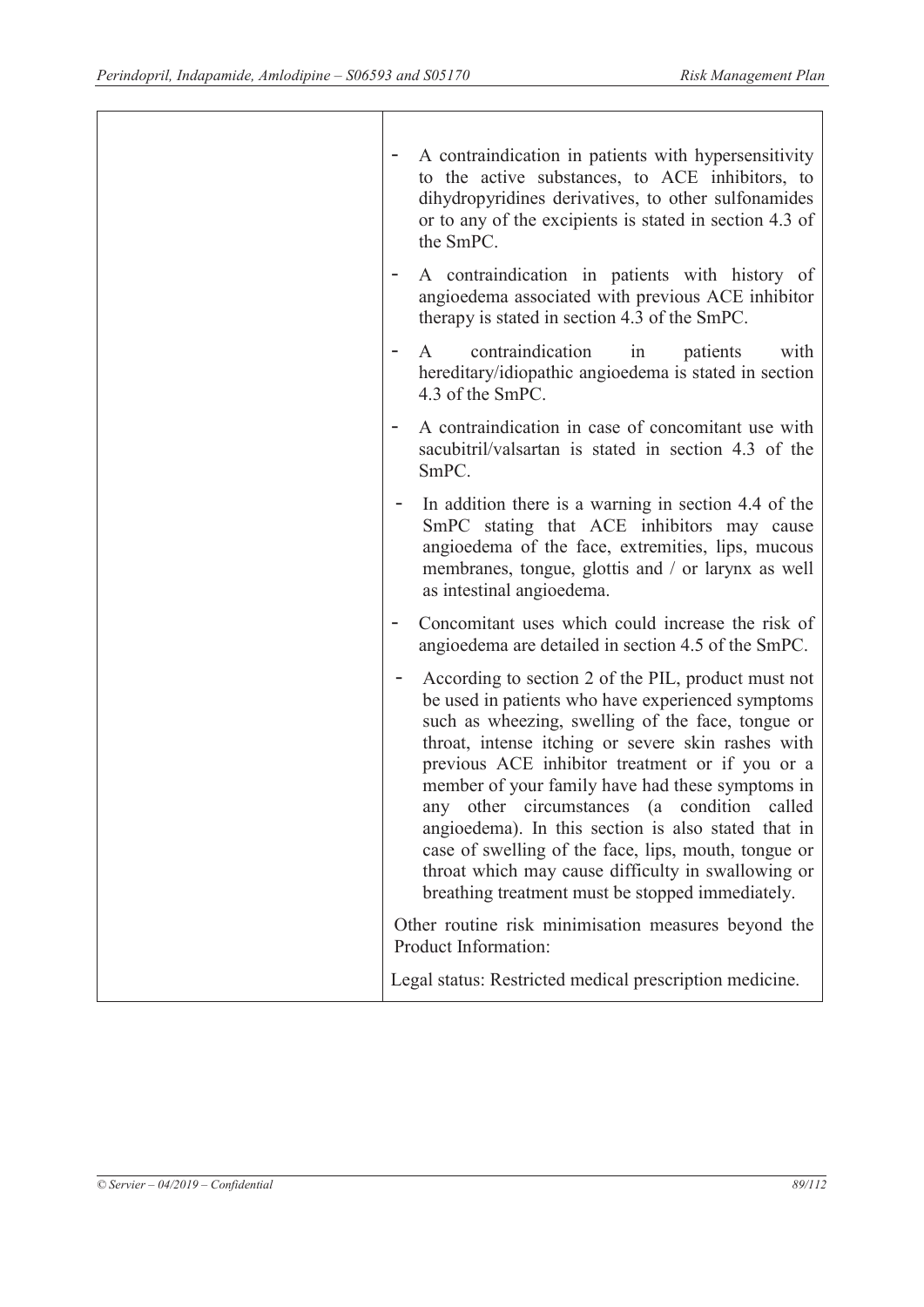| <b>Important identified risk: Anaphylactoid reactions</b> |                                                                                                                                                                                                                                                                                                                |
|-----------------------------------------------------------|----------------------------------------------------------------------------------------------------------------------------------------------------------------------------------------------------------------------------------------------------------------------------------------------------------------|
| Evidence for linking the risk to the<br>medicine          | There have been isolated reports of patients<br>experiencing sustained, life-threatening anaphylactoid<br>reactions while receiving ACE inhibitors<br>during<br>desensitisation treatment with hymenoptera<br>(bees,<br>wasps) venom.                                                                          |
|                                                           | Rarely, patients receiving ACE inhibitors during low<br>lipoprotein (LDL)-apheresis with<br>density<br>dextran<br>sulphate<br>have<br>experienced<br>life-threatening<br>anaphylactoid reactions. These reactions were avoided<br>by temporarily withholding ACE-inhibitor therapy prior<br>to each apheresis. |
|                                                           | Anaphylactoid reactions have been reported in patients<br>dialysed with high-flux membranes (e.g., AN 69®) and<br>treated concomitantly with<br>an ACE inhibitor<br>(Perindopril SmPC).                                                                                                                        |
| Risk factors and risk groups                              | Allergic patients treated with desensitisation, patients<br>undergoing venom immunotherapy, patients undergoing<br>low density lipoprotein (LDL)-apheresis, haemodialysis<br>patients dialysed with high-flux membranes (e.g., AN<br>$69$ <sup>®</sup> ).                                                      |
| Risk minimisation measures                                | Routine risk communication:                                                                                                                                                                                                                                                                                    |
|                                                           | SmPC section 4.8.                                                                                                                                                                                                                                                                                              |
|                                                           | PL section 4.                                                                                                                                                                                                                                                                                                  |
|                                                           | Routine risk minimisation activities recommending<br>specific clinical measures to address the risk:                                                                                                                                                                                                           |
|                                                           | A contraindication in patients with hypersensitivity<br>to the active substances, to ACE inhibitors, to<br>dihydropyridines derivatives, to other sulfonamides<br>or to any of the excipients is stated in section 4.3 of<br>the SmPC.                                                                         |
|                                                           | A contraindication in case of extracorporeal<br>treatments leading to contact of blood with<br>negatively charged surfaces is stated in section 4.3<br>of the SmPC.                                                                                                                                            |
|                                                           | There is a warning in section 4.4 of the SmPC<br>anaphylactoid<br>concerning<br>reactions<br>during<br>desensitization.                                                                                                                                                                                        |
|                                                           | Concomitant uses which could increase the risk of<br>anaphylactoid reactions are detailed in section 4.5 of<br>the SmPC.                                                                                                                                                                                       |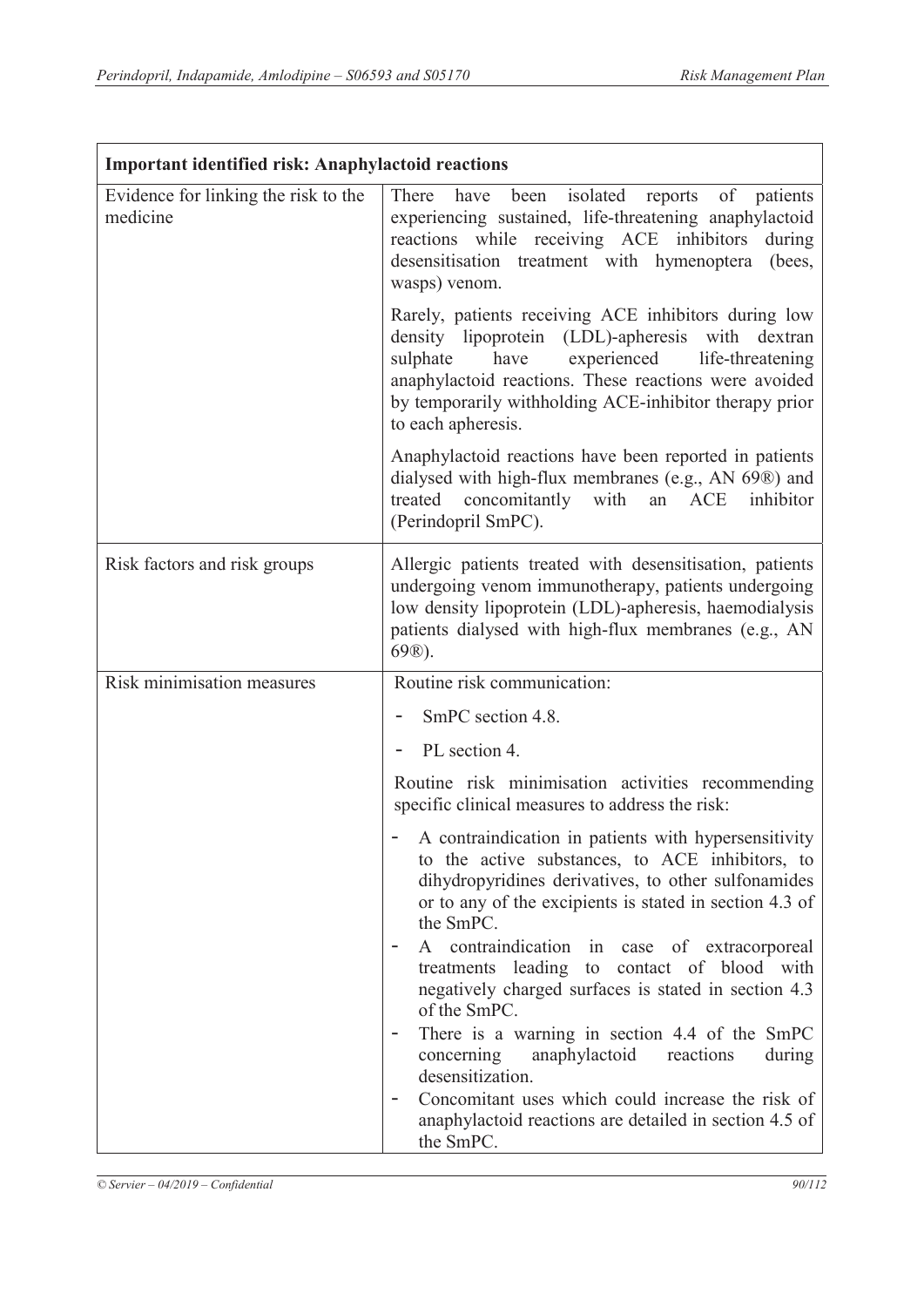| According to section 2 of the PIL, product must not<br>be used in patients who are receiving dialysis or any<br>other type of blood filtration. |
|-------------------------------------------------------------------------------------------------------------------------------------------------|
| Other routine risk minimisation measures beyond the<br>Product Information:                                                                     |
| Legal status: Restricted medical prescription medicine.                                                                                         |

| <b>Important identified risk: Photosensitivity</b> |                                                                                                                                                                                                                                                                                        |
|----------------------------------------------------|----------------------------------------------------------------------------------------------------------------------------------------------------------------------------------------------------------------------------------------------------------------------------------------|
| Evidence for linking the risk to the<br>medicine   | Cases of photosensitivity reactions have been reported<br>thiazide-related<br>thiazides<br>and<br>diuretics.<br>with<br>Photosensitivity reaction has been observed with the<br>treatment of perindopril (uncommon), amlodipine (very<br>rare) and indapamide (not known) (SmPC §4.8). |
| Risk factors and risk groups                       | Risk factor is exposure to the sun or to artificial UVA.<br>In vivo and in vitro studies have indicated that UV-B<br>and UV-A radiation could have additive or even<br>synergistic effects (Gómez-Bernal; 2014).                                                                       |
| Risk minimisation measures                         | Routine risk communication:                                                                                                                                                                                                                                                            |
|                                                    | SmPC section 4.8.                                                                                                                                                                                                                                                                      |
|                                                    | PL section 4.                                                                                                                                                                                                                                                                          |
|                                                    | Routine risk minimisation activities recommending<br>specific clinical measures to address the risk:                                                                                                                                                                                   |
|                                                    | There is a warning in section 4.4 of the SmPC<br>concerning photosensitivity reactions which have<br>been reported with thiazides and thiazide-related<br>diuretics.                                                                                                                   |
|                                                    | There is a warning in section 2 of the PIL, stating<br>$\overline{\phantom{a}}$<br>that patients have to talk to their doctor if they have<br>had photosensitivity reactions.                                                                                                          |
|                                                    | Other routine risk minimisation measures beyond the<br>Product Information:                                                                                                                                                                                                            |
|                                                    | Legal status: Restricted medical prescription medicine.                                                                                                                                                                                                                                |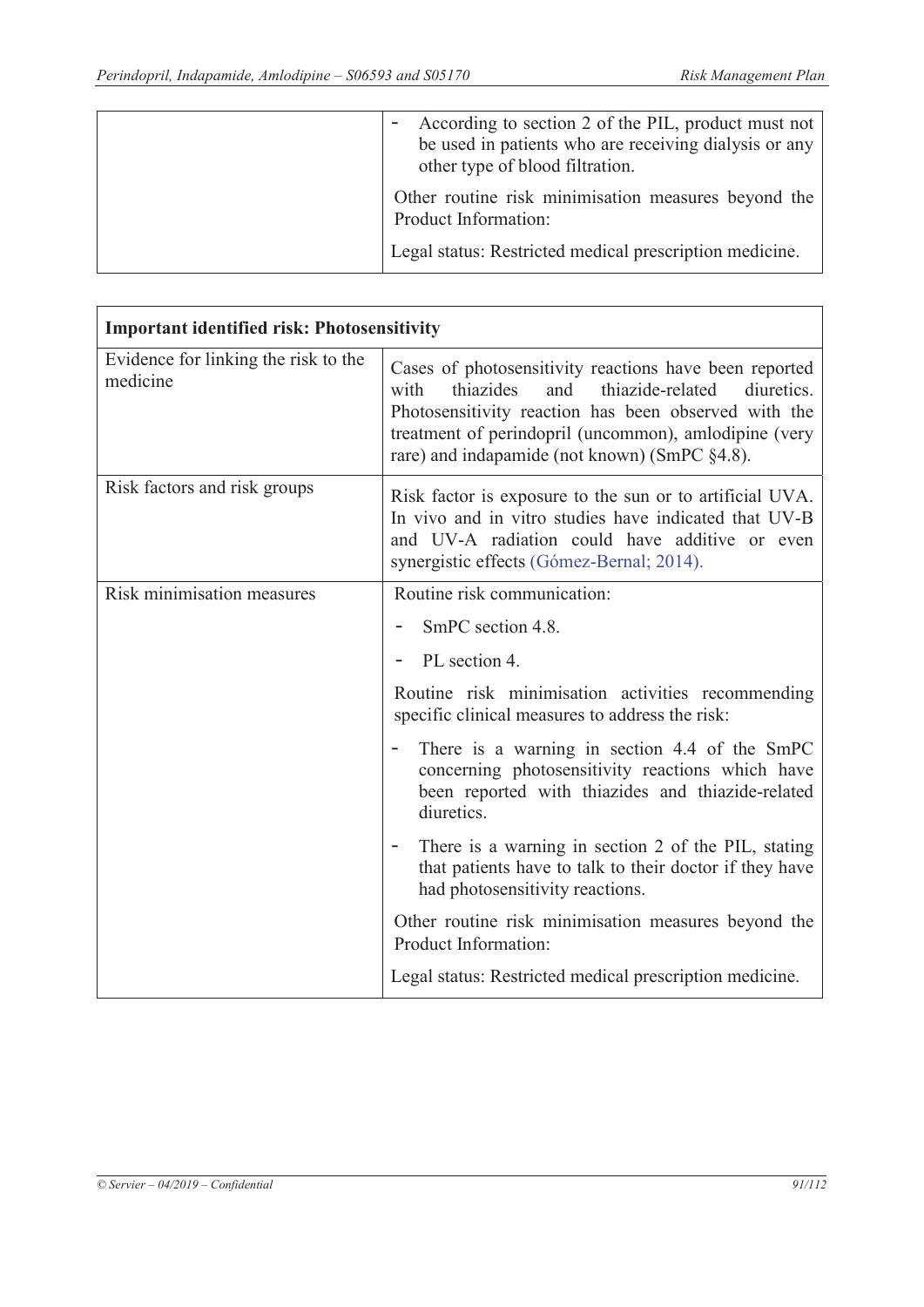| Important identified risk: Hepatitis (including hepatic encephalopathy fulminant |  |
|----------------------------------------------------------------------------------|--|
| hepatitis)                                                                       |  |

| Evidence for linking the risk to the | Hepatitis and possibility of onset of hepatic             |
|--------------------------------------|-----------------------------------------------------------|
| medicine                             |                                                           |
|                                      | encephalopathy in case of hepatic insufficiency are       |
|                                      | listed with a frequency 'not known' (Indapamide           |
|                                      | SmPC). Rarely, ACE inhibitors have been associated        |
|                                      | with a syndrome that starts with cholestatic jaundice and |
|                                      | fulminant<br>hepatic necrosis<br>progresses<br>to<br>and  |
|                                      | (sometimes) death. The mechanism of this syndrome is      |
|                                      | not understood. Patients receiving ACE inhibitors who     |
|                                      | develop jaundice or marked elevations of hepatic          |
|                                      | enzymes should discontinue the ACE inhibitor and          |
|                                      | receive appropriate medical follow-up. Hepatitis either   |
|                                      | cytolitic or cholestatic is listed with a frequenc 'very  |
|                                      | rare' (Perindopril SmPC). Hepatitis, jaundice, hepatic    |
|                                      | enzyme increased mostly consistent with cholestasis       |
|                                      | have been observed during the treatment with              |
|                                      | amlodipine (very rare) (Amlodipine SmPC).                 |
| Risk factors and risk groups         | Risk factors according to the Guidelines of American      |
|                                      | College of Gastroenterology (ACG) - Variables that        |
|                                      | may predispose individuals to idiosyncratic DILI          |
|                                      | (3 categories) (Chalasani; 2014):                         |
|                                      | Host factors:                                             |
|                                      | Age (probably because the elderly receive multiple        |
|                                      | drugs and have low tolerability),                         |
|                                      | Gender female,                                            |
|                                      | Pregnancy,                                                |
|                                      | Malnutrition,                                             |
|                                      | Obesity,                                                  |
|                                      | Diabetes mellitus,                                        |
|                                      | Co-morbidities including underlying liver disease,        |
|                                      | Indications for therapy.                                  |
|                                      | Environmental factors:                                    |
|                                      | Smoking,                                                  |
|                                      | Alcohol consumption,                                      |
|                                      | Infection and inflammatory episodes.                      |
|                                      | Drug-related factors:                                     |
|                                      | Daily dose,                                               |
|                                      | Metabolic profile,                                        |
|                                      | Class effect and cross-sensitization,                     |
|                                      | Drug interaction and polypharmacy.                        |
|                                      |                                                           |
|                                      | Predisposing factors for the development of hepatic       |
|                                      | encephalopathy are alcohol consumption, high levels of    |
|                                      | ammonia, zinc and branched chain amino acids, the         |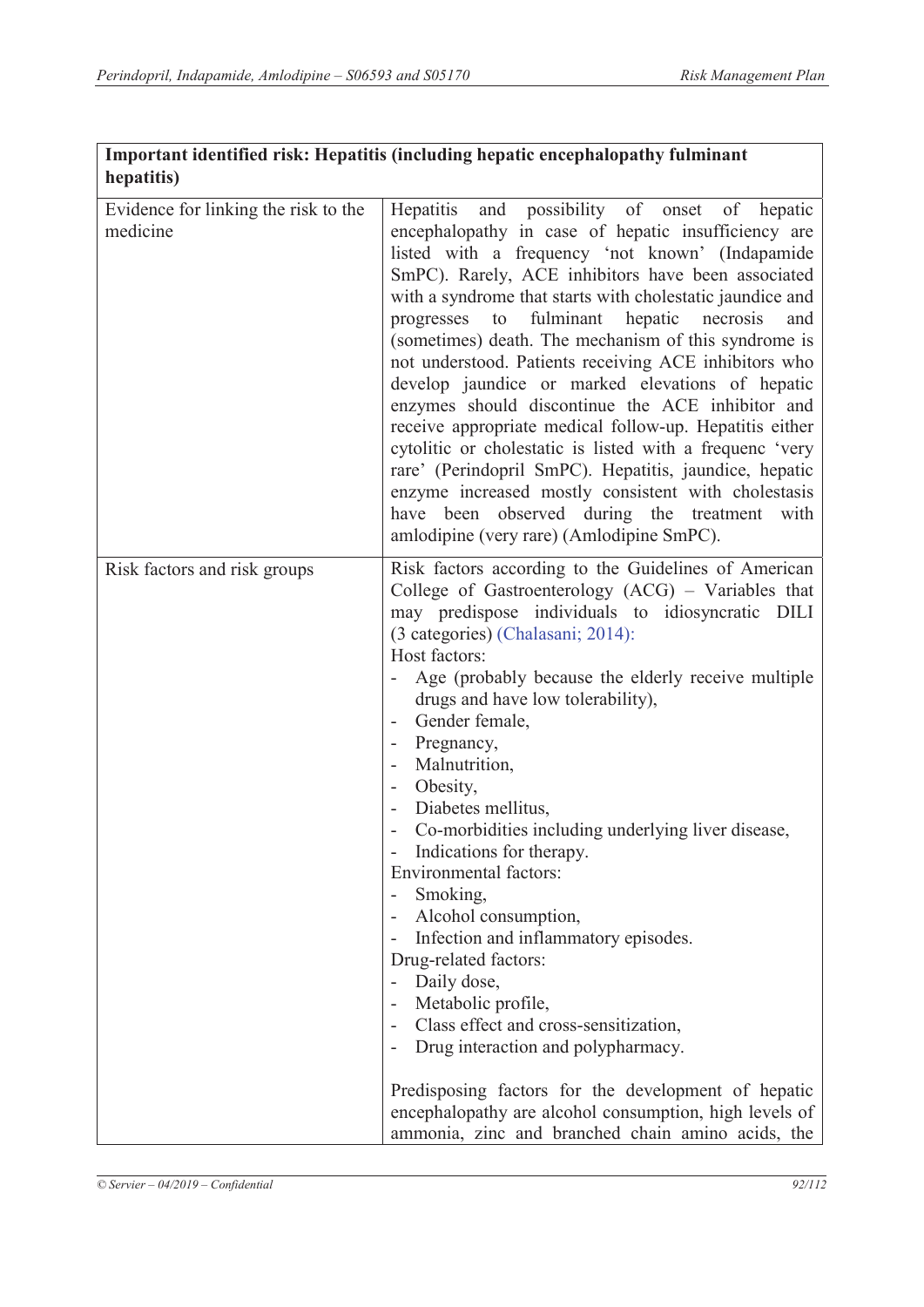|                            | presence of esophageal varices, and minimal hepatic<br>encephalopathy. Electrolyte abnormalities, bleeding into<br>the gastrointestinal tract, infections, high protein diet,<br>diuretics, and sedatives may stimulate the development<br>of hepatic encephalopathy (Ciećko-Michalska; 2012). |
|----------------------------|------------------------------------------------------------------------------------------------------------------------------------------------------------------------------------------------------------------------------------------------------------------------------------------------|
| Risk minimisation measures | Routine risk communication:                                                                                                                                                                                                                                                                    |
|                            | SmPC section 4.8.                                                                                                                                                                                                                                                                              |
|                            | PL section 4.                                                                                                                                                                                                                                                                                  |
|                            | Routine risk minimisation activities recommending<br>specific clinical measures to address the risk:                                                                                                                                                                                           |
|                            | A contraindication in patients with hepatic<br>encephalopathy and severe hepatic impairment is<br>stated in section 4.3 of the SmPC.                                                                                                                                                           |
|                            | There is a warning in section 4.4 of the SmPC<br>concerning hepatic impairment.                                                                                                                                                                                                                |
|                            | According to section 2 of the PIL, product must not<br>be used in patients who have severe liver disease or<br>suffer<br>condition<br>from<br>called<br>hepatic<br>a<br>encephalopathy.                                                                                                        |
|                            | Other routine risk minimisation measures beyond the<br>Product Information:                                                                                                                                                                                                                    |
|                            | Legal status: Restricted medical prescription medicine.                                                                                                                                                                                                                                        |

| <b>Important identified risk: Myocardial infarction</b> |                                                                                                                                                                                                                                                                                                                                                                                                                                                                                                                                                                                                                                                                                                                                       |
|---------------------------------------------------------|---------------------------------------------------------------------------------------------------------------------------------------------------------------------------------------------------------------------------------------------------------------------------------------------------------------------------------------------------------------------------------------------------------------------------------------------------------------------------------------------------------------------------------------------------------------------------------------------------------------------------------------------------------------------------------------------------------------------------------------|
| Evidence for linking the risk to the<br>medicine        | Myocardial infarction (possibly secondary to excessive<br>hypotension in high risk patients) has been observed<br>during the treatment with perindopril (very rare) and<br>amlodipine (very rare) (SmPCs of mono-components).                                                                                                                                                                                                                                                                                                                                                                                                                                                                                                         |
| Risk factors and risk groups                            | Known cardiovascular risk factors and risk modifiers<br>include advanced age, gender, physical activity,<br>smoking (current and former), high risk diet, overweight<br>(abdominal obesity), diabetes, hypertension,<br>hyperlipidaemia, socio-economic status, family history<br>premature cardio-vascular disease. Clinical<br>of<br>conditions affecting cardiovascular disease risk include<br>chronic kidney disease, autoimmune diseases,<br>obstructive sleep apnoea syndrome (Piepoli; 2016).<br>Risk groups include patients with ischaemic heart or<br>cerebrovascular disease presenting risk factors for<br>hypotension (see section SVII.3.1), patients with<br>congestive heart failure, severe hypertension (including |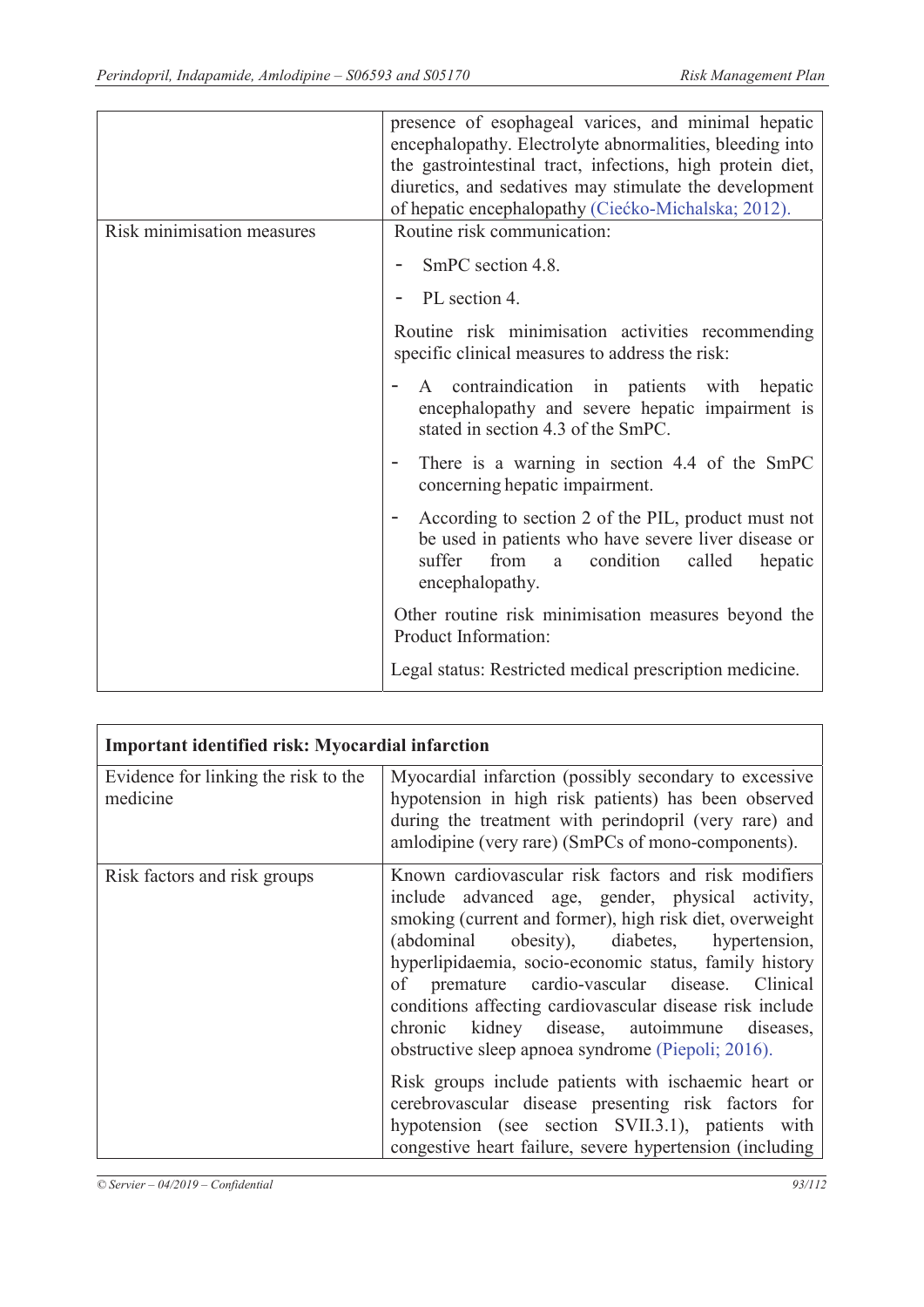|                            | forms of hypertrophic obstructive cardiomyopathy), and<br>severe aortic valve stenosis, patients with other cardiac<br>valvular pathologies and low cardiac output states<br>associated with a decreased mean aortic pressure, which<br>is the prime component of coronary perfusion pressure. |
|----------------------------|------------------------------------------------------------------------------------------------------------------------------------------------------------------------------------------------------------------------------------------------------------------------------------------------|
| Risk minimisation measures | Routine risk communication:                                                                                                                                                                                                                                                                    |
|                            | SmPC section 4.8.                                                                                                                                                                                                                                                                              |
|                            | PL section 4.                                                                                                                                                                                                                                                                                  |
|                            | Routine risk minimisation activities recommending<br>specific clinical measures to address the risk:                                                                                                                                                                                           |
|                            | contraindication<br>in<br>patients<br>with<br>$\mathsf{A}$<br>haemodynamically unstable heart failure after acute<br>myocardial infarction is stated in section 4.3 of the<br>SmPC.                                                                                                            |
|                            | There is a warning in section 4.4 of the SmPC<br>concerning the risk of myocardial infarction which<br>be leaded by an excessive fall in blood pressure.                                                                                                                                       |
|                            | According to section 2 of the PIL, product must not<br>be used in patients who are suspected of having<br>untreated decompensated heart failure and suffer<br>from heart failure after a heart attack.                                                                                         |
|                            | Other routine risk minimisation measures beyond the<br>Product Information:                                                                                                                                                                                                                    |
|                            | Legal status: Restricted medical prescription medicine.                                                                                                                                                                                                                                        |

| Important identified risk: Arrhythmia            |                                                                                                                                                                                                                                                                                                                                                                                                            |
|--------------------------------------------------|------------------------------------------------------------------------------------------------------------------------------------------------------------------------------------------------------------------------------------------------------------------------------------------------------------------------------------------------------------------------------------------------------------|
| Evidence for linking the risk to the<br>medicine | Arrhythmia has been observed during the treatment with<br>perindopril and indapamide (very rare); arrhythmia<br>(including bradycardia, ventricular tachycardia and<br>atrial fibrillation) has been observed during the<br>treatment with amlodipine (uncommon).<br>Electrocardiogram QT prolonged and torsade de pointes<br>has been observed with indapamide (not known)<br>(SmPCs of mono-components). |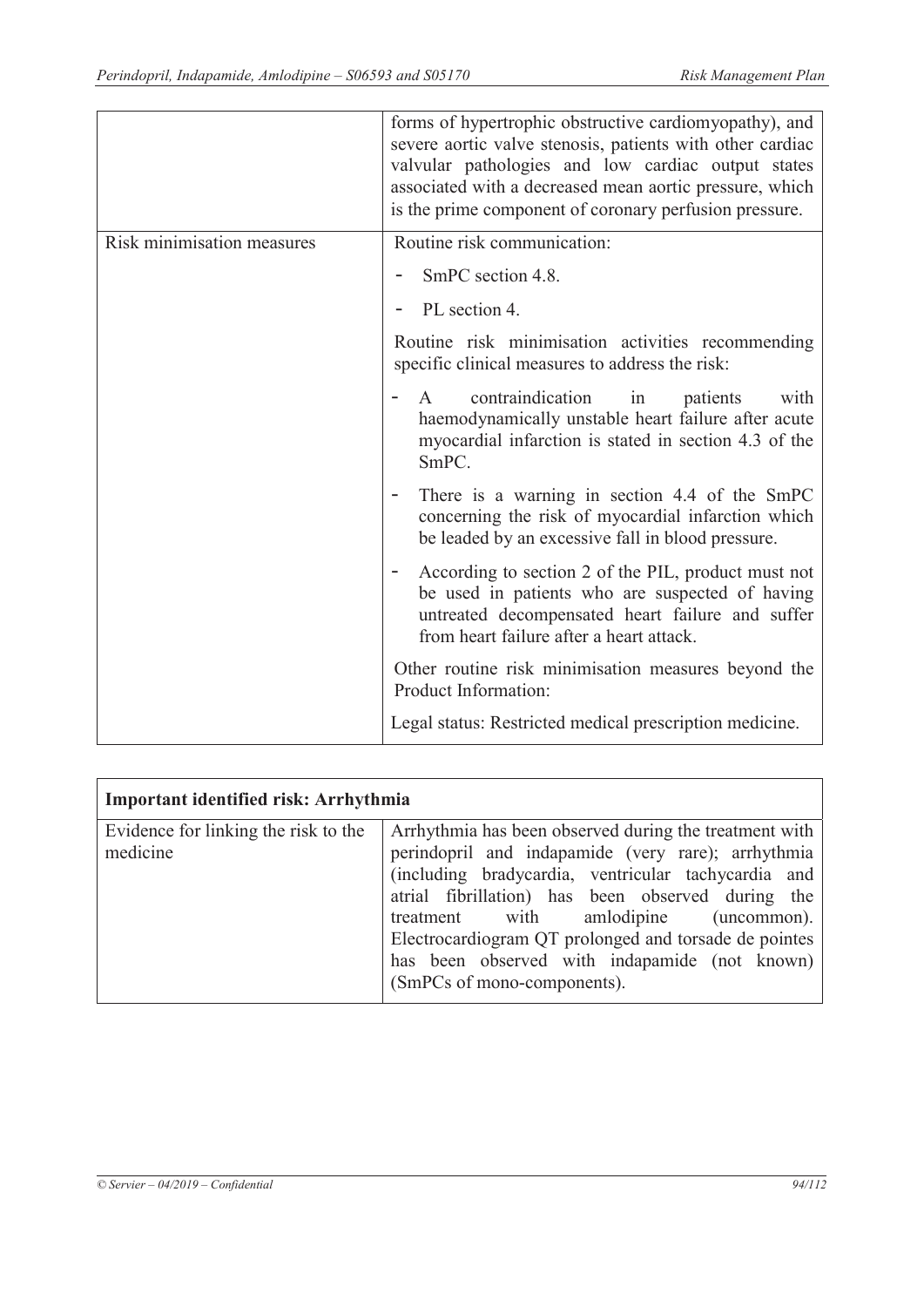| Risk factors and risk groups | Known risk factors of arrhythmia include structural<br>heart disease: coronary heart disease, valvular disease,<br>cardiomyopathy, heart failure, prior heart surgery,<br>congenital heart disease, hypertension, left ventricular<br>hypertrophy, thyroid hyper- or hypofunction, diabetes,<br>obstructive sleep apnoea, electrolyte disorders, use of<br>caffeine or other stimulants.<br>Risk factors for ECG QT prolonged (Barnay; 2006);<br>(Letsas; 2009) include:<br>Advanced age $($ > 60 years),<br>- Female gender,      |
|------------------------------|------------------------------------------------------------------------------------------------------------------------------------------------------------------------------------------------------------------------------------------------------------------------------------------------------------------------------------------------------------------------------------------------------------------------------------------------------------------------------------------------------------------------------------|
|                              | Bradycardia with sinus node dysfunction<br><sub>or</sub><br>atrioventricular block,<br>Electrolytes<br>abnormalities (hypokalaemia,<br>hypocalcaemia, hypomagnesaemia),<br>Cardiac diseases such as ischemia, myocarditis,<br>dilated or hypertrophiccardiomyopathy,<br>Severe nutritional disorders (anorexia nervosa,<br>cachexia, celiac disease),<br>Metabolic processing of pharmacological agents by<br>cytochrome P450,<br>Other treatment known to induce QT prolonged.                                                    |
|                              | Risk factors for Torsade de pointes include (Gupta;<br>$2007$ :<br>Female gender,<br>Structural heart disease: myocardial infarction, heart<br>failure, valvular disease or cardiomyopathy,<br>Hypokalaemia,<br>Multiple QT prolonging drugs or agents interfering<br>with their metabolism,<br>Prolonged baseline QT (drugs or agenFamily history<br>$\overline{\phantom{a}}$<br>of congenital long QT syndrome,<br>Prior drug-induced torsade de pointes,<br>Bradycardia,<br>$\overline{\phantom{a}}$<br>Atrioventricular block. |
| Risk minimisation measures   | Routine risk communication:<br>SmPC section 4.8.<br>PIL section 4.<br>Routine risk minimisation activities recommending<br>specific clinical measures to address the risk:<br>A contraindication in patients with hypokalaemia is                                                                                                                                                                                                                                                                                                  |
|                              | stated in section 4.3 of the SmPC.                                                                                                                                                                                                                                                                                                                                                                                                                                                                                                 |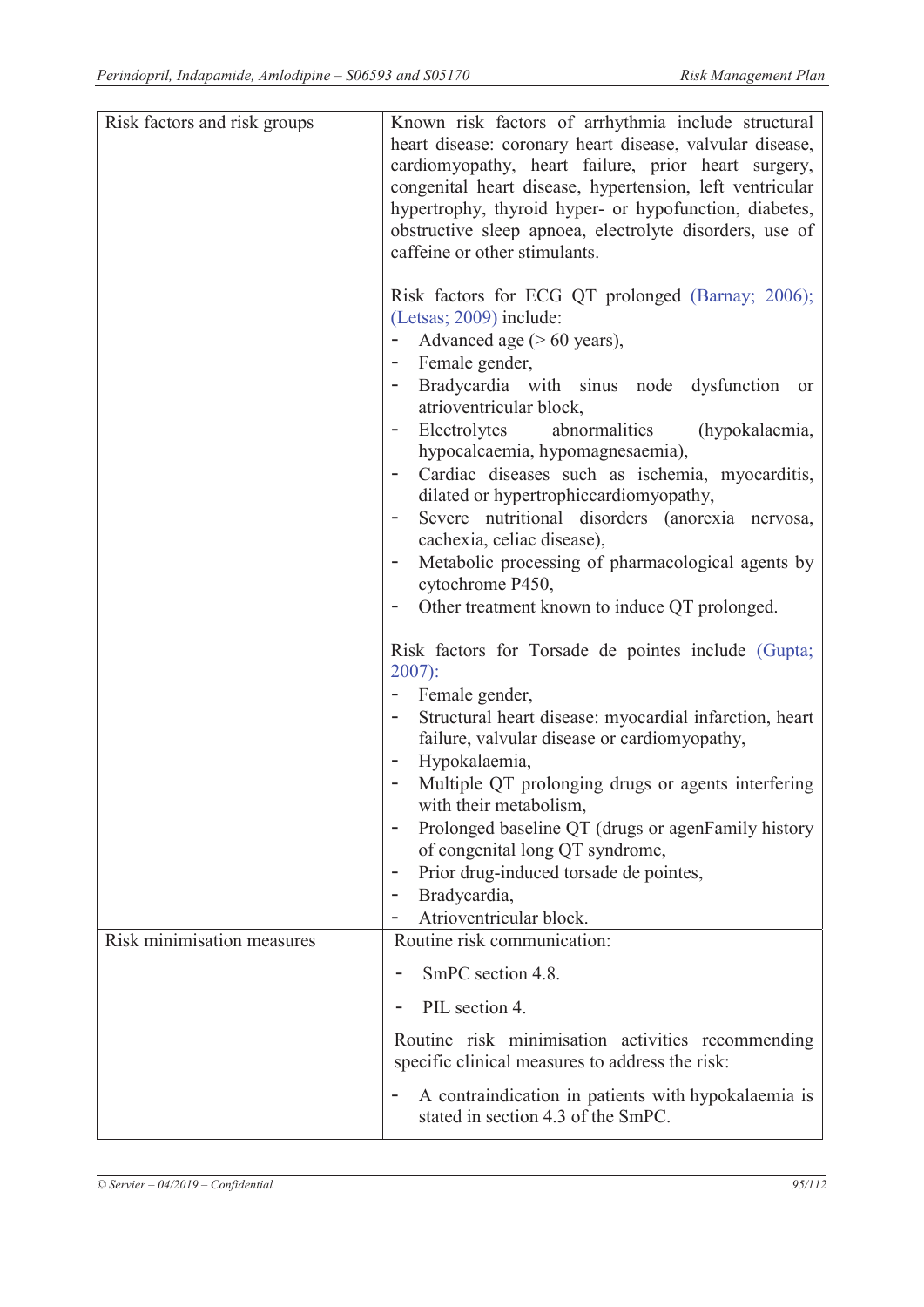| Precautions for use concerning the risks of<br>arrhythmias and recommendations for<br>serum<br>potassium monitoring are detailed in section 4.4 of<br>the SmPC.                                                                                                                                                                                                                                  |
|--------------------------------------------------------------------------------------------------------------------------------------------------------------------------------------------------------------------------------------------------------------------------------------------------------------------------------------------------------------------------------------------------|
| Concomitant uses which could increase the risk of<br>arrhythmias and recommendations concerning the<br>monitoring of serum potassium are detailed in<br>section 4.5 of the SmPC.                                                                                                                                                                                                                 |
| According to section 2 of the PIL, product must not<br>be used in patients with low plasma potassium levels<br>and the amount of potassium in blood may be<br>checked by the doctor. Product must not be used in<br>patients taking non antiarrhythmic medicines<br>causing life-threatening irregular beat. Patients have<br>to talk to their doctor if they have any heart rhythm<br>problems. |
| Other routine risk minimisation measures beyond the<br>Product Information:                                                                                                                                                                                                                                                                                                                      |
| Legal status: Restricted medical prescription medicine.                                                                                                                                                                                                                                                                                                                                          |

| <b>Important identified risk: Pancreatitis</b>   |                                                                                                                                                                                                                                                                                                                                                                                                                                                                                                                                                                                                                                                                                                                                                                                                                 |
|--------------------------------------------------|-----------------------------------------------------------------------------------------------------------------------------------------------------------------------------------------------------------------------------------------------------------------------------------------------------------------------------------------------------------------------------------------------------------------------------------------------------------------------------------------------------------------------------------------------------------------------------------------------------------------------------------------------------------------------------------------------------------------------------------------------------------------------------------------------------------------|
| Evidence for linking the risk to the<br>medicine | Pancreatitis has been observed during the treatment with<br>perindopril, indapamide, amolodipine (very<br>rare)<br>(SmPCs of mono-components).                                                                                                                                                                                                                                                                                                                                                                                                                                                                                                                                                                                                                                                                  |
| Risk factors and risk groups                     | Risk groups/risk factors include:<br>Biliary tract disease,<br>Alcohol use,<br>Endoscopic retrograde cholangiopancreatography,<br>Abdominal trauma,<br>Developmental abnormalities of the pancreas<br>(annular pancreas, pancreas divisum, sphincter of<br>Oddi dysfunction),<br>Hypercalcemia (excessive vitamin D therapy,<br>$\overline{\phantom{a}}$<br>hyperparathyroidism, total parenteral nutrition),<br>Hypertriglyceridemia,<br>Tumors of pancreas,<br>Autoimmune disorders,<br>Type 2 diabetes,<br>Obesity (abdominal adiposity): the association is<br>$\blacksquare$<br>more important in patients with a<br>waist<br>circumference $> 105$ cm than in patients with a BMI<br>$>$ 30 kg.m2,<br>Smocking (Frossard; 2008); (Sadr-Azodi; 2012);<br>(Sadr-Azodi; 2013); (Noel; 2009); (Girman; 2010). |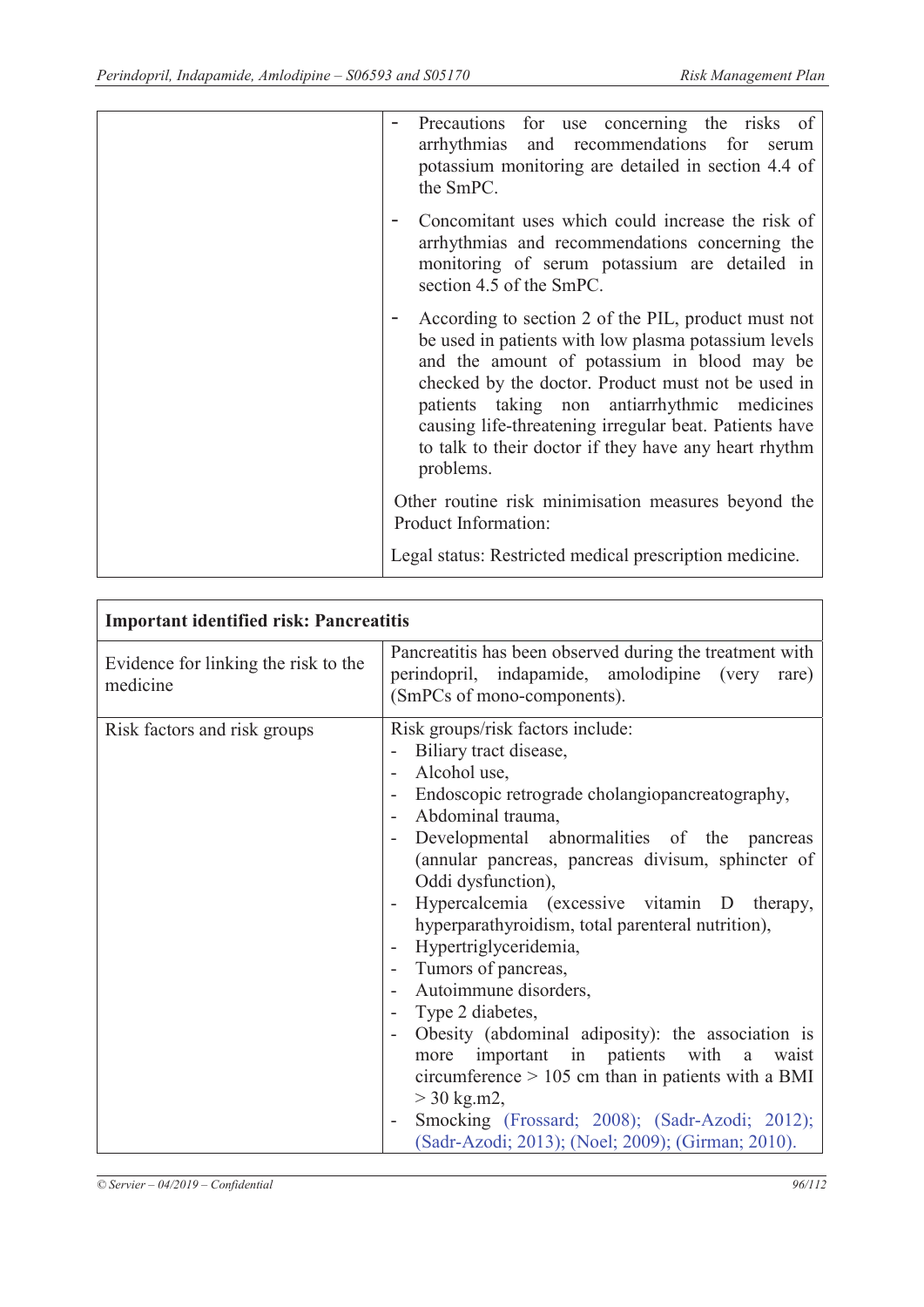ï

| Risk minimisation measures | Routine risk communication:                                                 |
|----------------------------|-----------------------------------------------------------------------------|
|                            | - SmPC section 4.8.                                                         |
|                            | - PIL section 4.                                                            |
|                            | Other routine risk minimisation measures beyond the<br>Product Information: |
|                            | Legal status: Restricted medical prescription medicine.                     |

| Important potential risk: Use during first trimester of pregnancy |                                                                                                                                                                                                                                                                                                                                                                                                                                                   |
|-------------------------------------------------------------------|---------------------------------------------------------------------------------------------------------------------------------------------------------------------------------------------------------------------------------------------------------------------------------------------------------------------------------------------------------------------------------------------------------------------------------------------------|
| Evidence for linking the risk to the<br>medicine                  | This risk is related to perindopril mono-component of<br>the combination. Epidemiological evidence regarding<br>the risk of teratogenicity following exposure to ACE<br>inhibitors during the first trimester of pregnancy has not<br>been conclusive; however a small increase in risk cannot<br>be excluded.                                                                                                                                    |
| Risk factors and risk groups                                      | Women of childbearing potential, pregnant women<br>during the first trimester.                                                                                                                                                                                                                                                                                                                                                                    |
| Risk minimisation measures                                        | Routine risk communication:                                                                                                                                                                                                                                                                                                                                                                                                                       |
|                                                                   | None<br>$\overline{\phantom{a}}$                                                                                                                                                                                                                                                                                                                                                                                                                  |
|                                                                   | Routine risk minimisation activities recommending<br>specific clinical measures to address the risk:                                                                                                                                                                                                                                                                                                                                              |
|                                                                   | There is a warning in section 4.4 of the SmPC<br>stating that when pregnancy is diagnosed, treatment<br>ACE<br>inhibitors<br>with<br>should<br>be<br>stopped<br>immediately. In addition, in section 4.6 it is stated<br>that given the effects of the individual components<br>in this combination product on pregnancy and<br>lactation, bisoprolol/perindopril/amlodipine is not<br>recommended during the first trimester<br>of<br>pregnancy. |
|                                                                   | According to section 2 of the PIL, patients should<br>inform their doctors if they think they are (or might<br>become) pregnant as product is not recommended in<br>the early pregnancy.                                                                                                                                                                                                                                                          |
|                                                                   | Other routine risk minimisation measures beyond the<br>Product Information:                                                                                                                                                                                                                                                                                                                                                                       |
|                                                                   | Legal status: Restricted medical prescription medicine.                                                                                                                                                                                                                                                                                                                                                                                           |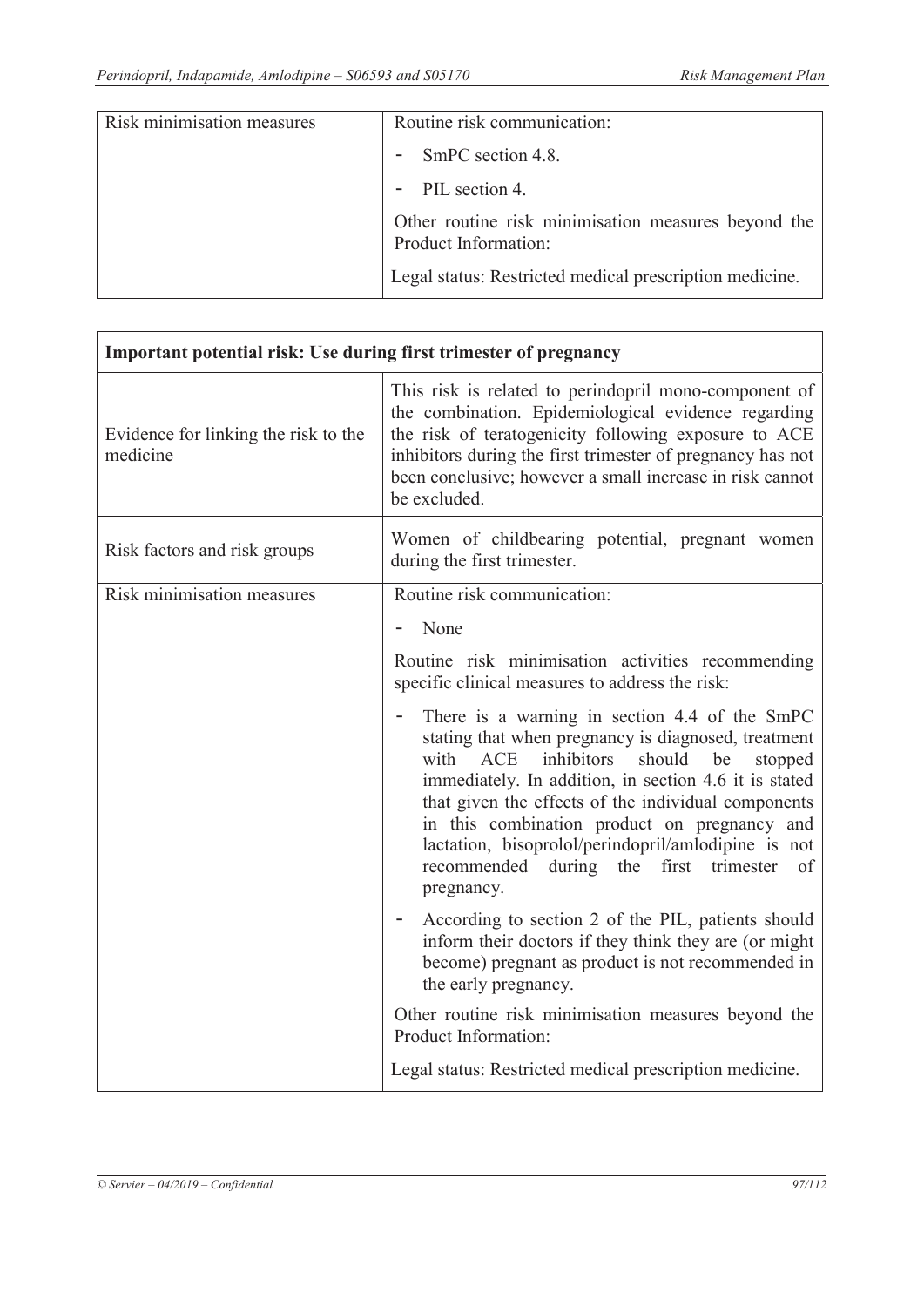$\Gamma$ 

٦

| Important potential risk: Pulmonary oedema in patients with heart failure |                                                                                                                                                                                                                                  |
|---------------------------------------------------------------------------|----------------------------------------------------------------------------------------------------------------------------------------------------------------------------------------------------------------------------------|
| Evidence for linking the risk to the<br>medicine                          | In a long-term, placebo controlled study in patients with<br>severe heart failure (NYHA class III and IV) the<br>reported incidence of pulmonary oedema was higher in<br>the amlodipine treated group than in the placebo group. |
| Risk factors and risk groups                                              | Patients with heart failure, especially severe heart failure<br>(NYHA III and IV).                                                                                                                                               |
| Risk minimisation measures                                                | Routine risk communication:                                                                                                                                                                                                      |
|                                                                           | None                                                                                                                                                                                                                             |
|                                                                           | Routine risk minimisation activities recommending<br>specific clinical measures to address the risk:                                                                                                                             |
|                                                                           | According to section 2 of the PIL, product must not<br>be used in patients who are suspected of having<br>untreated decompensated heart failure and suffer<br>from heart failure after a heart attack.                           |
|                                                                           | Other routine risk minimisation measures beyond the<br>Product Information:                                                                                                                                                      |
|                                                                           | Legal status: Restricted medical prescription medicine.                                                                                                                                                                          |

| <b>Missing information: Children and adolescent</b> |                                                                                                                                                            |
|-----------------------------------------------------|------------------------------------------------------------------------------------------------------------------------------------------------------------|
| Risk minimisation measures                          | Routine risk communication:                                                                                                                                |
|                                                     | None                                                                                                                                                       |
|                                                     | Routine risk minimisation activities recommending<br>specific clinical measures to address the risk:                                                       |
|                                                     | There is a mention in section 4.2 of the SmPC<br>stating that the safety and efficacy of product in<br>children and adolescents have not been established. |
|                                                     | In addition, there is a mention in section 5.1 of the<br>SmPC stating that no data are available in children.                                              |
|                                                     | According to section 2 of the PIL, the use of<br>product is not recommended in children and<br>adolescents.                                                |
|                                                     | According to section 5 of the PIL, this medicine has<br>to be kept out of the sight and reach of children.                                                 |
|                                                     | Other routine risk minimisation measures beyond the<br>Product Information:                                                                                |
|                                                     | Legal status: Restricted medical prescription medicine.                                                                                                    |